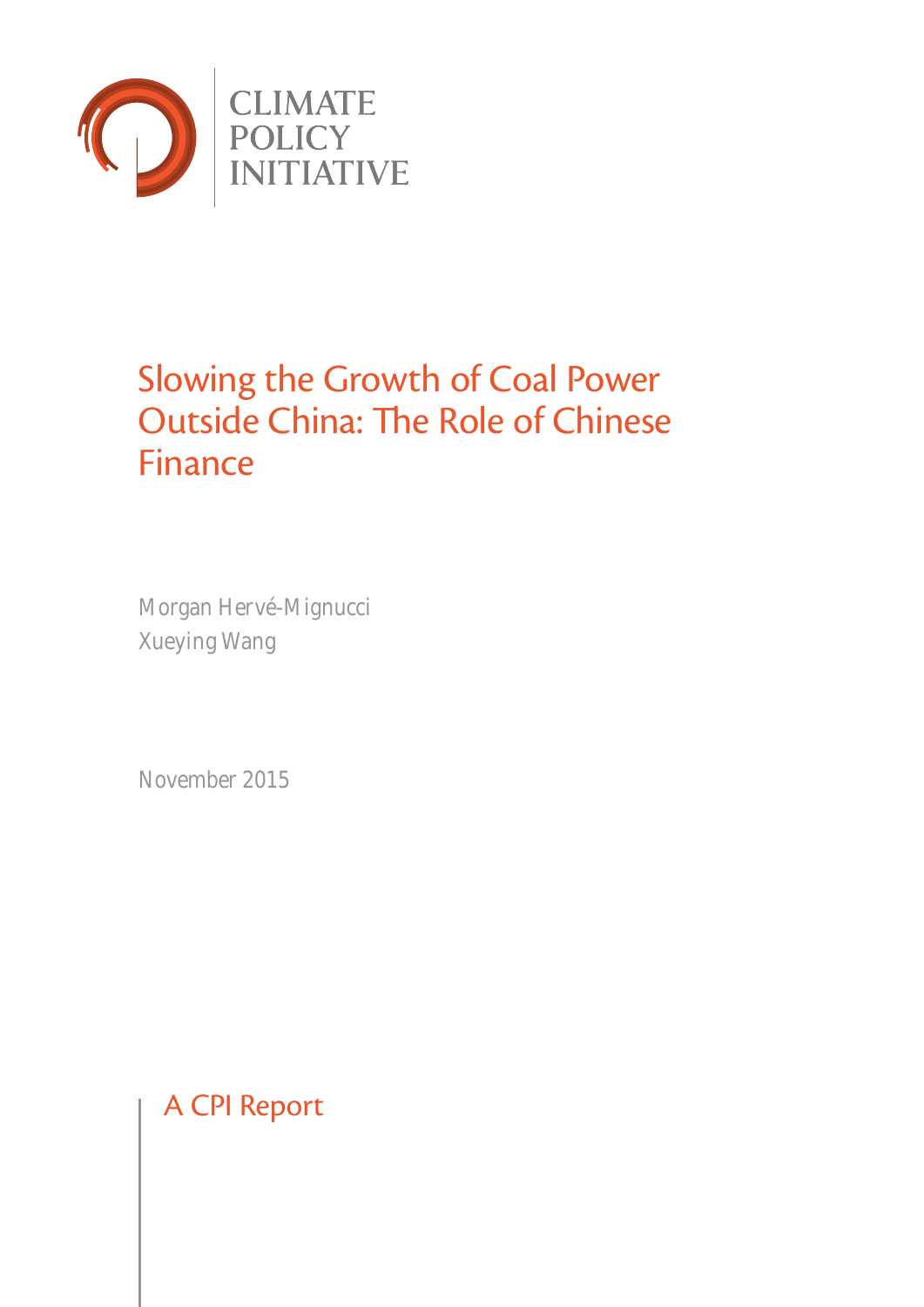### **Acknowledgements**

We would like to give special thanks to Aviva Imhof (European Climate Foundation), Joanna Messing (Growald Family Fund), Ted Nace (CoalSwarm), Ximing Peng (World Bank), Matt Phillips (European Climate Foundation), Hao Sun (International Finance Corporation), and Wawa Wang (CEE Bankwatch Network) for their thoughtful insights and opinions on China's overseas coal finance mechanisms.

We extend our sincere thanks to CPI staff members Ruby Barcklay, Tom Heller, David Nelson, Dan Storey, Uday Varadarajan, Tim Varga, David Wang, and Maggie Young, who provided guidance and support throughout the course of this project.

CPI would like to thank Sonia Medina and Children's Investment Fund Foundation, without whose generous support this project would not have been possible.

|                               | <b>Descriptors</b>    |                                                                                           |
|-------------------------------|-----------------------|-------------------------------------------------------------------------------------------|
| Sector                        | Energy Finance        |                                                                                           |
| Region                        | Global                |                                                                                           |
| Keywords                      |                       | China, coal finance, State support, export credits, coal power                            |
| <b>Related CPI</b><br>Reports |                       | Slowing the Growth of Coal Power in China: The Role of Finance in State-Owned Enterprises |
| Contact                       | Morgan Hervé-Mignucci | morgan@cpisf.org                                                                          |
|                               | Xueying Wang          | xueying.wang@cpisf.org                                                                    |

### **About CPI**

Climate Policy Initiative is a team of analysts and advisors that works to improve the most important energy and land use policies around the world, with a particular focus on finance. An independent organization supported in part by a grant from the Open Society Foundations, CPI works in places that provide the most potential for policy impact including Brazil, China, Europe, India, Indonesia, and the United States.

Our work helps nations grow while addressing increasingly scarce resources and climate risk. This is a complex challenge in which policy plays a crucial role.

Copyright © 2015 Climate Policy Initiative [www.climatepolicyinitiative.org](http://www.climatepolicyinitiative.org )

All rights reserved. CPI welcomes the use of its material for noncommercial purposes, such as policy discussions or educational activities, under a Creative Commons Attribution-NonCommercial-ShareAlike 3.0 Unported License. For commercial use, please contact admin@cpisf.org.

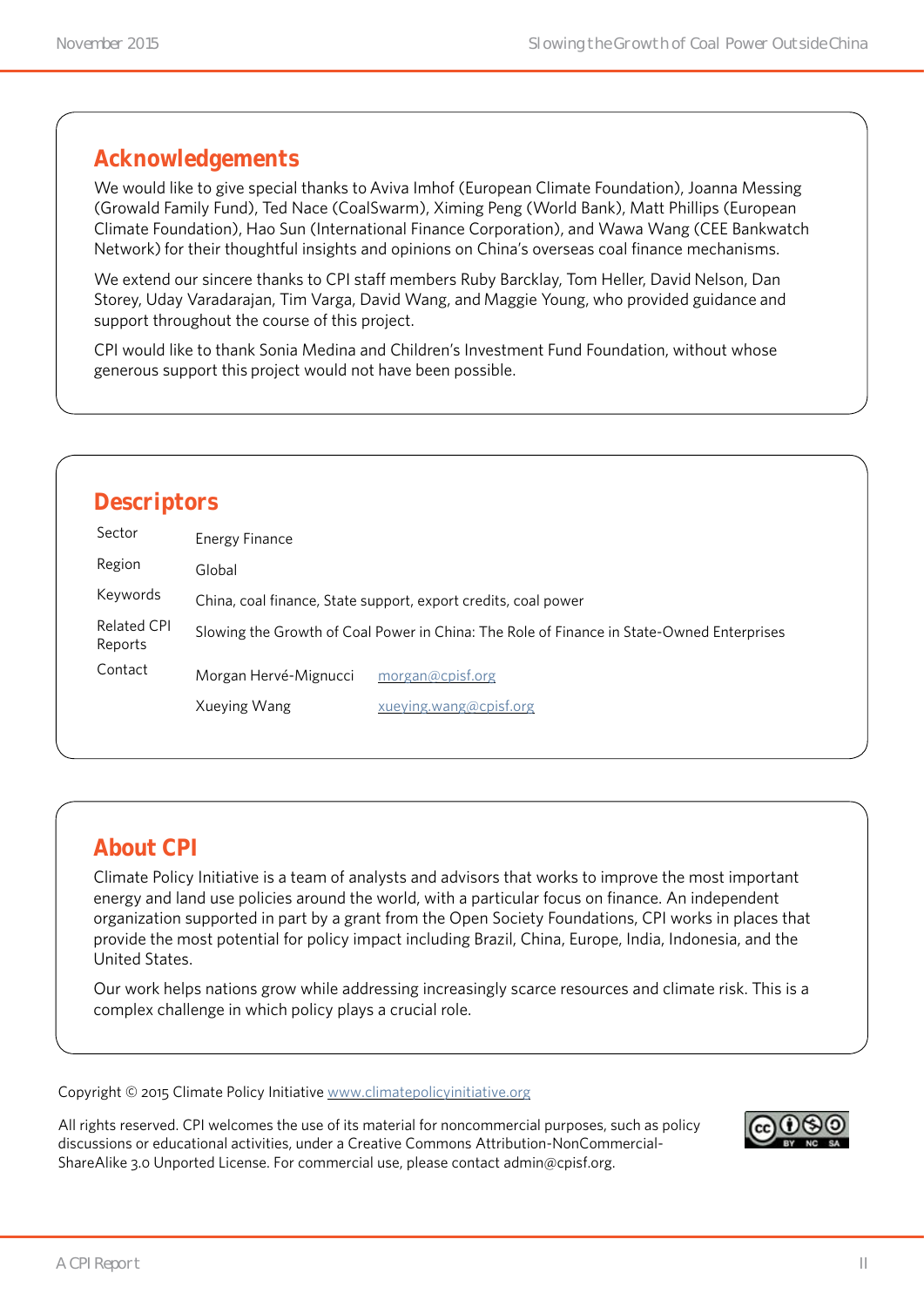# **Executive Summary**

In recent years, China has grown into a major provider of coal power finance in overseas markets, replacing financing by major development institutions while providing potentially less stringent environmental guidelines. In September 2015, China made a surprise announcement that it would commit to "controlling public investment flowing" into high carbon overseas projects. This was followed by an announcement in November 2015 that OECD countries are committing to common standards for coal subsidies, also potentially significantly restricting international finance for coal power.

These announcements have been closely followed by the climate community, while information about overseas coal finance, particularly Chinese finance, has been lacking. Thanks to a new data collection effort, CPI has been able to identify China's role in international coal power generation deployment and to provide the most complete estimate of Chinese finance for overseas coal projects to date.

In absolute terms, we estimate that **USD 21-38 billion worth of Chinese finance went to overseas coal power projects over the last ten years and, prior to the commitment, USD 35-72 billion worth was planned to finance new overseas projects.**

The USD 35-72 billion figure represents an estimated 11-21% of total overseas coal finance (after adjusting for projects that are unfeasible and likely to be cancelled, irrespective of the recent commitments). However, **other nations, international investors and lenders also play an important role, with investment estimated at USD 272-307 billion. By comparison, local investment for coal power is estimated at USD 218 billion.**

#### **Recipients of Chinese coal power finance**

In terms of where Chinese overseas coal finance is going, we find that most of the historical Chinese coal power financing went towards South Asia and Southeast Asia, with three countries – India, Indonesia, and Vietnam – representing around 60% of the total. China's focus on Asian countries is in line with its overall direct investment trend in the region. More recently, China started diversifying the destination

countries in its "portfolio", with multi-billion dollar projects being planned in Pakistan, India, and Russia, together representing more than 50% of the total Chinese overseas coal finance that hasn't yet reached financial closure.

#### **Chinese public finance and support for state-owned enterprises**

The vast majority of Chinese overseas coal finance to date is comprised of debt associated with equipment exports and engineering, procurement and construction contracts, provided by policy banks like China Development Bank and China Eximbank as well as Chinese commercial banks typically supported by China's export credit insurer, Sinosure.

For projects still at the planning stage, however, the portion of equity has increased significantly to more than 20% of total Chinese financing – reflecting a greater interest in overseas investments by Chinese state-owned enterprises. Overseas public finance and guarantees on export and construction contracts facilitate the expansion of an overseas market and help the Chinese government foster its own domestic economic growth and address the coal power industry's domestic overcapacity while working towards goals to reduce air pollution. To this end, the Chinese government has been providing financial and fiscal support to companies that are expanding their overseas investments, thus enabling Chinese engineering, procurement and construction companies to bid lower than the competition on project contracts and obtain a larger market share of overseas coal power development.

Of the USD 35-72 billion expected investment in planned projects, we estimate that the Chinese government could potentially discontinue plans to invest up to USD 18 billion in overseas coal power. This is in addition to the planned projects that are unfeasible and would not have gone ahead even without the commitment. The role of other international investors however is also critically important, given their even more significant role, compared to China, in financing overseas coal projects.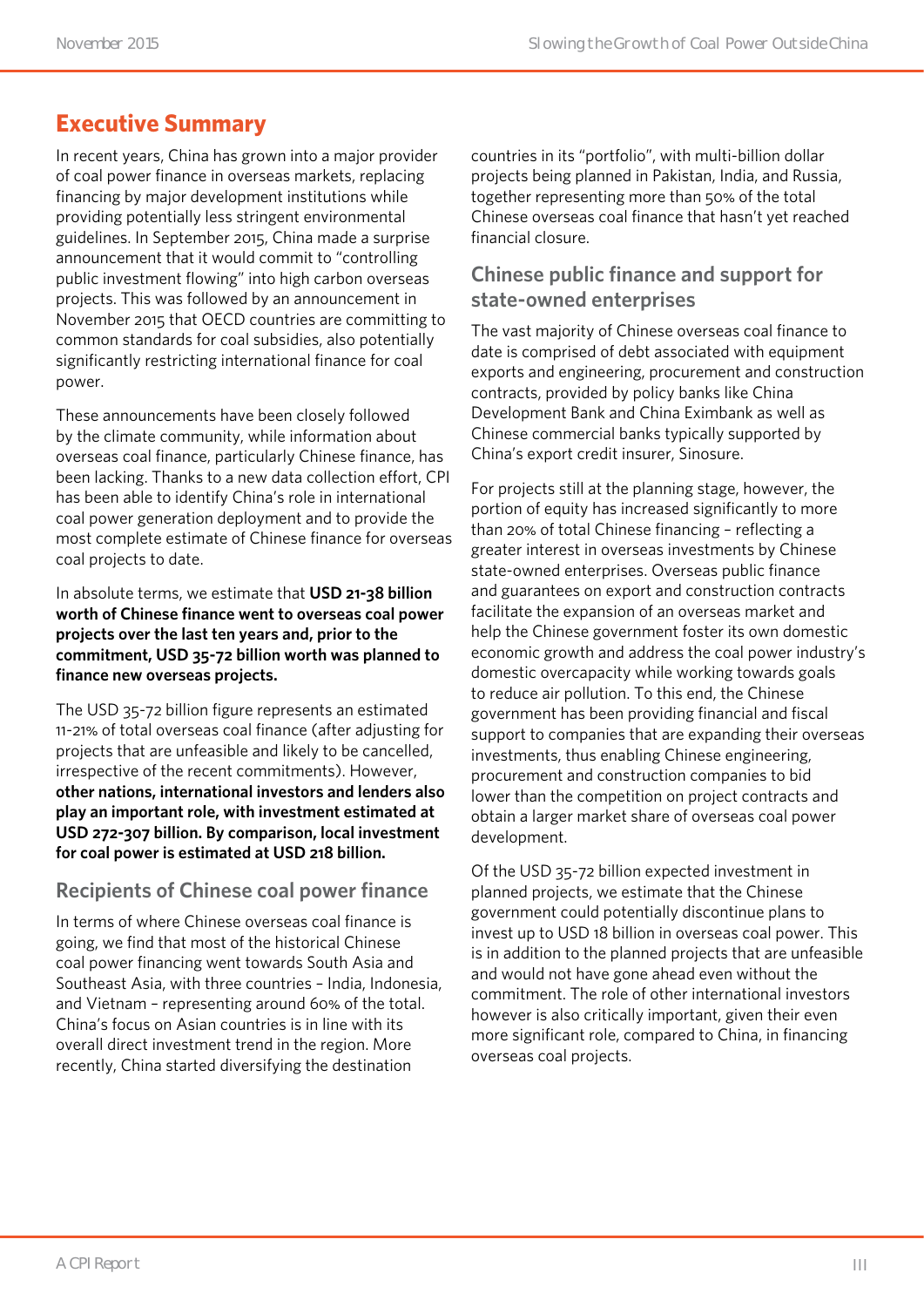# **Contents**

|    | <b>EXECUTIVE SUMMARY</b>                                                                                                                                                                                                                             | Ш                                 |
|----|------------------------------------------------------------------------------------------------------------------------------------------------------------------------------------------------------------------------------------------------------|-----------------------------------|
| 1. | <b>INTRODUCTION</b>                                                                                                                                                                                                                                  | 1                                 |
| 2. | CHINA GREW INTO A SIGNIFICANT PROVIDER OF FINANCE TO OVERSEAS COAL<br><b>POWER GENERATION</b><br>2.1 CHINESE FUNDING OF OVERSEAS COAL POWER FOCUSED ON SOUTH AND SOUTHEAST ASIA<br>2.2 CHINESE OVERSEAS COAL POWER CAPITAL IS MAINLY DEBT TO SUPPORT | $\overline{2}$<br>$\mathfrak{Z}$  |
|    | CONSTRUCTION CONTRACTS & EQUIPMENT EXPORTS<br>Who provides the equity capital?<br>2.2.1<br>2.2.2<br>Who provides the debt and on what terms?                                                                                                         | $\overline{4}$<br>$\sqrt{5}$<br>5 |
| 3. | NATIONAL INTERESTS ARE DRIVING CHINESE FINANCE IN OVERSEAS COAL POWER<br><b>PROJECTS</b>                                                                                                                                                             | 8                                 |
|    | GOING GLOBAL ADDRESSES THE COAL POWER INDUSTRY'S DOMESTIC OVERCAPACITY<br>3.1<br><b>AND SHIFTING PRIORITIES</b>                                                                                                                                      | 8                                 |
|    | 3.2<br>OVERSEAS PRESENCE FACILITATES THE IMPORT OF NATURAL RESOURCES AND HELPS<br>UNLOCK INFRASTRUCTURE CONTRACTS                                                                                                                                    | 9                                 |
|    | 3.3 OVERSEAS PRESENCE STRENGTHENS STRATEGIC POLITICAL TIES                                                                                                                                                                                           | 10                                |
|    | 3.4 ADDITIONAL REASONS FOR CHINESE MONEY FLOWING INTO OVERSEAS PROJECTS                                                                                                                                                                              | 10                                |
| 4. | <b>CHINA EXPORT SUPPORT AND ABSOLUTE DOMESTIC COST ADVANTAGE CREATES</b><br><b>CONCERNS REGARDING OVERSEAS COAL POWER DEVELOPMENT</b>                                                                                                                | 11                                |
|    | THE CHINESE GOVERNMENT PROVIDES FINANCIAL SUPPORT TO COMPANIES GOING GLOBAL<br>4.1                                                                                                                                                                   | 11                                |
|    | 4.2 CHINA IS A GROWING FUNDER OF OVERSEAS COAL POWER DEVELOPMENT BECAUSE<br>CHINESE ENGINEERING, PROCUREMENT, AND CONSTRUCTION (EPC) COMPANIES CAN<br>BID LOWER THAN THE COMPETITION ON PROJECT CONTRACTS                                            | 12                                |
|    | CHINA IS SUPPORTING DOMESTIC ENGINEERING, PROCUREMENT, AND CONSTRUCTION<br>4.3<br>(EPC) COMPANIES WITH A WIDE RANGE OF TAX REDUCTION PROGRAMS                                                                                                        | 13                                |
| 5. | <b>INTERPRETING CHINA'S COMMITMENT TO CONTROL INVESTMENT FLOWING TO</b>                                                                                                                                                                              |                                   |
|    | <b>OVERSEAS PROJECTS</b>                                                                                                                                                                                                                             | 14                                |
|    | UNCERTAINTY ON THE SCOPE OF THE COMMITMENT<br>5.1                                                                                                                                                                                                    | 14                                |
|    | THE LEVEL OF EFFORT: AMBITIOUS OR NEGLIGIBLE CUTS?<br>5.2                                                                                                                                                                                            | 15                                |
|    | THE RISK OF OTHER INVESTORS & LENDERS TAKING OVER CHINA'S MARKET SHARE<br>5.3                                                                                                                                                                        | 15                                |
|    | 5.4 CHINA'S IMPLEMENTATION PLAN MATTERS                                                                                                                                                                                                              | 16                                |
| 6. | <b>CONCLUSION AND NEXT STEPS</b>                                                                                                                                                                                                                     | 17                                |
|    | <b>APPENDIX 1. PROJECT LIST</b>                                                                                                                                                                                                                      | 18                                |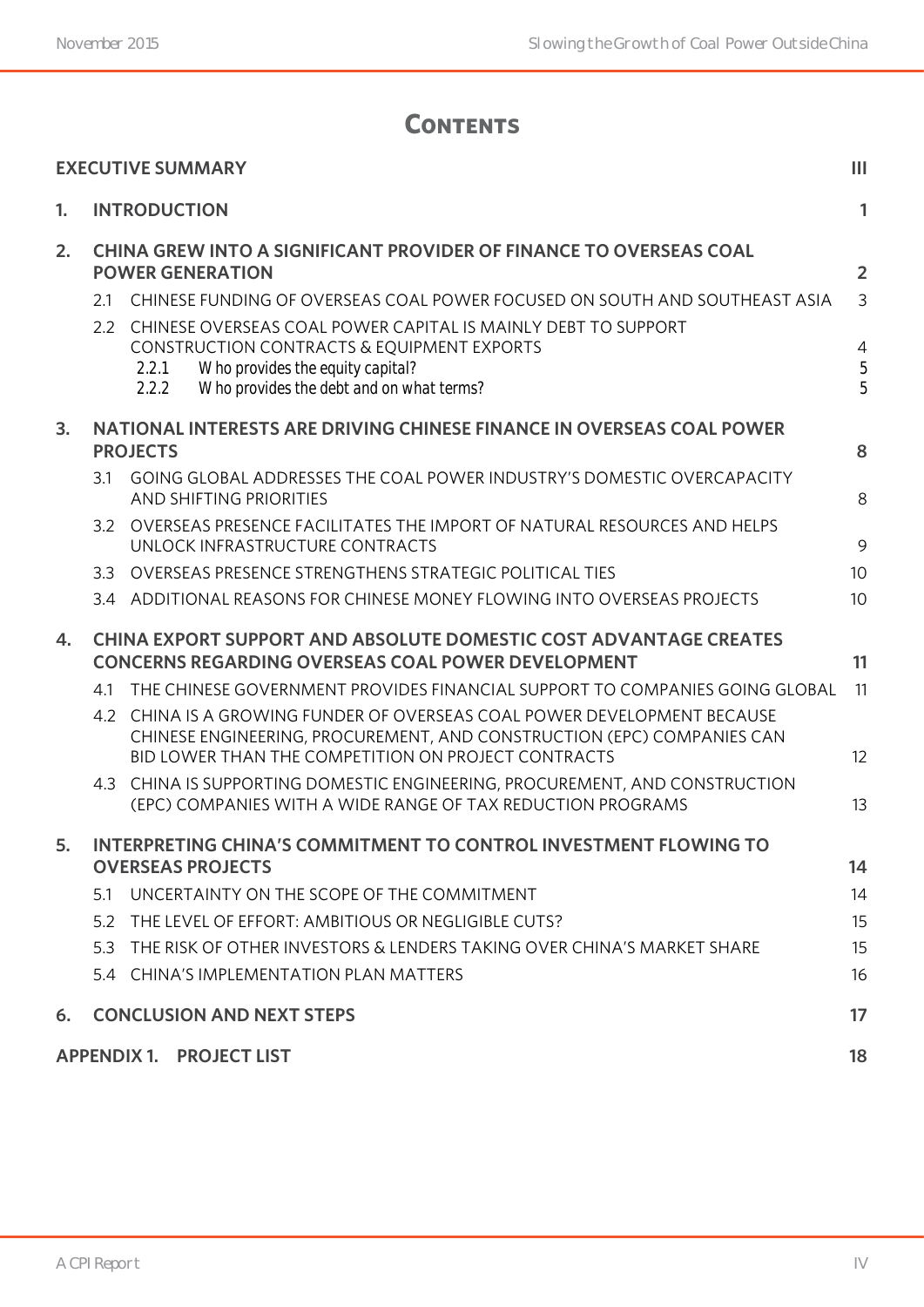### **1. Introduction**

Historically, public finance from Multilateral Development Banks (MDBs), as well as national development agencies and financial institutions in developed countries, has contributed significantly to overseas coal power development, to provide electricity access at low cost in developing countries and to support exports. Institutions such as the Japan Bank for International Cooperation, the Export-Import Bank of U.S., and the World Bank Group played important roles in financing coal power projects. In recent years, however, the Chinese government has been increasing its financial support of overseas coal power projects as backing from traditional lenders started to wane, and has become a key player in this space. In addition to public finance, in recent years Chinese power generation developers have also begun to invest directly in foreign coal power plants.

In September 2015, the U.S. and China issued a joint statement highlighting China's commitment to restrict public finance to projects with high pollution or carbon emissions, internationally as well as domestically.<sup>1</sup> The practical details of this major policy change have yet to be defined – but the impact of this commitment may be significant.

In this respect, it would be useful to better understand the scale of Chinese finance in a larger global context as well as the drivers and economic incentives for the country and stakeholders involved. This paper thus answers the following questions:

- How significant is global coal power financing? What is China's role in this?
- Which projects are attracting Chinese financial support?
- Which Chinese players are involved in these transactions?
- What are the main incentives for China and for host countries to engage in these transactions?
- If China reduced overseas coal power financing, would other financiers replace its role?

<sup>1</sup> "China – one of the largest providers of public financing for infrastructure worldwide – agreed to work towards strictly controlling public investment flowing into projects with high pollution and carbon emissions both domestically and internationally" [\(http://www.whitehouse.gov/the](http://www.whitehouse.gov/the-press-office/2015/09/25/fact-sheet-united-states-and-china-issue-joint)[press-office/2015/09/25/fact-sheet-united-states-and-china-issue-joint](http://www.whitehouse.gov/the-press-office/2015/09/25/fact-sheet-united-states-and-china-issue-joint)[presidential-statement](http://www.whitehouse.gov/the-press-office/2015/09/25/fact-sheet-united-states-and-china-issue-joint))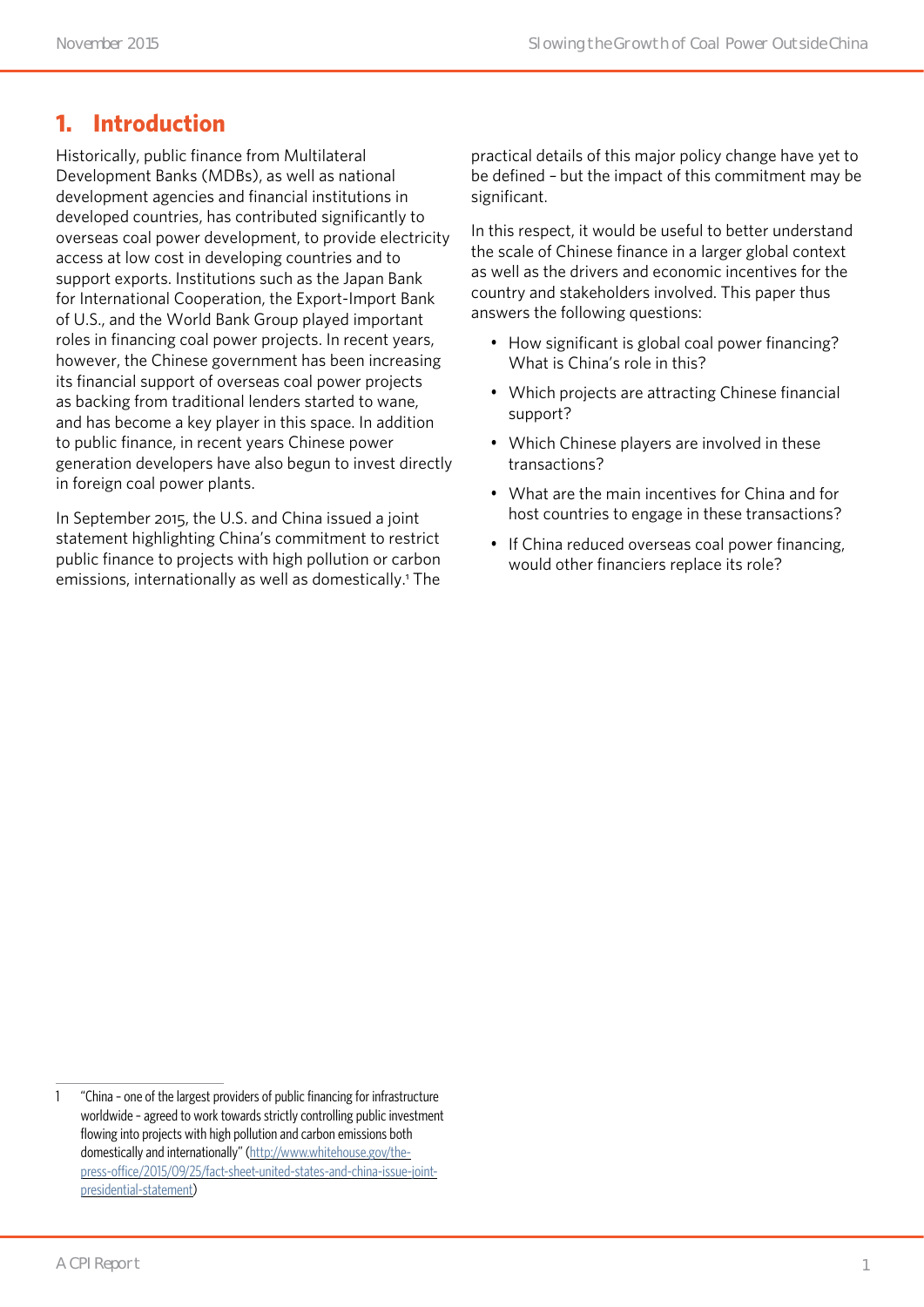# **2. China grew into a significant provider of finance to overseas coal power generation**

In this report, we estimate how much "overseas" coalpower generation China has financed and has plans to finance (see Figure 1 and the methodology box for more details). We find that USD 21-38 billion went to projects financed over the last ten years (2005-2014) and that up to another USD 35-72 billion is needed to finance projects still at the planning stage.<sup>2</sup> These estimates are significantly larger than previously estimated investment figures for China overseas investment.3 This difference reflects our systematic effort (1) to disentangle the actual provision of finance (equity, debt, and loan guarantees) from other non financial proxies for Chinese involvement in coal projects (engineering contracts value notably) and (2) to estimate the

amount of finance going to projects not confirmed to be Chinese-financed, but very likely to be or to have been financed by Chinese players (for example, projects that involve Chinese contractors and Chinese equipment providers).

To put these numbers in perspective, it is also important to keep in mind that China rarely finances 100% of total project costs. The total capital for the projects typically involves other sources of capital (including almost always local players, at least on the equity side). In particular, for our sample of China-backed projects over the last ten years, we find that China provided capital corresponding to around 30-60% of the total estimated

Figure 1 – Estimated finance for China-supported overseas coal power projects – past investment is over 2005-2014.



projects' cost of USD 65 billion, for around 55 GW of coal power. For projects yet to be closed, we find a higher portion of Chinese money, close to 40-80% of the total estimated projects' cost of USD 92 billion, for 70 GW of coal power. The latter case reflects an increasing involvement of Chinese players on the equity side as well as very large projects where debt is expected to financed exclusively by

Source: CPI analysis based on various sources (see methodology box for more details). ROW stands for rest of the world.

- 2 The estimate's lower bound is restricted to confirmed finance only while the upper bound also includes likely finance (based on the involvement of Chinese contractors, Chinese equipment providers, the pre-existence of a framework agreement between China and the coal power project host country or previous coal power finance deals involving Chinese money in the country).
- 3 A paper by the University of Tokyo estimates through a review of itemized loan agreements that Chinese public financing for international coal power projects from between 2007 and 2013 is over USD 13.1 billion – more than a third of all development finance institutions' financial support for coal globally. The number reaches USD 20.6 billion if accounting the projects pledged in Memorandums of Understanding.

China. Note that there is a significant chance that some projects still in the planning phase don't proceed, for various reasons, so these forward-looking estimates may differ from actuals.

When we put these estimates in perspective, we find that China has plans to provide 11-21% of total foreign financing for new overseas coal power projects (Figure 2). Chinese investment represents around 4-7% of total domestic and foreign investment in past projects. These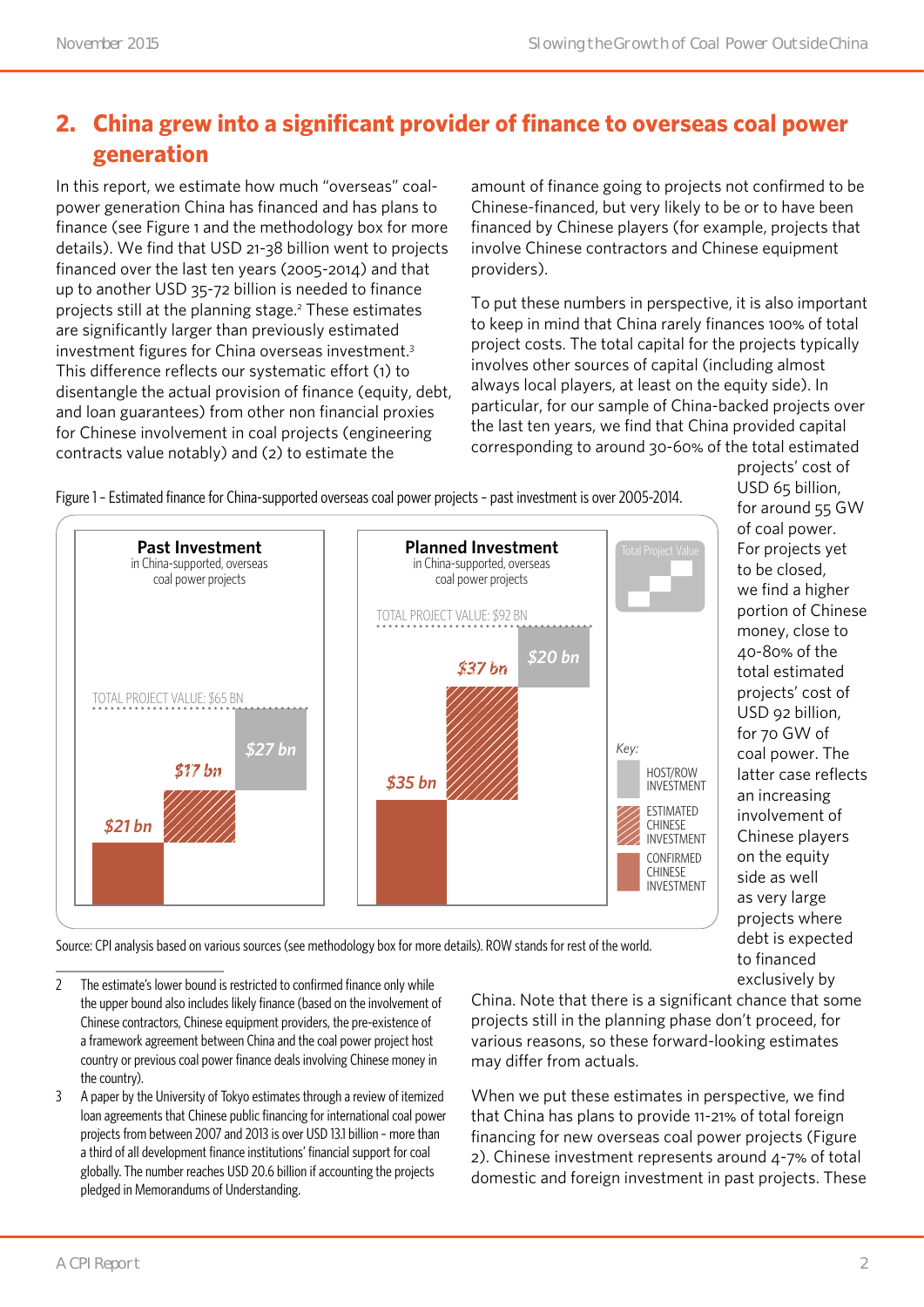

Figure 2 - Estimated share of Chinese coal power capital in total overseas projects. Past investment represents projects that were not cancelled and includes financing from various sources including domestic sources.

Source: CPI analysis / CPI & PLATTS data

current projects are mainly financed by local actors (including equity investors and local banks such as in Turkey), Asian export credit agencies and investors from Japan, China, Korea, and India, and multilateral development banks.

The USD 35-72 billion figure of planned future investment (prior to the commitment announcement in September) represents an estimated 11-21% of total overseas finance, after adjusting for projects likely to be cancelled irrespective of the recent commitments and excluding domestic investment.<sup>4</sup>

It is important to note that other nations, international investors and lenders also play an important role, with planned investment estimated at USD 272-307 billion. By comparison, local investment for coal power is estimated at USD 218 billion.

### **2.1 Chinese funding of overseas coal power focused on South and Southeast Asia**

Over the last ten years, we find that most of the Chinese overseas coal power capital went towards South Asia and Southeast Asia, with three countries – India, Indonesia, and Vietnam – receiving around 60% of the total Chinese overseas coal power capital. China's focus on Asian countries is in line with its overall direct investment trend in the region.<sup>5</sup>

More recently, China started diversifying the destination countries in its "portfolio", with multi-billion dollar projects being planned in Pakistan, India, and Russia, together representing more than 50% of the total Chinese finance overseas coal finance that hasn't yet reached financial closing. In the case of Pakistan, the main region of focus is the China-Pakistan Corridor. In India, China has been lending on commercial terms, which is still cheaper than local debt. In Russia, the project for which Chinese money is planned is a massive coal power project; the intent is to export the electricity back to China. In the meantime, projects in West Asia, Africa, and East Europe are also quickly picking up. We illustrate Chinese investments by

<sup>4</sup> We find that Chinese projects are less likely to be cancelled compared to other providers of coal power finance for three main reasons: (1) Chinese players provided lower bids with tied financing making projects less likely to be cancelled for financing reasons, (2) Chinese projects are also about tied infrastructure deals and foreign affairs objectives hence fully backed by the Chinese government, and (3) Chinese lenders took over the financing of multiple projects from DFIs when the latter committed to cuts. This is discussed in greater detail throughout this report.

<sup>5</sup> WRI, China's Overseas Investments Explained in 10 Graphics (2015): [http://](http://www.wri.org/blog/2015/01/china%E2%80%99s-overseas-investments-explained-10-graphics) [www.wri.org/blog/2015/01/china%E2%80%99s-overseas-investments](http://www.wri.org/blog/2015/01/china%E2%80%99s-overseas-investments-explained-10-graphics)[explained-10-graphics](http://www.wri.org/blog/2015/01/china%E2%80%99s-overseas-investments-explained-10-graphics)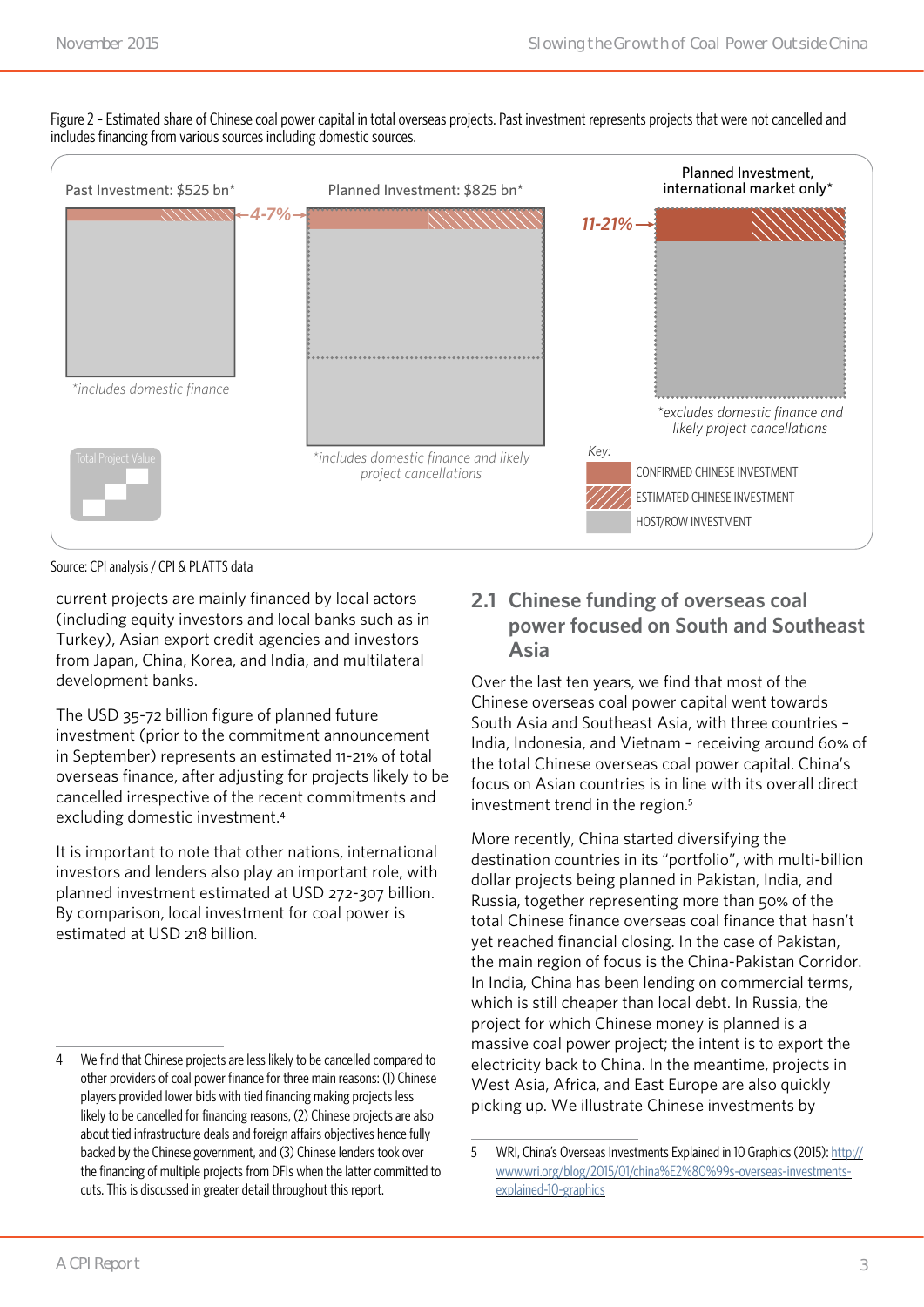#### **Box: Methodology**

To estimate how much Chinese coal power capital goes to power generation projects outside China, we undertook the following bottom-up modeling exercise. We believe this systematic approach allowed us to capture the most comprehensive picture of the extent and blend of Chinese overseas coal power capital (around 150 projects as of Summer 2015), including not just capital that is confirmed to be Chinese, but also capital that is most likely Chinese. Our approach:

- 1. **Identified projects with Chinese involvement.** To do so, we employed various data sources including the Platts World Electric Power Plants Database, the Coalswarm/SourceWatch wiki,<sup>a</sup> the Bankwatch database and reports,<sup>b</sup> the AidData database,<sup>c</sup> the industcards online database,<sup>d</sup> the Heritage Foundation database of Chinese foreign direct investments,<sup>e</sup> annual reports and press releases from Chinese coal power generation players (Engineering, Procurement, and Construction, i.e. EPCs, but also SOEs, lenders, equipment companies, etc.), government overseas agencies' websites, news reports, stakeholder interviews, and academic research.<sup>f</sup> The review was done for each region of the world on a country-by-country basis looking in-depth at all the coal power generation projects since 2005. We have used our judgment in processing conflicting information from different sources, to exclude cancelled projects, and to avoid double counting.
- 2. **Shortlisted and categorized projects.** We included projects that have confirmed involvement of a Chinese investor, lender or guarantor, as well as projects for which we can reasonably assume Chinese money is involved (Chinese contractors, equipment manufacturers, etc.). Projects were also categorized according to various dimensions of interest (location, year of financial close, project capacity, project status, etc.).
- 3. **Gathered useful data on project financing:** We noted the identity of local and international partners, co-investors, lenders, guarantors but also amounts involved, and financing terms (concessional vs. market rate, debt maturity, fees, etc.). When data was missing, we estimated these based on our understanding of project financing in various countries as well as previous similar transactions.

- e Heritage Foundation, China global investment tracker (<http://www.heritage.org/research/projects/china-global-investment-tracker-interactive-map>)
- f Notably The University of Tokyo, Quantifying Chinese Public financing for Foreign Coal Power Plants, 2014 [\(http://www.pp.u-tokyo.ac.jp/research/dp/docu](http://www.pp.u-tokyo.ac.jp/research/dp/documents/GraSPP-DP-E-14-003.pdf)[ments/GraSPP-DP-E-14-003.pdf\)](http://www.pp.u-tokyo.ac.jp/research/dp/documents/GraSPP-DP-E-14-003.pdf)

destination countries in Figure 3. As will be discussed in more detail in the next section of this report, all these transactions are consistent with China's domestic economic priorities and international ambitions.

#### **2.2 Chinese overseas coal power capital is mainly debt to support construction contracts & equipment exports**

We next explore financing instruments for confirmed finance, since information is not available for unconfirmed finance. Out of USD 157 billion of finance for 125 GW of already built as well as planned Chinabacked coal power, USD 56 billion is confirmed to be Chinese capital and an additional USD 54 billion is likely to be Chinese. Figure 4 illustrates our findings for the portion of coal power capital that is confirmed to be from China:<sup>6</sup> USD 21 billion for projects financed over the last ten years and USD 35 billion for projects not yet financially closed.

Coal power generation projects are capital-intensive projects and the two single largest capital expenditures are the construction contract and plant equipment. Given that these two elements are key variables in

a International Chinese coal projects [\(http://www.sourcewatch.org/index.php/International\\_Chinese\\_coal\\_projects](http://www.sourcewatch.org/index.php/International_Chinese_coal_projects)) but also individual country pages. b <http://bankwatch.org>

c <http://china.aiddata.org>

d <http://www.industcards.com>

<sup>6</sup> For China estimated financing (including finance that is likely to be Chinese, in addition to finance confirmed as Chinese), it would be fair to assume that Chinese coal power finance would be in the form of debt in similar portions to that for confirmed financings (either from policy or commercial banks supported by Sinosure).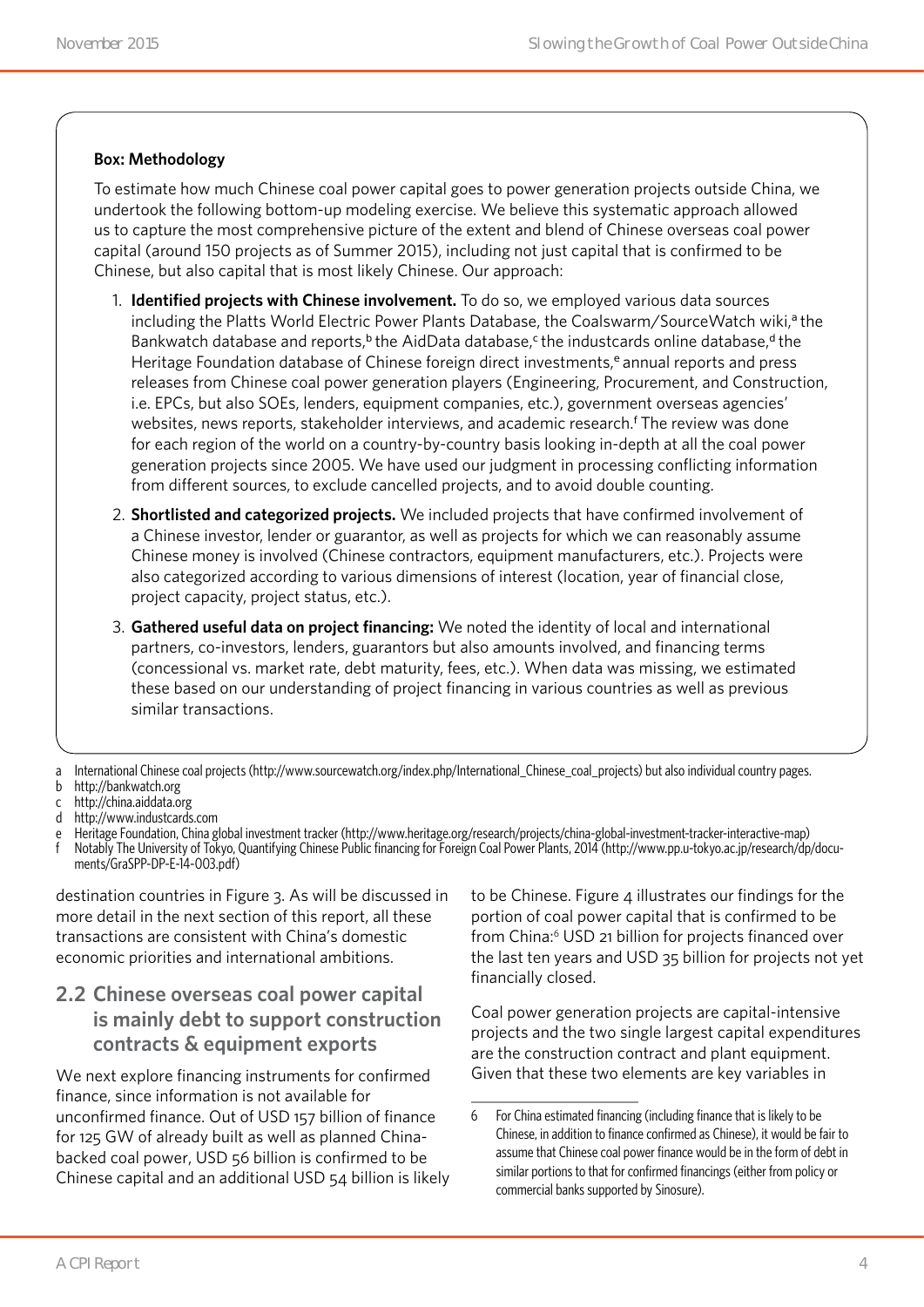#### Figure 3 – Top destinations for Chinese overseas coal power finance.



Source: CPI analysis based on previously mentioned sources.

international competitive biddings for power plant projects, China's support of equipment exports and extension of credit to Chinese participants in engineering, procurement, and construction (EPC) contracts is unsurprising.

For projects financed over the last ten years, we find that equity investments account for a very small portion of total Chinese coal power capital. The vast majority of finance is debt associated with equipment exports and EPC contracts, provided by policy banks like China Development Bank and China Eximbank as well as Chinese commercial banks typically supported by China's export credit insurer, Sinosure. The size of the export-driven lending is likely driven by Chinese goals to promote export and overseas construction activities. For projects yet to be closed, however, the blend of equity has increased significantly to more than 20% of total Chinese financing. Again, these are forwardlooking estimates that may differ significantly from actuals.

#### **2.2.1 WHO PROVIDES THE EQUITY CAPITAL?**

Major players in overseas coal power equity investment include domestic power generators (the Big 5 domestic power generators such as Huadian Group but also grid companies such as China Southern Power Grid) and project contractors such as Power Construction Corporation of China. Equity investors can be categorized in two distinct groups. The first group is domestic power generators. The generators often start out exploring overseas markets through smaller-scale

EPC contract engagements through subsidiaries, and after a few years of gaining experience and confidence in operating in the host country, they begin to carry out larger scale equity investment projects (often forming joint ventures with local partners to invest in the projects). This can be seen from Big 5 companies' involvement in Indonesia. The second group would be made of project contractors (such as Power Construction Corporation of China). These undertake Build-Operate-Transfer projects and are responsible for obtaining concessional financing for the design, construction, operation, and maintenance of the projects. At the end of the concession period, the entire project is transferred to the government, enabling Chinese contractors to be compensated for their investment and operation costs. In some cases, Chinese companies keep a residual equity as part of joint venture agreements.

#### **2.2.2 WHO PROVIDES THE DEBT AND ON WHAT TERMS?**

To help coal power equipment manufacturers export their products including boilers, turbines, and generators, "policy banks" (China Eximbank and China Development Bank) and commercial banks extend loans in the form of export buyers' credits to foreign project developers to support their purchase of the equipment. Export buyers' credits ensure timely payment to manufacturers and greatly reduce the risks for major exporters including Dongfang Electric, Shanghai Electric, and Harbin Electric. This has become all the more important as equipment manufacturers have expanded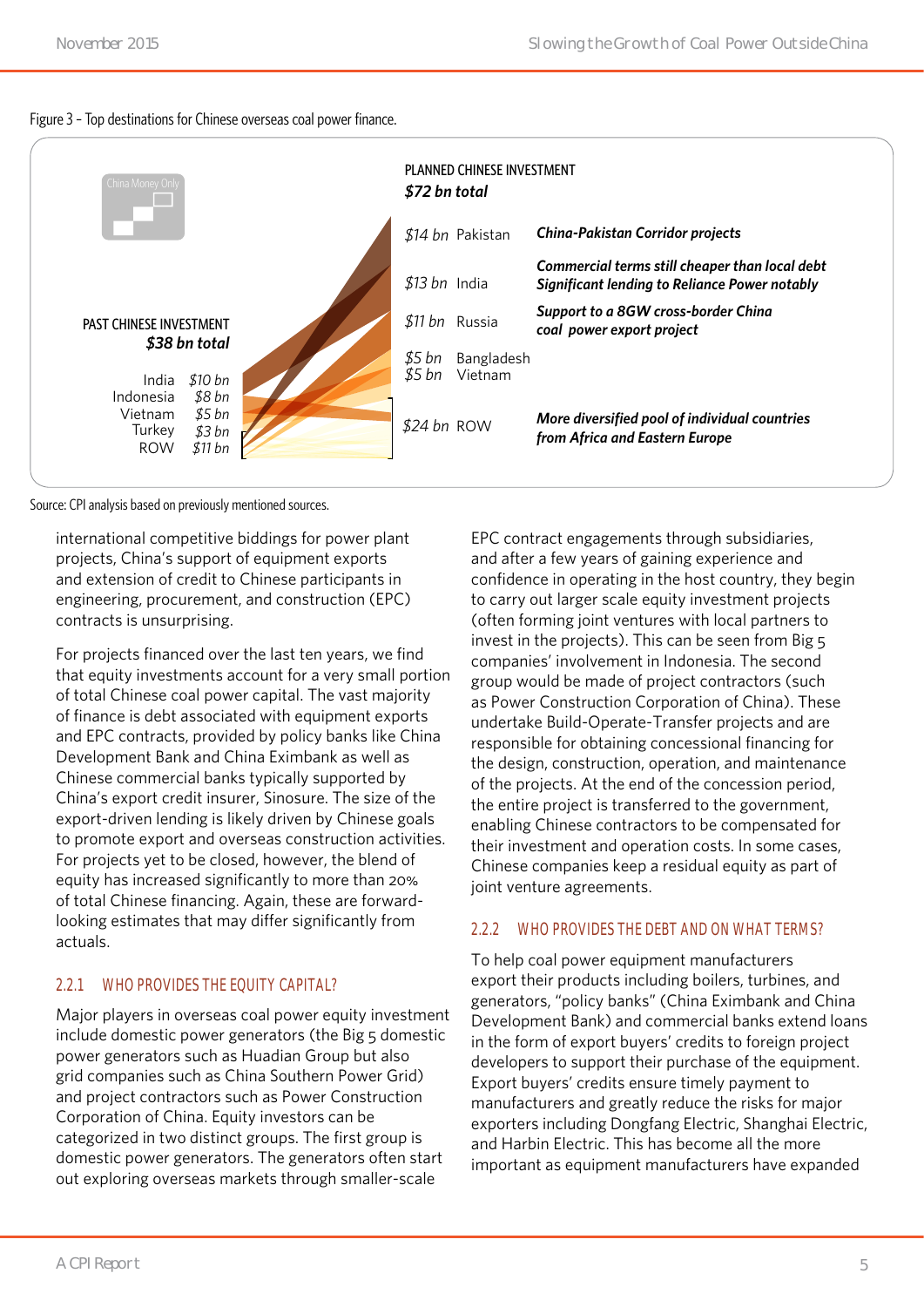

#### Figure 4 – Providers of Chinese coal power finance – confirmed financing only.

Source: CPI analysis.

overseas significantly during the past few years.<sup>7</sup> For construction contracts, the biggest participants in EPC contracts are state-owned companies. Chinese EPC contractors usually enter into the contracts by winning the bids for construction, or come into the contracts as the designated counterparties under larger investment framework agreements struck between Chinese and foreign governments. The open bidding often takes longer for the projects to move forward, while contracts under government-to-government agreements are generally seen as a faster way to develop projects, with the advantages of government guarantees and other facilitations in favor of the projects.<sup>8</sup>

Promoting the export of domestic product and construction capacity is a typical objective of export credit agencies around the world. In China, financial institutions such as China Eximbank and China Development Bank are the main export facilitation and promotion agencies that support China's coal power projects overseas. Both banks are among the three policy banks established in 1994 to facilitate the government's economic and trade initiatives, focusing on export expansion and infrastructure projects; they have been supported by the government through capital injections, central bank funding, subsidies, and tax benefits.<sup>9</sup> In 2013, China Eximbank financed the export of mechanical and electronic equipment, high-tech products, overseas project contracts and investments for a cumulative total of USD 256 billion.<sup>10</sup> In the same year, China Development Bank had outstanding foreign currency loans of USD 251 billion.<sup>11</sup> These banks' financing of coal power is a very small amount relative

Although the largest players in the international coal power construction are state-owned entities, it is worth noting that privately held EPC contractors such as Wuhan Kaidi Electric Power and Sichuan Hongda Company, are a small but active group in this market.

- 9 Fitch Affirms China's 3 Policy Banks, Reuters (2013): [http://www.](http://www.reuters.com/article/2013/04/09/fitch-affirms-chinas-3-policy-banks-idUSFit65423820130409) [reuters.com/article/2013/04/09/fitch-affirms-chinas-3-policy-banks](http://www.reuters.com/article/2013/04/09/fitch-affirms-chinas-3-policy-banks-idUSFit65423820130409)[idUSFit65423820130409](http://www.reuters.com/article/2013/04/09/fitch-affirms-chinas-3-policy-banks-idUSFit65423820130409)
- 10 China Eximbank Annual Report (2013): [http://www.eximbank.gov.cn/tm/](http://www.eximbank.gov.cn/tm/report/index_27_26379.html) [report/index\\_27\\_26379.html](http://www.eximbank.gov.cn/tm/report/index_27_26379.html)
- 11 China Development Bank Annual Report (2013): [http://www.cdb.com.cn/](http://www.cdb.com.cn/web/Column.asp?ColumnId=284) [web/Column.asp?ColumnId=284](http://www.cdb.com.cn/web/Column.asp?ColumnId=284)

<sup>7</sup> Dongfang Electric, a leading Chinese power generator manufacturer and project contractor, has seen its overseas revenue grow from 1% of total revenues in 2009 to over 20% in both 2012 and 2013. Other major power equipment manufacturers have also seen rapid growth trends in the share of their foreign market segments.

<sup>8</sup> The following State-owned EPC contractors and subsidiaries were active in the overseas coal power market: (1) China Energy Engineering Group Corporation (CEEC) and its subsidiary, China Power Engineering Consulting Group Corporation (CPECC), (2) Power Construction Corporation of China (POWERCHINA) and its subsidiaries, Shandong Electric Power Construction Engineering Corporations (SEPCO I, II, III), and (3) China National Machinery Industry Corporation (SINOMACH) and its subsidiaries, China Machinery Engineering Corporation (CMEC), China National Electric Engineering Corporation (CNEEC), and China National Heavy Machinery Engineering Corporation (CHMC). Other state-owned power generation companies with major EPC businesses are also active participants in this market, such as China Gezhouba Group and Sinohydro.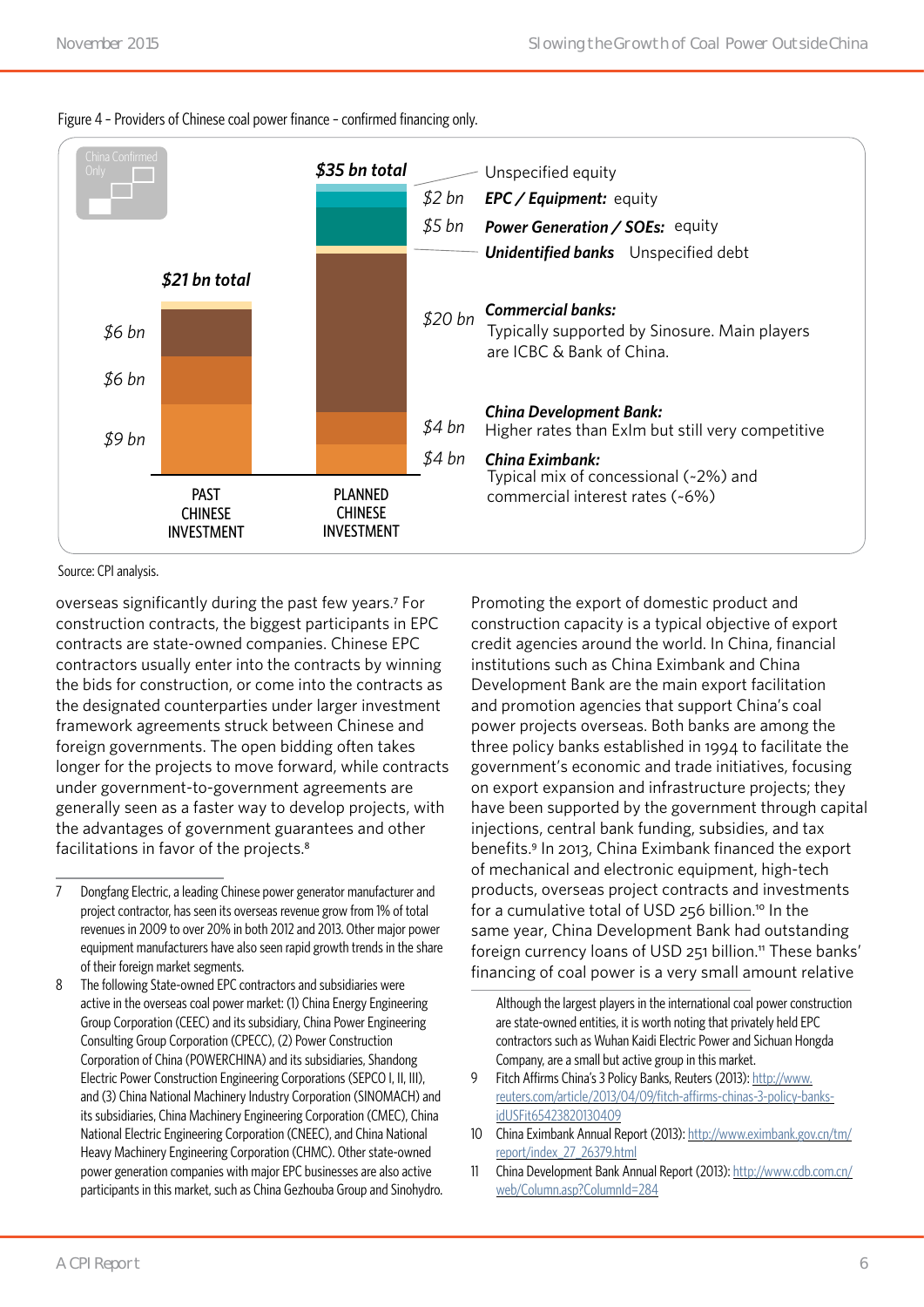to overall. For a foreign project to qualify for Chinese bank loans, it must have a certain level of Chinese stakeholder involvement -- either 50% of an export product's content, or 15% of the content in foreign construction contracts, must be Chinese. The sizes of these contracts are usually more than USD 2 million.<sup>12</sup> The buyer's down payment should be 15% of the total contract value; Chinese policy banks can provide lending for up to 85% of the value of the contract to coal power project developers. If the lending is provided to sovereign entities, the preferential buyer's credit and government concessional loan interest rates are as low as 2-3%, and lending terms can be as long as 20 years.<sup>13</sup> Regular export buyers' credits require higher rates, but are still cheaper than commercial loans.

Other Chinese state-owned commercial banks have also financed foreign coal power projects, especially through syndicated loans, where a consortium of banks can each take up a share of the total lending amount of a large project while reducing their individual risk in case of default. A lot of these coal power syndicated loan projects take place in South Asia and South East Asia, whereas policy banks such as China Development Bank, along with state-owned commercial banks such as Bank of China and Industrial and Commercial Bank of China, and sometimes foreign commercial banks such as Standard Chartered Bank and Barclays Capital, form

consortiums to engage in the lending process.

As coal power projects often represent hundreds of millions of U.S. dollars in total value and can present significant credit risk to lenders. In order for foreign coal power projects to secure Chinese concessional lending, it is usually a prerequisite for governments of the host countries to either provide sovereign guarantees for these projects, or to designate supply of natural resources as the form of repayment (or as collateral) in contracts with Chinese natural resource purchase companies. However, when there is no sovereign guarantee or designation of natural resource as payback, China's export credit insurer (China Export and Credit Insurance Corporation, also known as Sinosure), can play an important role in reducing the non-payment risks posed to export credit agency loans. Established in 2001 when China joined the World Trade Organization, Sinosure has been a critical vehicle in encouraging large electro-machinery equipment export and overseas engineering contracts.<sup>14</sup> In 2011, Sinosure provided medium to long-term buyers' credit insurance for a total insured amount of USD 11 billion just for this year.15 In the project database, we have identified cases where Sinosure guarantees up to 85% of the amount of the EPC contract. In such cases, they clearly play an important role in the viability of the project.

<sup>12</sup> Steps on Applying Project Financing from China, Yang Chunlin (2009): https://books.google.com/books?id=z0m\_ Os7NQ8oC&printsec=frontcover#v=onepage&q&f=false Understanding ECAs – Chinese Export Credit Agencies, CC Solutions Blog (2012): [http://ccsolutionsblog.blogspot.com/2012/04/understanding](http://ccsolutionsblog.blogspot.com/2012/04/understanding-ecas-chinese-export.html)[ecas-chinese-export.html](http://ccsolutionsblog.blogspot.com/2012/04/understanding-ecas-chinese-export.html)

<sup>13</sup> China Eximbank, Overview of two types of preferential loans (2013): [http://](http://www.chinca.org/cms/html/files/2013-12/16/20131216102948872930302.pdf) [www.chinca.org/cms/html/files/2013-12/16/20131216102948872930302.](http://www.chinca.org/cms/html/files/2013-12/16/20131216102948872930302.pdf) [pdf](http://www.chinca.org/cms/html/files/2013-12/16/20131216102948872930302.pdf)

<sup>14</sup> Sinosure website, accessed May 8, 2015: [http://www.sinosure.com.cn/](http://www.sinosure.com.cn/sinosure/english/Company%20Profile.html) [sinosure/english/Company%20Profile.html](http://www.sinosure.com.cn/sinosure/english/Company%20Profile.html)

<sup>15</sup> Sinosure annual report 2012: [http://www.sinosure.com.cn/sinosure/gywm/](http://www.sinosure.com.cn/sinosure/gywm/xbkw/gsnb/images/20120618/27216.pdf) [xbkw/gsnb/images/20120618/27216.pdf](http://www.sinosure.com.cn/sinosure/gywm/xbkw/gsnb/images/20120618/27216.pdf)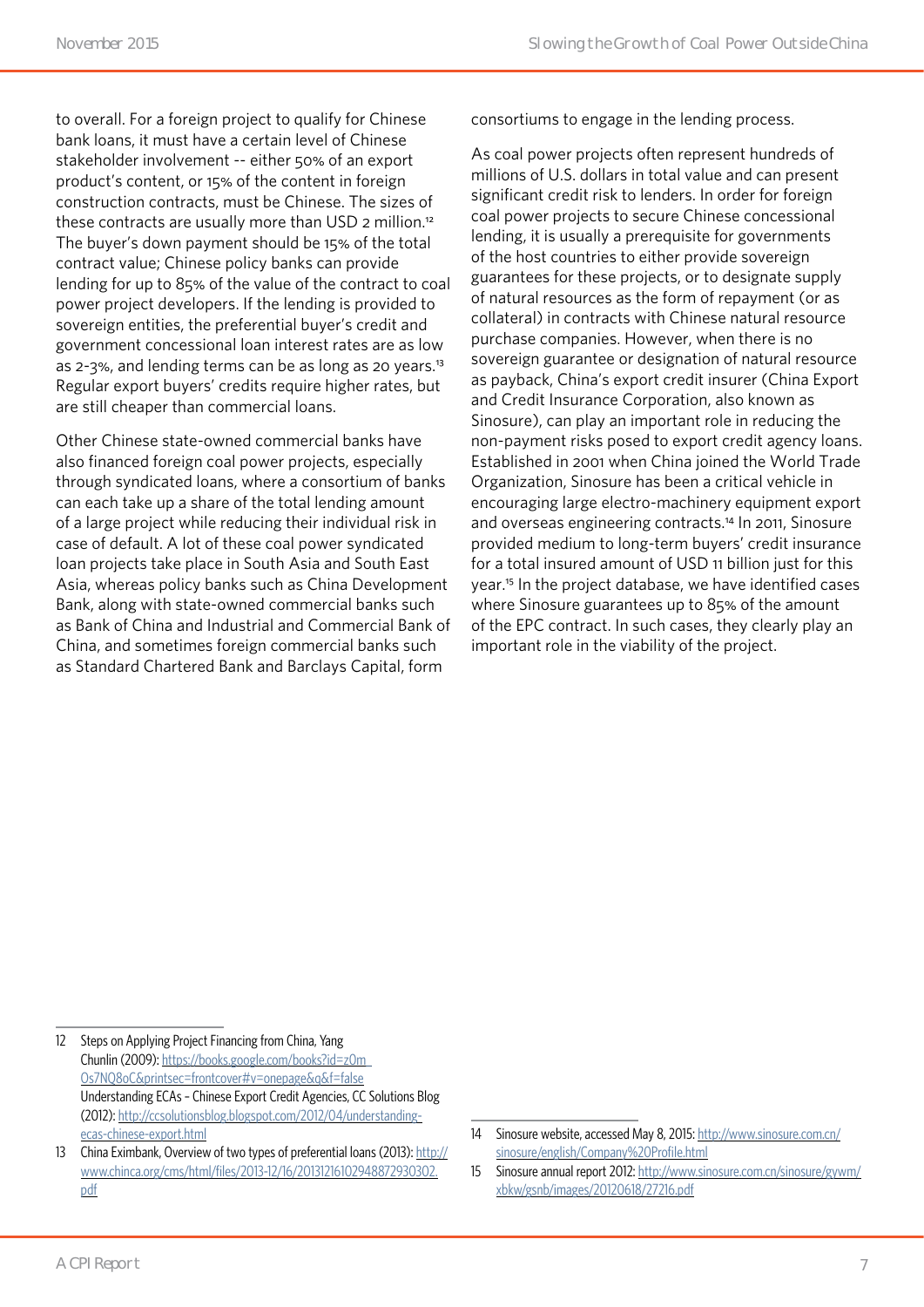# **3. National interests are driving Chinese finance in overseas coal power projects**

We next delve into China's rationale for financing overseas coal power projects. The main reason for China's provision of public finance and guarantees for export and construction contracts is that overseas market expansion helps the Chinese government foster domestic economic growth, as well as strengthen strategic international political ties. Figure 5 summarizes our findings on the key drivers for Chinese coal power financing (past and planned) from the perspective of Chinese players as well from that of the countries hosting the coal power projects.<sup>16</sup> We identify four main trends, based on project data that we collected:

- Chinese involvement is intended to support its domestic players (up to 95% of total estimated transaction value) or to engage in profitable project ventures;<sup>17</sup>
- Finance also helps achieve foreign policy objectives (up to 38% of total estimated transaction value), secure a broader and more profitable infrastructure such as ports, mines, and railroads, import coal (up to 33% of total estimated transaction value), and import electricity back to China (10% of total estimated transaction value);
- For host countries, the main driver for seeking Chinese (or other international) finance is to meet local electricity demand, although local players also typically mention other motives such as infrastructure-led development (up to 87% of total estimated transaction value), reduced dependency on fuel imports (up to 61% of total estimated transaction value – although in several cases, the addition of a coal-fired power plant is creating this very exposure to coal imports), and reduction of domestic electricity costs (up to 80% of total estimated transaction value);<sup>18</sup>

• In a very limited number of projects, finance supports exports, such as the export-to-China projects mentioned above as well as to the Balkans, in a couple of projects (up to 17% of total estimated transaction value).

We explore these issues in more detail in this section.

**3.1 Going global addresses the coal power industry's domestic overcapacity and shifting priorities**

Domestically, the growth in demand for coal power is declining amid a variety of economic and political changes, including escalating environmental concerns, and slowing industrial demand. In regions like Northeast China, these changes have created coal power overcapacity, contributing to a low utilization rate for coal power and high curtailment of renewable energy.<sup>19</sup> EPC companies, primarily those in the thermal power sector, as well as equipment manufacturers specializing in boiler, generator, and turbine production, are eager to explore alternative outlets for their products and services in the international market. Since EPC and equipment manufacturing companies are mostly larger state-owned enterprises, overcapacity also concerns the government. In response, the government is supporting their overseas expansion.<sup>20</sup>

Developing overseas power projects, including coalfired power, is part of the State Council's plan to absorb excess domestic production capacity and undertake major retrofits. In the May 2015 guidance, the State Council urged companies to utilize China's historical advantage in project contracts and finance support provided by financial institutions, and to explore alternative collaboration models with foreign countries, including the provision of export credit or other favorable financing terms for EPC or equipment

<sup>16</sup> Note that each project can have multiple drivers. Dark brown coloring refers to a clear driver while the light orange coloring suggests a potential driver that cannot be easily confirmed (mainly due to the lack of transparency on project economics and financials).

<sup>17</sup> Ibid. It is very difficult to assess project profitability in the absence of transparent information on project economics. CPI identified these projects based on CAPEX for the technology deployed and power generation prices in various countries. As noted elsewhere, some unprofitable projects that support other Chinese goals go forward.

<sup>18</sup> Again, profitability claims are typically hard to verify in the absence of transparent information.

<sup>19</sup> Spilled Wind: An Update on China's Wind Integration Challenges, Michael Davidson (2014): [http://theenergycollective.com/michael](http://theenergycollective.com/michael-davidson/346951/spilled-wind-update-china-s-wind-integration-challenges)[davidson/346951/spilled-wind-update-china-s-wind-integration](http://theenergycollective.com/michael-davidson/346951/spilled-wind-update-china-s-wind-integration-challenges)[challenges](http://theenergycollective.com/michael-davidson/346951/spilled-wind-update-china-s-wind-integration-challenges)

<sup>20</sup> Recently, in January 2015, State Council Premier Li Keqiang visited a subsidiary of the China Energy Engineering Group, an electric power design institute. He learned about the company's coal-fired EPC project in Vietnam, encouraged the equipment manufacturing industry to go global, and indicated accompanying fiscal policy support from the government. Yicai, Li Keqiang visits Guangdong Province to promote "Going Global" for Chinese equipment industry (2015): [http://www.yicai.](http://www.yicai.com/news/2015/01/4060518.html) [com/news/2015/01/4060518.html](http://www.yicai.com/news/2015/01/4060518.html)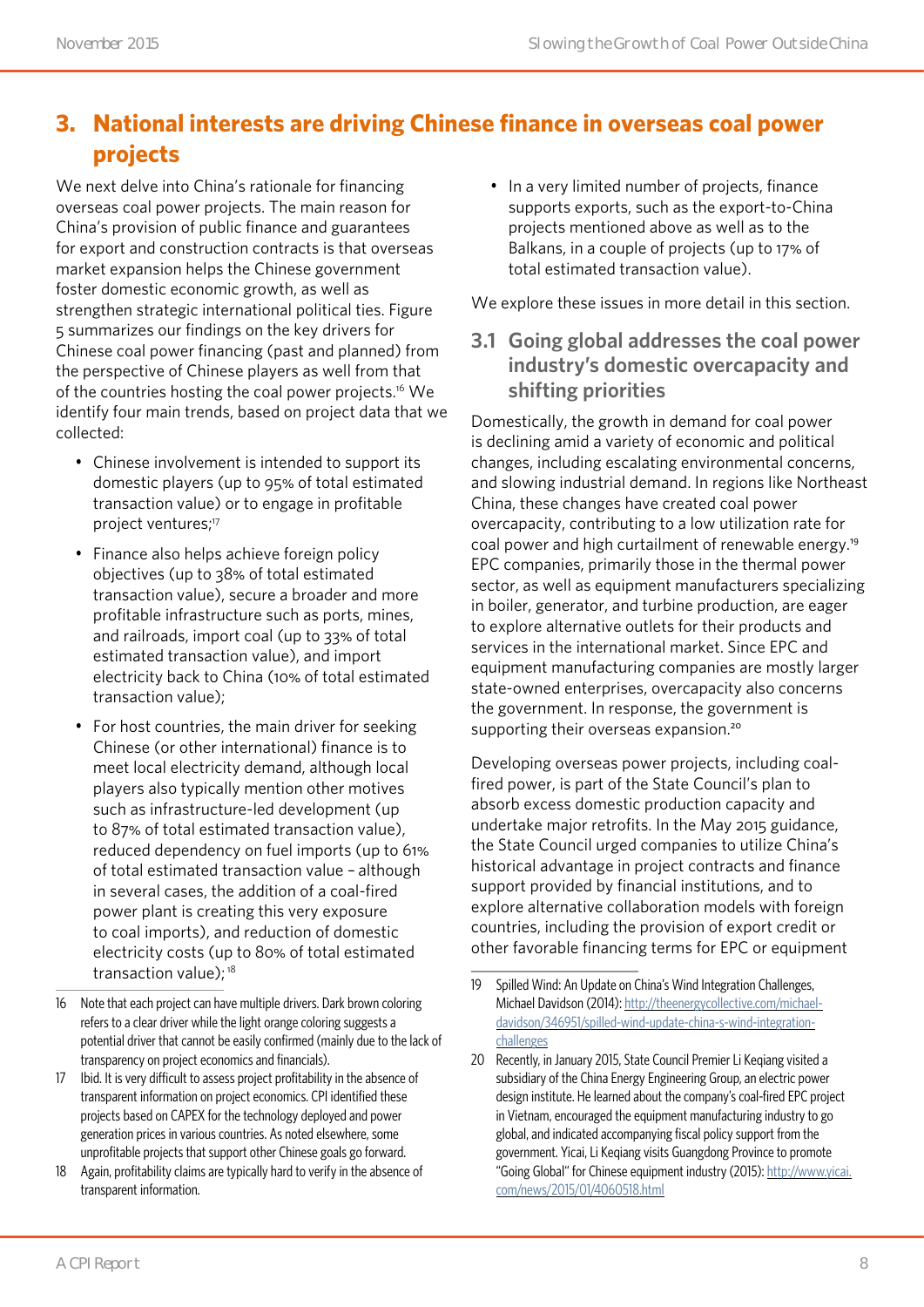

Figure 5 – Drivers of China coal power financing as a % of total project value for both past & planned projects.

Source: CPI analysis.

purchases, the Build-Operate-Transfer model, and public-private partnerships.

Additionally, there is significant demand for Chinese equipment and construction in developing countries. Many developing countries have limited technology and capacity for supplying equipment and are highly reliant on the import of foreign equipment, providing a huge market for Chinese equipment manufacturers and project contractors who have both cost advantages and decades of expertise in sectors such as coal-fired power.

Besides the incentives provided to contractors and manufacturers, our interviews with stakeholders suggest that overseas markets provide equity investors (such as Big 5 generators and state-owned equity funds) with an additional source of revenue. In addition to helping state-owned enterprises meet the government's Going Global Strategy requirement to generate a certain percentage of income from overseas, foreign coal-fired power projects can provide electricity generation companies with profits, especially if the companies receive government fiscal support.<sup>21</sup>

#### **3.2 Overseas presence facilitates the import of natural resources and helps unlock infrastructure contracts**

Focusing on overseas infrastructure projects not only offers market opportunities for Chinese contractors, manufacturers, and investors, but also unlocks broader infrastructure projects and helps channel natural resources back to China. In some cases, China has provided finance to foreign coal power plants which supply electricity to the local mining and industrial sectors, and also built export infrastructure such as port facilities in these countries, in order to export natural resources to China later. In other cases, China has been importing other commodities (such as copper from Myanmar, where there is a Chinese coal power project).<sup>22</sup>

<sup>21</sup> CPI interviews

<sup>22</sup> SourceWatch, Kalewa power station [http://www.sourcewatch.org/index.](http://www.sourcewatch.org/index.php/Kalewa_power_station) [php/Kalewa\\_power\\_station](http://www.sourcewatch.org/index.php/Kalewa_power_station)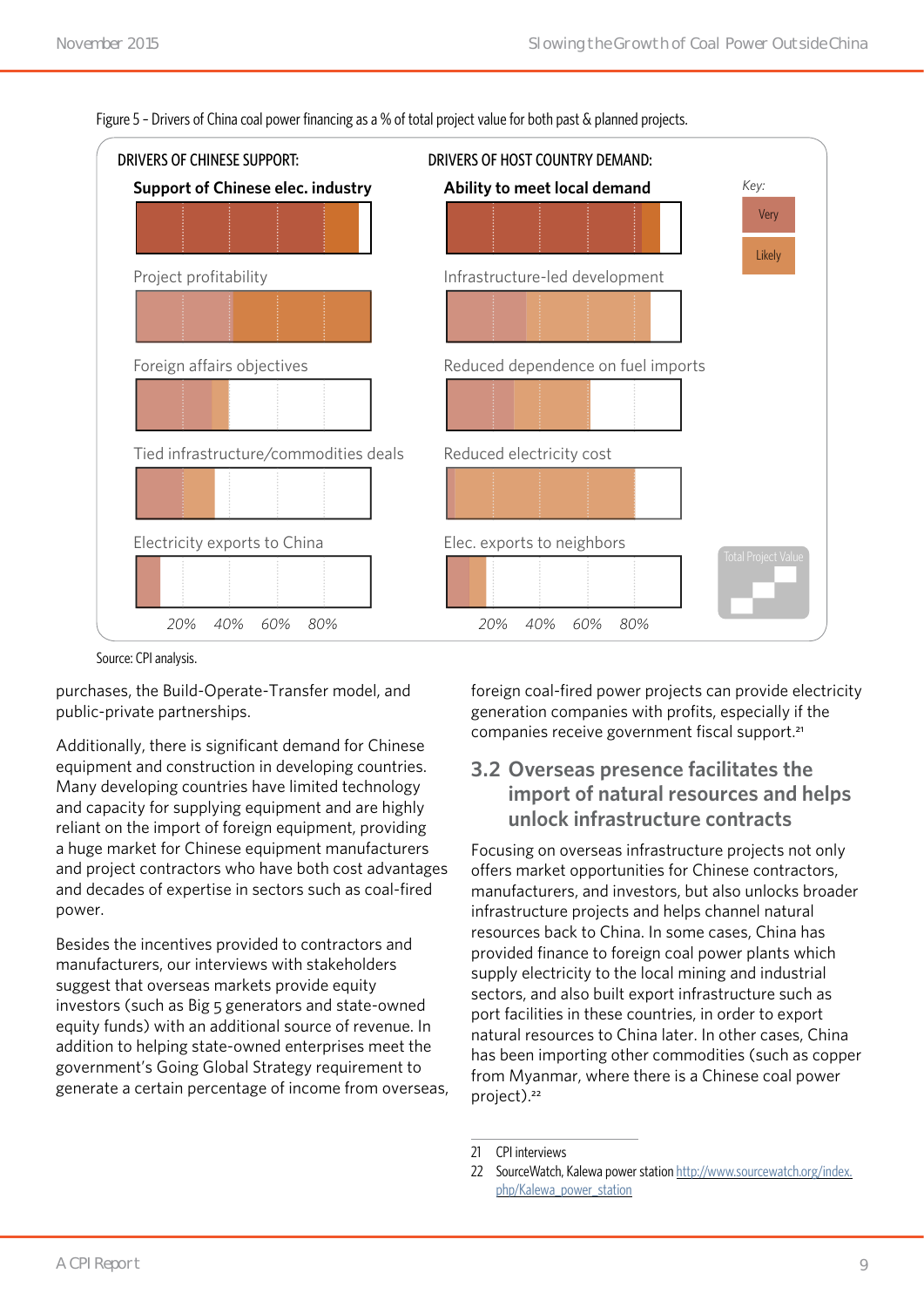### **3.3 Overseas presence strengthens strategic political ties**

Another benefit for China to participate in foreign infrastructure projects is to forge new political ties or strengthen existing ones with the developing world. Power infrastructure projects are often part of larger "development package deals" between China and foreign countries. For example, China launched an economic corridor plan to invest about USD 46 billion in railways, roads, energy, and other infrastructure projects in Pakistan.23 This economic corridor plan is expected to strengthen the economic relationship between and the national security of the two countries as well as promote China's "One Belt, One Road" which encourages cooperation and joint economic development among Eurasian countries.<sup>24</sup> Engaging in foreign infrastructure projects has also increased China's bargaining power both economically and politically, which China can leverage to strengthen its position in the region.<sup>25</sup>

### **3.4 Additional reasons for Chinese money flowing into overseas projects**

In addition to the major drivers for overseas investment highlighted above, we identified some additional reasons for China's financial support to overseas coal power generation projects. Two of the most interesting ones are (1) getting a higher return on foreign currency reserves and (2) investing in cross-border power generation with the intent of importing the power

generated back to China (as discussed in the analysis of investment destination).

Financial support from the government mainly consists of debt finance from state-owned banks (policy banks and commercial banks often supported by Sinosure). In addition to this, major investment vehicles include the newly formed Silk Road Fund, the China-Africa Development Fund,<sup>26</sup> the China-ASEAN Investment Cooperation Fund,<sup>27</sup> and a subsidiary of China Investment Corporation dedicated to overseas direct investment.28 These USD-dominated offshore equity facilities also take advantage of the significant amount of foreign currency reserves of China. The country currently holds nearly USD 4 trillion worth of foreign exchange reserves, two-thirds of are in U.S. dollars.<sup>29</sup> Investing these foreign currency reserves in overseas infrastructure projects, including power projects, provides an attractive alternative to holding low-yield U.S. treasury bonds.

In summary, China's engagement in the overseas coal power sector has helped Chinese companies alleviate domestic industrial overcapacity, find markets and opportunities for Chinese products, services, and investments, and generate additional profits. For the government, promoting overseas coal power development also helps it to strengthen strategic political ties and increase its sphere of influence. Because of these benefits, China has continued to support overseas coal power through debt finance and, increasingly, through equity investments.

25 Gavin Bowring, Financial Times Asean Confidential, Vietnam yields cautionary tale over Chinese investment, (2014): [http://blogs.ft.com/](http://blogs.ft.com/beyond-brics/2014/11/27/vietnam-yields-cautionary-tale-over-chinese-investment/) [beyond-brics/2014/11/27/vietnam-yields-cautionary-tale-over-chinese](http://blogs.ft.com/beyond-brics/2014/11/27/vietnam-yields-cautionary-tale-over-chinese-investment/)[investment/](http://blogs.ft.com/beyond-brics/2014/11/27/vietnam-yields-cautionary-tale-over-chinese-investment/)

Keira Lu Huang, South China Morning Post, State firms barred from Vietnam contract bids (2014): [http://www.scmp.com/news/china/](http://www.scmp.com/news/china/article/1528221/state-firms-barred-vietnam-contract-bids) [article/1528221/state-firms-barred-vietnam-contract-bids](http://www.scmp.com/news/china/article/1528221/state-firms-barred-vietnam-contract-bids)

26 Affiliated with China Development Bank.

<sup>23</sup> Reuters, China and Pakistan launch economic corridor plan worth \$46 billion (2015): [http://www.reuters.com/article/2015/04/20/us-pakistan](http://www.reuters.com/article/2015/04/20/us-pakistan-china-idUSKBN0NA12T20150420)[china-idUSKBN0NA12T20150420](http://www.reuters.com/article/2015/04/20/us-pakistan-china-idUSKBN0NA12T20150420)

<sup>24</sup> Lin Min Wang, China Foreign Affairs, University, China-Pakistan Economic Corridor will reinforce China-India Cooperation (2015): [http://finance.](http://finance.qq.com/original/caijingguancha/f1462.html) [qq.com/original/caijingguancha/f1462.html](http://finance.qq.com/original/caijingguancha/f1462.html)

<sup>27</sup> Affiliated with China Eximbank.

<sup>28</sup> State Council, Guidance opinion regarding the promotion of international production capacity and equipment manufacturing collaboration, 2015: [http://wzs.ndrc.gov.cn/zcfg/201505/t20150521\\_692778.html](http://wzs.ndrc.gov.cn/zcfg/201505/t20150521_692778.html)

<sup>29</sup> Financial Times, China's foreign exchange reserves near record \$4tn, 2014 http://www.ft.com/intl/cms/s/0/4768bd3c-c461-11e3-8dd4- 00144feabdc0.html#axzz3atguKxxY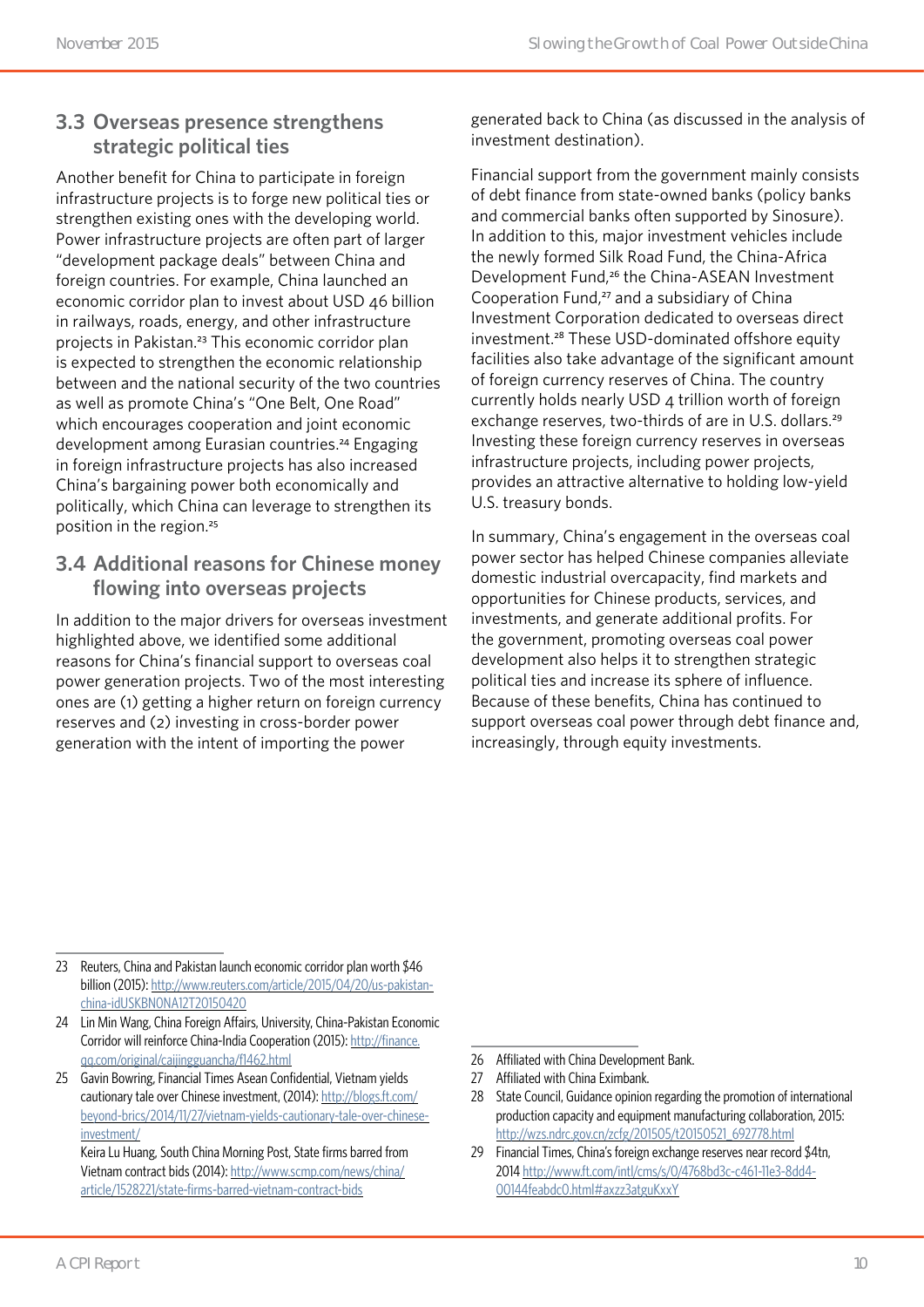# **4. China export support and absolute domestic cost advantage creates concerns regarding overseas coal power development**

In this section, we investigate the international community's concerns about China's ability and ambition to finance coal power projects beyond its borders. The crux of the issue has to do with China's coal power generation cost advantage over international competitors (both technology and financing costs).<sup>30</sup>

#### **4.1 The Chinese government provides financial support to companies going global**

To facilitate the opening of new markets for Chinese contractors and manufacturers, the government has called for enhanced financial and fiscal support to help these companies go global. In the May 2015 policy guidance from the State Council,31 the government outlined concessional loans, syndicated loans, export buyers' credit, access to project finance, commercial loans, equity investments, and export credit insurance as examples support it plans to provide to overseas

equipment export, project contracting, and investment projects. One potential benefit stated in the guidance is to promote the Chinese yuan as an international reserve currency to be used to settle payments in cross-border transactions.

It is worth noting that China's support for exports is technology blind. First of all, while China's financing in overseas infrastructure projects is on the rise, there is no clear differentiation between financing for power versus non-power projects, or for coal power versus non-coal power projects. The power sector is one of a dozen of equipment and construction service sectors that the State Council guidance is pushing forward, and in the power sector specifically, China has been facilitating a variety of electric power projects in foreign countries. For example, China has developed more than 300 hydropower projects overseas, two-thirds of which are in Southeast Asia and Africa.32 China has also invested USD 40 billion in wind and solar projects

#### **Box: The central role of the Chinese Ministry of Commerce (MOFCOM)**

Since overseas lending and investments are tied to national interests, the decision to provide financial assistance is not merely a decision at the level of the policy banks or equity funds. A variety of government agencies oversee this financing, including the Ministry of Commerce (MOFCOM), which provides the most direct oversight. MOFCOM facilitates the Going Global Strategy by coordinating commercial activities within host countries, including negotiating government-to-government agreements,<sup>a</sup> approving outward investment projects over a certain size,<sup>b</sup> and coordinating with the China Eximbank on concessional loans through regional departments and departments in charge of outward investments.<sup>c</sup> There are cases where, under a government-to-government framework agreement, MOFCOM is actively leading and pushing for the policy banks to provide loans to overseas coal power projects.<sup>d</sup> As a result, Chinese policy banks exhibit higher risk tolerance than other international lenders about certain commercial aspects of the projects.<sup>e</sup>

- 30 Support for domestic power generation helped create this cost advantage – this is discussed at length in an upcoming CPI paper.
- 31 State Council's Guidance regarding the promotion of international production capacity and equipment manufacturing collaboration, 2015: [http://wzs.ndrc.gov.cn/zcfg/201505/t20150521\\_692778.html](http://wzs.ndrc.gov.cn/zcfg/201505/t20150521_692778.html)
- 32 Frauke Urban and Johan Nordensvard, China Dams the World: The Environmental and Social Impacts of Chinese Dams. 2014: [http://www.e-ir.](http://www.e-ir.info/2014/01/30/china-dams-the-world-the-environmental-and-social-impacts-of-chinese-dams/) [info/2014/01/30/china-dams-the-world-the-environmental-and-social](http://www.e-ir.info/2014/01/30/china-dams-the-world-the-environmental-and-social-impacts-of-chinese-dams/)[impacts-of-chinese-dams/](http://www.e-ir.info/2014/01/30/china-dams-the-world-the-environmental-and-social-impacts-of-chinese-dams/)

a WRI, Emerging Actors in Development Finance: A closer look at China's overseas investment, 2012 [http://www.wri.org/resources/presentations/emerging-ac](http://www.wri.org/resources/presentations/emerging-actors-development-finance-closer-look-chinas-overseas-investment)[tors-development-finance-closer-look-chinas-overseas-investment](http://www.wri.org/resources/presentations/emerging-actors-development-finance-closer-look-chinas-overseas-investment)

b Norton Rose Fulbright, Rules on overseas investments by Chinese companies, 2009 [http://www.nortonrosefulbright.com/knowledge/publications/21814/chi](http://www.nortonrosefulbright.com/knowledge/publications/21814/china-insight-issue-17)[na-insight-issue-17](http://www.nortonrosefulbright.com/knowledge/publications/21814/china-insight-issue-17)

c Rand Corporation, Chinese Engagement in Africa. Drivers, Reactions, and Implications for U.S. Policy, 2013 [http://www.rand.org/content/dam/rand/pubs/re](http://www.rand.org/content/dam/rand/pubs/research_reports/RR500/RR521/RAND_RR521.pdf)[search\\_reports/RR500/RR521/RAND\\_RR521.pdf](http://www.rand.org/content/dam/rand/pubs/research_reports/RR500/RR521/RAND_RR521.pdf)

d CPI interview

e Chadbourne Project Finance Newswire, Negotiating with Chinese lenders – Chinese lenders emerging as a major source of funding in international project finance transactions, 2011 [http://www.chadbourne.com/NegotiatingWithChineseLenders\\_Nov11\\_Projectfinance/](http://www.chadbourne.com/NegotiatingWithChineseLenders_Nov11_Projectfinance/)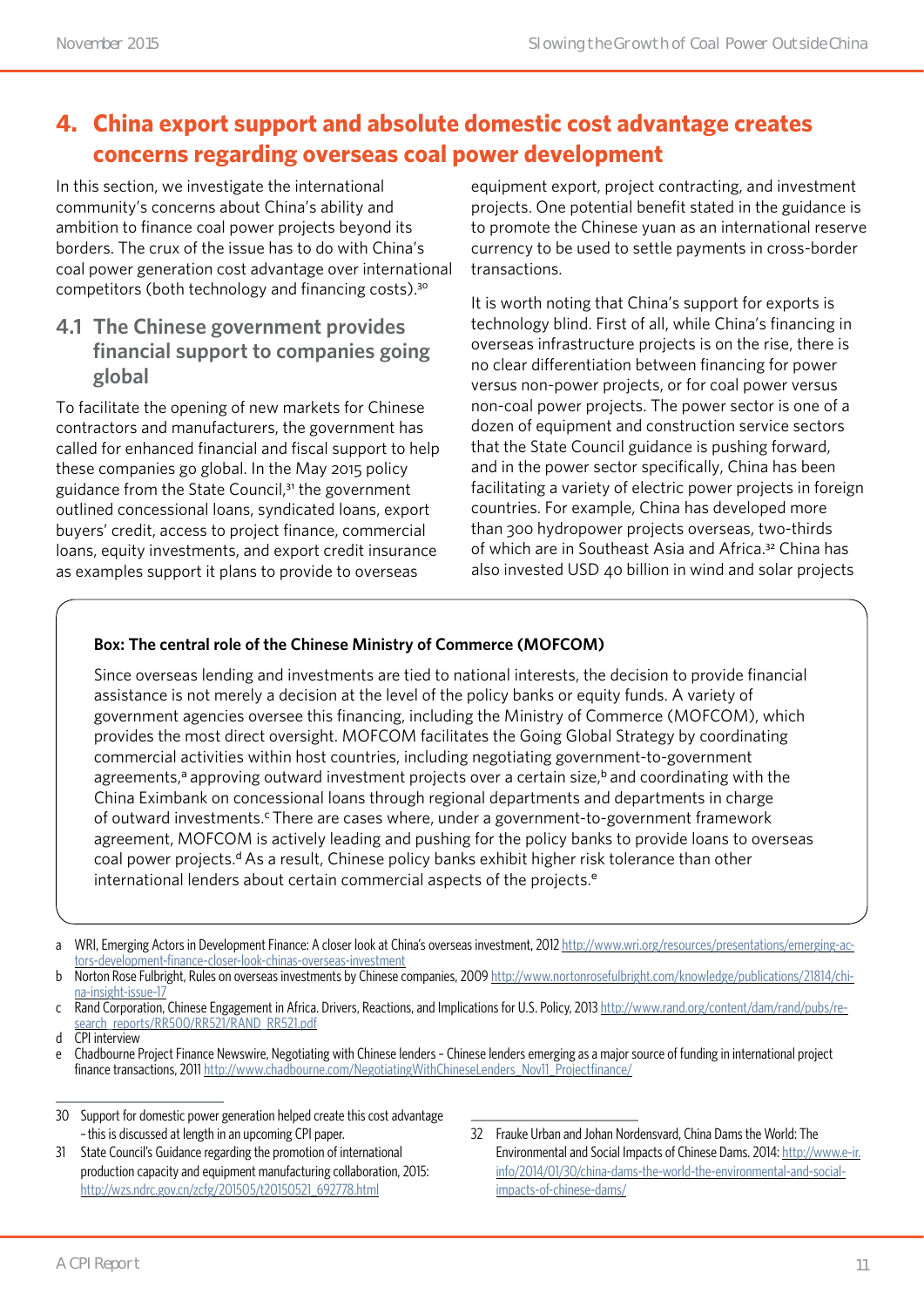worldwide, primarily in developed countries.<sup>33</sup> As a result, China support doesn't appear to favor coal power deployment (within power generation, hydro, renewable energy, and gas-fired generation seem to be equally supported). We estimate that export credit providers' exposure to coal power is limited, representing at most, 12% of their overseas loan balance (in the case of China Eximbank).

**4.2 China is a growing funder of overseas coal power development because Chinese Engineering, Procurement, and Construction (EPC) companies can bid lower than the competition on project contracts** 

Chinese companies have been able to obtain a larger market share of overseas coal power development primarily because of their capacity to bid lower prices for projects.34 Compared to Engineering, Procurement, and Construction (EPC) contractors from other countries, Chinese companies often have lower construction, operation and financing costs, which enable them to outbid competitors.

These low costs are due to several advantages that Chinese EPC companies enjoy, including access to cheap equipment and services from Chinese suppliers and subcontractors, and inexpensive Chinese labor. In addition, the Chinese Yuan to US Dollar exchange rate in recent years has lowered their overseas project costs.

Another advantage Chinese EPC contractors often enjoy is access to low-rate loans from the Chinese policy banks to finance projects. Chinese EPC contractors' ability to arrange their own low-cost financing from China without the additional time and cost needed to arrange syndicate loans from other countries or other non-Chinese organizations makes them more attractive to host countries (making China a one-stop shop for host country project planners). For example, Vietnam adopted a policy in 2005 stating that EPC contractors who arranged finance for their projects would be awarded another contract, to help the country meet urgent electricity construction goals.35 Moreover, Chinese lenders also maintained the ability to lend in very large amounts after the financial crisis in 2008.<sup>36</sup>

In addition, Chinese lenders often perceive risks, including project and country risks, differently than other international financiers, and subsequently Chinese banks are willing to lend more money to a greater number of countries.37 For example, in the Eastern European market, there are instances where Japanese competitors have withdrawn from coal power tenders due to local political situations which altered project feasibility, but Chinese EPCs remained, with policy direction of the Chinese Ministry of Commerce (MOFCOM) and financial support from Chinese policy banks. Chinese state-owned policy banks and export guarantors are willing to give up certain economic benefits in order to gain a strategic foothold in emerging markets.

While Chinese banks offer Chinese companies relatively easy access to low-cost finance, they do not seem to be offering more favorable rates than other international lenders including multilateral development banks and export credit agencies. From the limited sources of information we have access to, Chinese concessional lending and syndicate loan rates and durations provided to overseas coal power projects are comparable to the level other international lenders, such as German development bank (KfW), Japan Bank for International Cooperation (JBIC), Japan International Cooperation Agency (JICA), and Asian Development Bank (ADB), have offered. In regions including Asia, Africa, and East Europe, long term concessional loans rates from China policy banks are concentrated around 2%-3%. That said, Chinese lending terms can be more flexible than those provided by other countries which abide by OECD guidelines. Due diligence carried out by Chinese banks can take longer to process than other lenders', partially due to Chinese lenders' lack of experience in financing projects in overseas markets.<sup>38</sup>

<sup>33</sup> WRI, China's overseas investment in the wind and solar industries: trends and drivers, 2013: [http://www.wri.org/sites/default/files/pdf/chinas\\_](http://www.wri.org/sites/default/files/pdf/chinas_overseas_investments_in_wind_and_solar_trends_and_drivers.pdf) [overseas\\_investments\\_in\\_wind\\_and\\_solar\\_trends\\_and\\_drivers.pdf](http://www.wri.org/sites/default/files/pdf/chinas_overseas_investments_in_wind_and_solar_trends_and_drivers.pdf)

<sup>34</sup> Vietnam Chamber of Commerce and Industry - Vietnam Business Forum, Chinese firms win 90% of Vietnam EPC Contracts, 2010, [http://www.](http://www.vccinews.com/news_detail.asp?news_id=21177) [vccinews.com/news\\_detail.asp?news\\_id=21177](http://www.vccinews.com/news_detail.asp?news_id=21177)

<sup>35</sup> Vietnam Chamber of Commerce and Industry - Vietnam Business Forum, Diversifying Machinery Supply Sources, 2014, [http://vccinews.com/](http://vccinews.com/news_detail.asp?news_id=30784) [news\\_detail.asp?news\\_id=30784](http://vccinews.com/news_detail.asp?news_id=30784)

<sup>36</sup> Chadbourne Project Finance Newswire, Negotiating with Chinese lenders – Chinese lenders emerging as a major source of funding in international project finance transactions, 2011: [http://www.chadbourne.com/](http://www.chadbourne.com/NegotiatingWithChineseLenders_Nov11_Projectfinance/) [NegotiatingWithChineseLenders\\_Nov11\\_Projectfinance/](http://www.chadbourne.com/NegotiatingWithChineseLenders_Nov11_Projectfinance/)

<sup>37</sup> ibid.

<sup>38</sup> Chadbourne Project Finance Newswire, Negotiating with Chinese lenders – Chinese lenders emerging as a major source of funding in international project finance transactions, 2011, [http://www.chadbourne.com/](http://www.chadbourne.com/NegotiatingWithChineseLenders_Nov11_Projectfinance/) [NegotiatingWithChineseLenders\\_Nov11\\_Projectfinance/](http://www.chadbourne.com/NegotiatingWithChineseLenders_Nov11_Projectfinance/)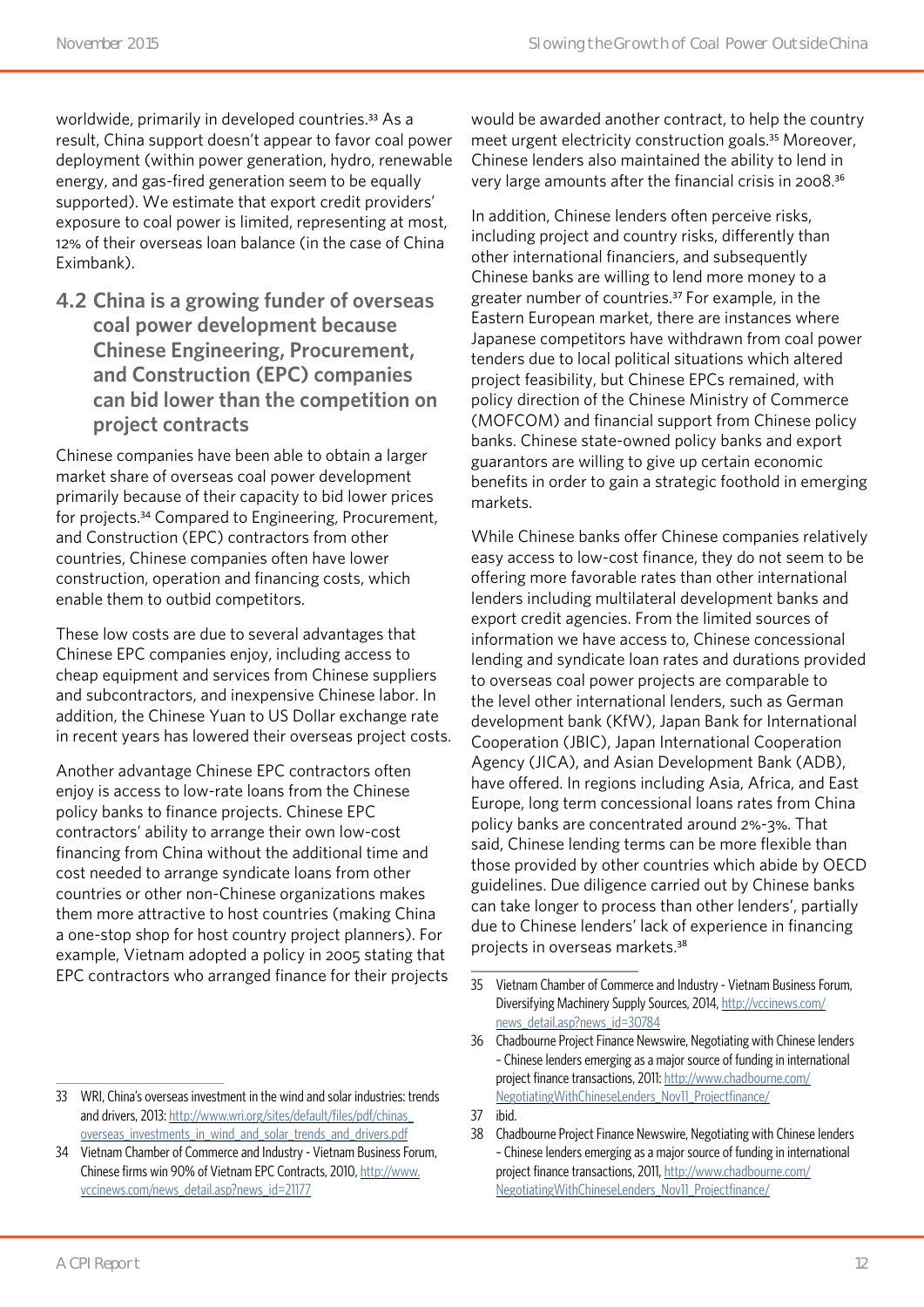### **4.3 China is supporting domestic Engineering, Procurement, and Construction (EPC) companies with a wide range of tax reduction programs**

In addition to the advantage of low-rate loans, Chinese EPC contractors are able to reduce total project costs and bidding prices through tax benefits. For example, since 2013, the design portion of the projects under EPC contracts have enjoyed zero value-added tax, the supply of equipment and raw material has received an export tax rebate, and construction under an EPC contract is exempt from business tax.39 Moreover, as of 2013, China had signed agreements with 99 countries and regions to avoid double taxation. These agreements have also included tax treaty benefits. For example, EPC projects are exempt from income tax for certain periods of time, and projects' staff is exempt from personal income tax while working abroad.<sup>40</sup>

In a similar fashion, Chinese equity investors in overseas EPC projects benefit from favorable tax treatment. In 2004, the National Development and Reform Commission and the export-import Bank of China, China EximBank, announced a policy to support Chinese stakeholders' equity investment in overseas projects, including in projects that promote export of equipment and technology.41 There are additional tax benefits for overseas equity investments as well - for example income tax deductions and tariff benefits.<sup>42</sup>

In summary, government support through favorable lending and tax benefits have lowered the effective costs of financing for EPC companies and other Chinese investors in overseas coal power. This, combined with lower construction and operation costs, has led to China becoming a significant provider of finance for overseas coal power generation.

<sup>39</sup> Finance and Accounting Journal, Discussion on the tax management of EPC contracts for companies implementing "going global" policy, 2014 <http://www.sinosure.com.cn/sinosure/xwzx/rdzt/tzyhz/gjtzyj/164836.html>

<sup>40</sup> Finance and Accounting Journal, Discussion on the tax management of EPC contracts for companies implementing "going global" policy, 2014: <http://www.sinosure.com.cn/sinosure/xwzx/rdzt/tzyhz/gjtzyj/164836.html>

<sup>41</sup> NDRC, Announcement on providing credit support to key overseas investment projects, 2004: [http://wzs.ndrc.gov.cn/zcfg/200804/](http://wzs.ndrc.gov.cn/zcfg/200804/t20080411_670936.html) [t20080411\\_670936.html](http://wzs.ndrc.gov.cn/zcfg/200804/t20080411_670936.html)

<sup>42</sup> State Council Overseas Affairs Office website, Overview of "going global" strategy, 2011: <http://qwgzyj.gqb.gov.cn/yjytt/159/1743.shtml>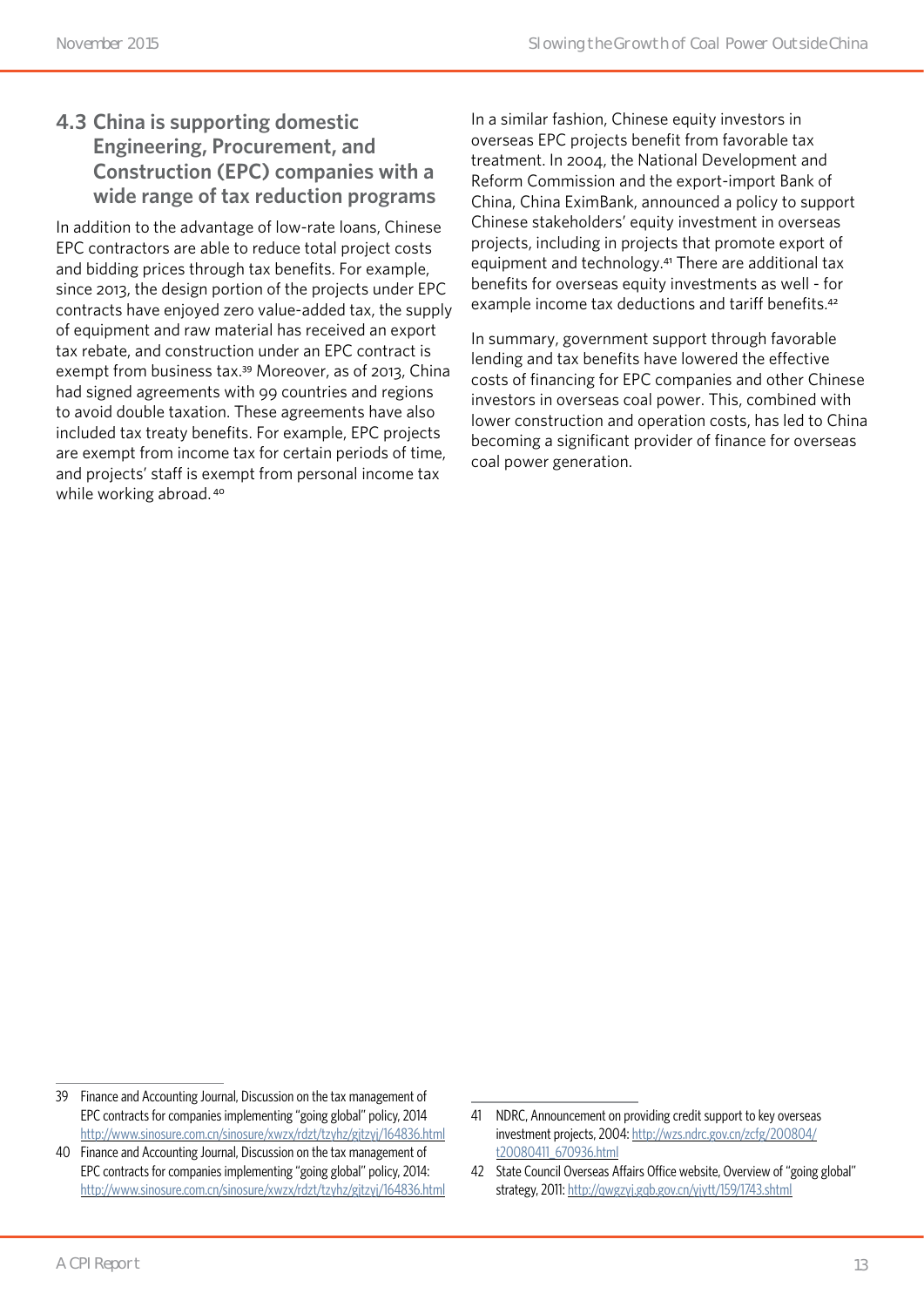# **5. Interpreting China's commitment to control investment flowing to overseas projects**

As discussed, China has been slowly replacing other funders in financing overseas coal power projects. Many international funders, such as the World Bank and the United States (via the US ExIM Bank notably), 43 have pledged to no longer support coal-fired plants due to climate change and other environmental and health concerns. Concerns about China increasing its share of coal power finance provision overseas are more pronounced as Chinese financial institutions environmental guidelines are not as restrictive as those of the historical lenders.

China has not only been stepping in to replace the market share of entities and countries who pledged to restrict support to coal power, but also the share of funder countries who have not pledged to do so. For example, in Vietnam, China outbid Japan and Korea to become the general contractor of 60% of Vietnamese thermal-electric projects from 2003 to 2011 (74% if including subcontracts).44 Similarly, in Indonesia, Chinese contractors and investors have undertaken a dozen power generation projects in the Indonesian market since 2006 as part of the Indonesian government's first 10 GW Fast Track Program. In doing so, they have taken a significant portion of the market which had previously been financed and guaranteed largely by international export credit agencies such as the Japan Bank for International Cooperation (JBIC) and Korea Eximbank.<sup>45</sup>

That being said, China, in September 2015, indicated its commitment to restrict public finance to highcarbon projects. The question now becomes how to interpret China's commitment to "controlling public investment flowing into projects". This depends on several parameters that may be clarified in the next months.46 We discuss some of these in greater detail in

- 44 Vietnam Chamber of Commerce and Industry Vietnam Business Forum, Diversifying Machinery Supply Sources, 2014, [http://vccinews.com/](http://vccinews.com/news_detail.asp?news_id=30784) [news\\_detail.asp?news\\_id=30784](http://vccinews.com/news_detail.asp?news_id=30784)
- 45 Norton Rose, Indonesia power projects Ten things to know, 2013: [http://](http://www.nortonrosefulbright.com/files/ten-things-to-know-indonesia-power-projects-74165.pdf) [www.nortonrosefulbright.com/files/ten-things-to-know-indonesia-power](http://www.nortonrosefulbright.com/files/ten-things-to-know-indonesia-power-projects-74165.pdf)[projects-74165.pdf](http://www.nortonrosefulbright.com/files/ten-things-to-know-indonesia-power-projects-74165.pdf)
- 46 Either announcements made during the climate negotiations or in the wake thereof.

this section.

#### **5.1 Uncertainty on the scope of the commitment**

The first issue has to do with the definition of public finance. Is "public finance" to be interpreted as China's policy banks concessional support only? Does it include China's policy banks plus the share of commercial banks' financing supported by the China Export and Credit Insurance Corporation, Sinosure? Do all lending activities from state-owned banks fall within the definition? And what about equity investments from SOEs? Depending on the definition applied, anything between one quarter and all of the expected investment volumes could be affected by the commitment. Definitions matter a lot, and international observers have expressed concerns that finance for high-carbon and polluting power projects may leak from historical sources of Chinese public finance to new investment vehicles and institutions set up by China or jointly with other countries (e.g. Asian Infrastructure Investment Bank).

The Chinese government has also not yet clarified which projects will no longer receive public support. Arguably "projects with high pollution and carbon emissions" should include coal power generation but the government has not confirmed this in any public statement so far and it may be that highly unprofitable upstream oil and gas or coal mining projects are the real targets of this announcement. More likely, is that Chinese institutions will make a similar commitment to many other international development finance institutions that only coal power generation projects meeting specific criteria will be eligible to funding.<sup>47</sup> They may also make exceptions for some projects depending on who is receiving public money (like the US commitment48). As a result, we cannot take for granted that all of the planned projects with Chinese involvement will be affected or cancelled.

<sup>43</sup> Reuters, World Bank to limit financing of coal-fired plants, 2013: [http://](http://www.reuters.com/article/2013/07/16/us-worldbank-climate-coal-idUSBRE96F19U20130716) [www.reuters.com/article/2013/07/16/us-worldbank-climate-coal](http://www.reuters.com/article/2013/07/16/us-worldbank-climate-coal-idUSBRE96F19U20130716)[idUSBRE96F19U20130716](http://www.reuters.com/article/2013/07/16/us-worldbank-climate-coal-idUSBRE96F19U20130716) The Washington Post, The U.S. will stop financing coal plants abroad, 2013: [http://www.washingtonpost.com/blogs/wonkblog/wp/2013/06/27/the-u](http://www.washingtonpost.com/blogs/wonkblog/wp/2013/06/27/the-u-s-will-stop-subsidizing-coal-plants-overseas-is-the-world-bank-next/)[s-will-stop-subsidizing-coal-plants-overseas-is-the-world-bank-next/](http://www.washingtonpost.com/blogs/wonkblog/wp/2013/06/27/the-u-s-will-stop-subsidizing-coal-plants-overseas-is-the-world-bank-next/)

<sup>47</sup> Thermal efficiency thresholds like Germany, emissions performance standards like the European Investment Bank, or even requiring CCS to be eligible for funding.

<sup>48</sup> [http://www.treasury.gov/resource-center/international/development](http://www.treasury.gov/resource-center/international/development-banks/Documents/CoalGuidance_2013.pdf)[banks/Documents/CoalGuidance\\_2013.pdf](http://www.treasury.gov/resource-center/international/development-banks/Documents/CoalGuidance_2013.pdf)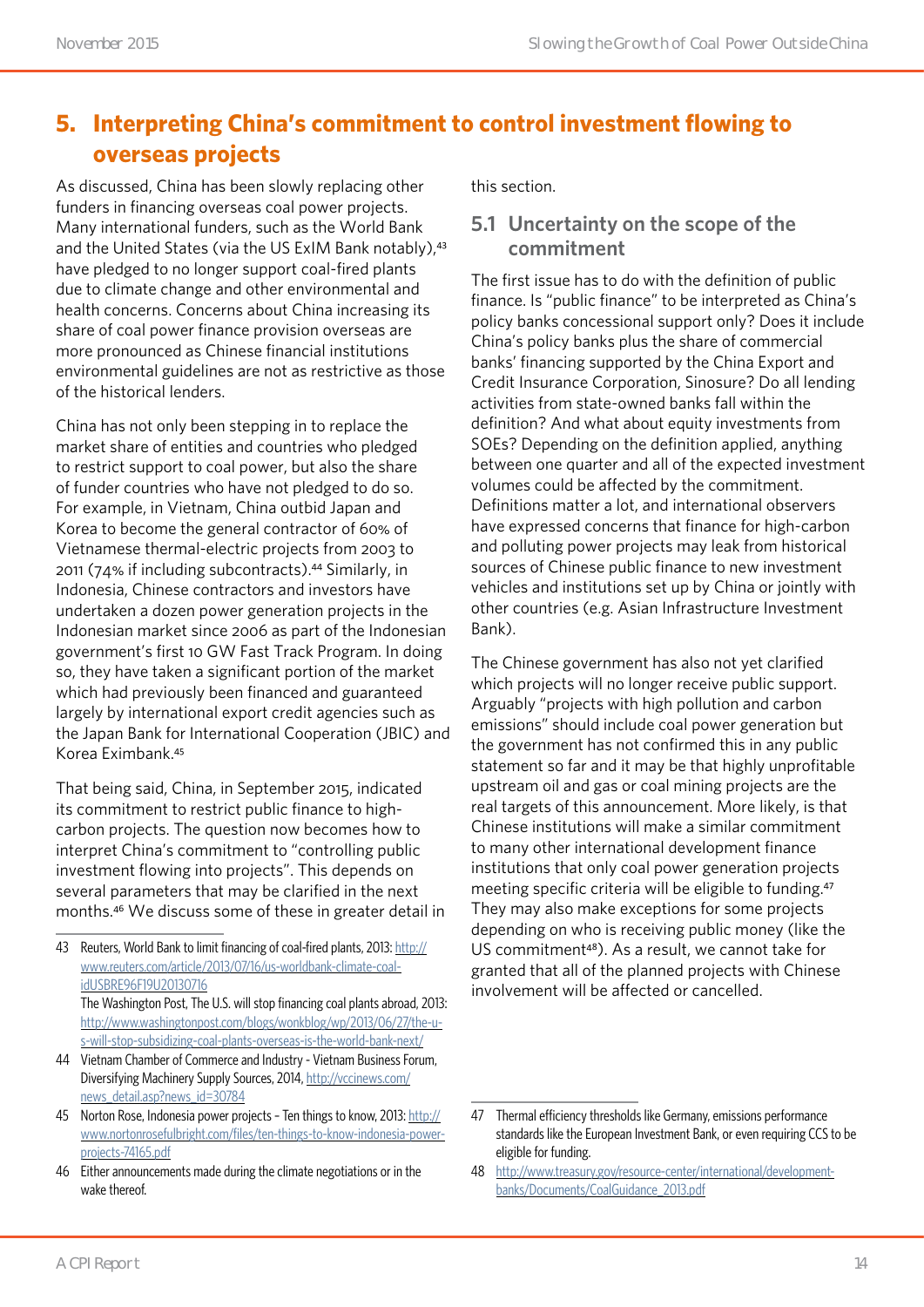### **5.2 The level of effort: ambitious or negligible cuts?**

The most important measure for assessing this commitment is how much it will reduce Chinese public finance towards new overseas coal power projects. We now know that Chinese investment for such projects totaled USD 38 billion over the last ten years and we identified a pipeline of projects that could be financed with up to USD 72 bn. of Chinese money. Table 1 below illustrates how much investment by the Chinese could be cancelled under specific scenarios reflecting various definitions for public finance and various levels of effort. It also reflects the fact that many planned projects will not go ahead for a variety of reasons: faulty economics to begin with, strong local opposition, other bidders winning contracts, changing priorities for host countries' policymakers, etc.

We estimate that up to USD 30.2 bn. of Chinese coal power finance could be cancelled because of its recent commitment. A more reasonable range would be between USD 0.0 bn. (any level of effort below a reasonable estimate for projects that would be cancelled for other reasons regardless of whether the commitment was made) and USD 17.6 bn. (very significant cuts in Chinese public lending). The question is, then, how will these cuts in public finance prevent the construction of coal power plants beyond those that would have been cancelled anyway, irrespective of the new Chinese commitment.

#### **5.3 The risk of other investors & lenders taking over China's market share**

If the overseas coal power financing market could realistically lose up to USD 17.6 bn in Chinese public finance, there is a good chance that other investors and lenders might be interested in moving in to provide that finance. Who would they be? Figure 6 summarizes a project-by-project analysis of our project sample looking into whether various groups of actors would be definitely (brown bars) or potentially under certain circumstances (orange bars) interested in replacing Chinese sources of finance:

- We find that local lenders or central and local governments from other countries could cover 31-65% of the shortfall in financing caused by Chinese public institutions withdrawing from the market. However these governments may lack the knowhow that energy project finance lenders have and may have limited access to capital at an acceptable price.
- International lenders (BNP Paribas project finance unit for instance) and investors (private equity houses, independent power producers, etc.) could cover 42-77% of the shortfall in finance but would definitely not lend to some countries because of country, currency, or political risks. In addition, in some countries the cost of capital would not be competitive enough for projects to be built (or conversely would require too high a rate of return).
- Other development finance institutions could be interested (18-74%) but it ultimately depends

|                                       | <b>EXIMBANK &amp;</b><br><b>CDB FINANCIAL</b><br><b>SUPPORT ONLY</b> | <b>EXIMBANK, CDB,</b><br><b>AND THE SHARE</b><br><b>OF SINOSURE-</b><br><b>SUPPORTED</b><br><b>CCOMMERCIAL</b><br><b>LENDING</b> | <b>ALL CHINESE</b><br><b>FINANCE (INCL.</b><br><b>SOE EQUITY</b><br><b>INVESTMENT</b> ) | Scenario 1: Limited cuts (20%)<br>Scenario 2: Significant cuts (50%)<br>Scenario 3: Cuts except for most advanced |
|---------------------------------------|----------------------------------------------------------------------|----------------------------------------------------------------------------------------------------------------------------------|-----------------------------------------------------------------------------------------|-------------------------------------------------------------------------------------------------------------------|
| SCENARIO 1-<br><b>ADDITIONAL CUTS</b> | \$0.0 BN                                                             | \$0.0 BN                                                                                                                         | \$0.0 BN                                                                                | technologies and/or specific countries (80%)                                                                      |
| SCENARIO 2 -<br>ADDITIONAL CUTS       | \$3.2 BN                                                             | \$7.1 BN                                                                                                                         | \$12.2 BN                                                                               | Other assumptions:<br>• 1/3 of the projects in the pipeline won't go ahead<br>irrespective of the commitment      |
| SCENARIO 3 -<br>ADDITIONAL CUTS       | \$7.8 BN                                                             | \$17.6 BN                                                                                                                        | \$30.2 BN                                                                               | • Sinosure provides a guarantee for 50% of the total<br>value of loans originating from commercial banks          |
| <b>REFERENCE BASE</b><br>CASE         | \$18.6 BN                                                            | \$41.8 BN                                                                                                                        | \$72.0 BN                                                                               |                                                                                                                   |
| Source: CPI analysis.                 |                                                                      |                                                                                                                                  |                                                                                         |                                                                                                                   |

Table 1 – Potential amount of cancelled Chinese investment flows under various configurations (public finance definition and levels of efforts).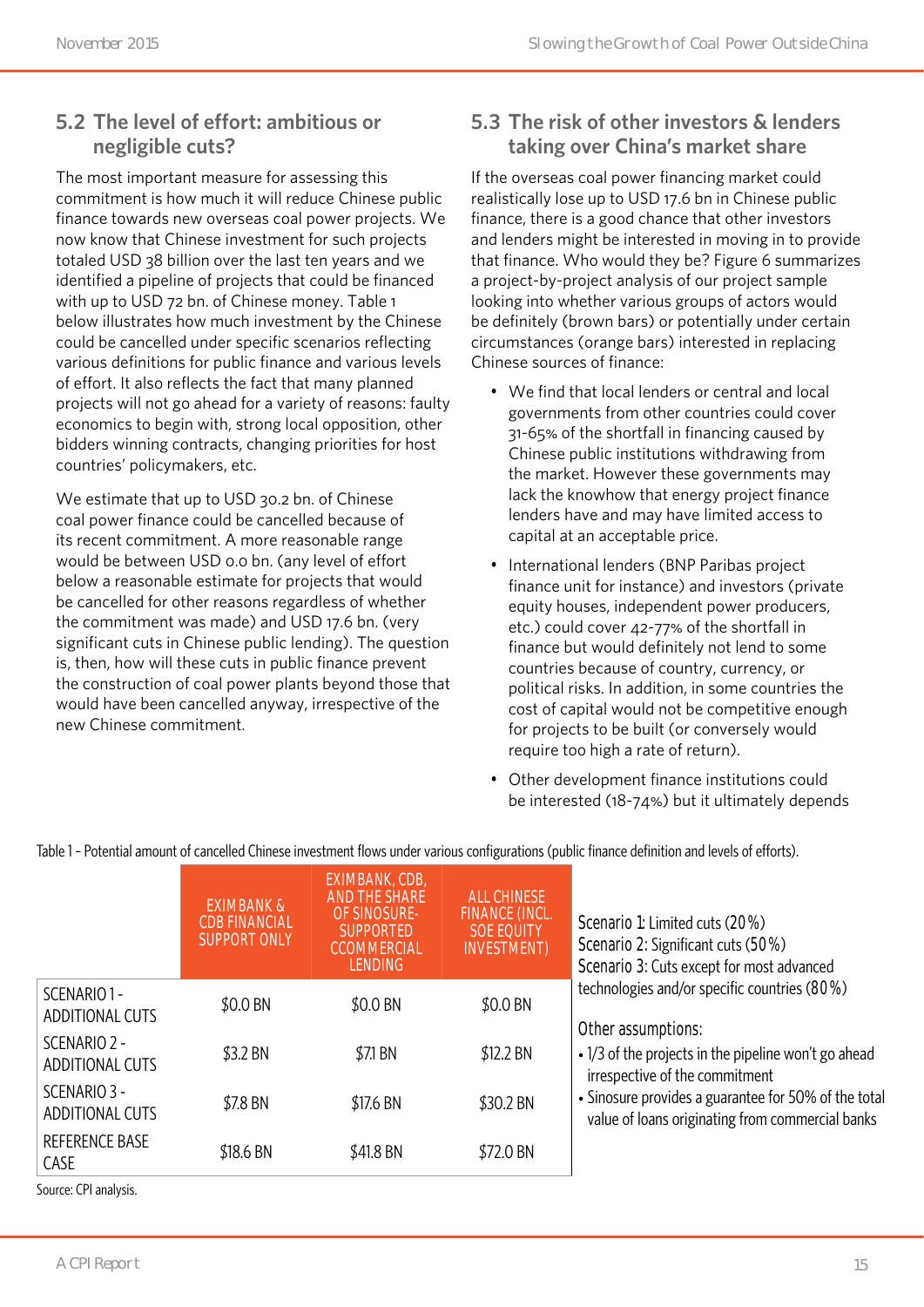#### Figure 6 – Systematic assessment of various players' ability to replace Chinese sources of finance.



Note: Dark brown coloring refers to a clear ability to replace financing by this group of actors while the light orange coloring suggests a tentative ability to replace financing. Source: CPI analysis.

on the potential geographical coverage of the various institutions (i.e. countries of operations) and the nature of the self-restrictions imposed on coal power lending.

• Other export credit agencies could move most aggressively into the space vacated by the partial retreat from China (84-86%). This reflects again the very competitive nature of this market. Some projects might be able to go ahead at a higher capital cost than those provided by Chinese lending while other projects might no longer be competitive.

#### **5.4 China's implementation plan matters**

Whatever China's level of commitment, how it implements this change of strategy will be key. Will the Chinese government issue general investment

guidelines to the various public finance entities (China Eximbank, China Development Bank, etc.)? Or can a single entity such as MOFCOM be used as the "flood gate" to prevent the flow of this funding? How will they deal with the risks that finance providers will workaround these recommendations<sup>49</sup>? In the absence of clarification about the envisaged arrangements for "strictly controlling" investment flows, it will be hard to evaluate how effective this commitment could be. Given that this announcement was made as part of the international climate negotiations, accountability and transparency in implementation will be instrumental. Likewise, whatever China ends up committing to, the same will be expected from other major lenders (country-level development and export credit agencies, as well as development banks).50

<sup>49</sup> Linkages between the domestic and the overseas commitments and whether any reduction in domestic investment could be matched by similar increases in investment in overseas coal power generation, thus leaking the emissions overseas rather than reducing them. Likewise, there are trade-offs between this commitment and other priorities such as the already existing "going global" objectives.

<sup>50</sup> There is currently no public clearinghouse to track progress towards commitments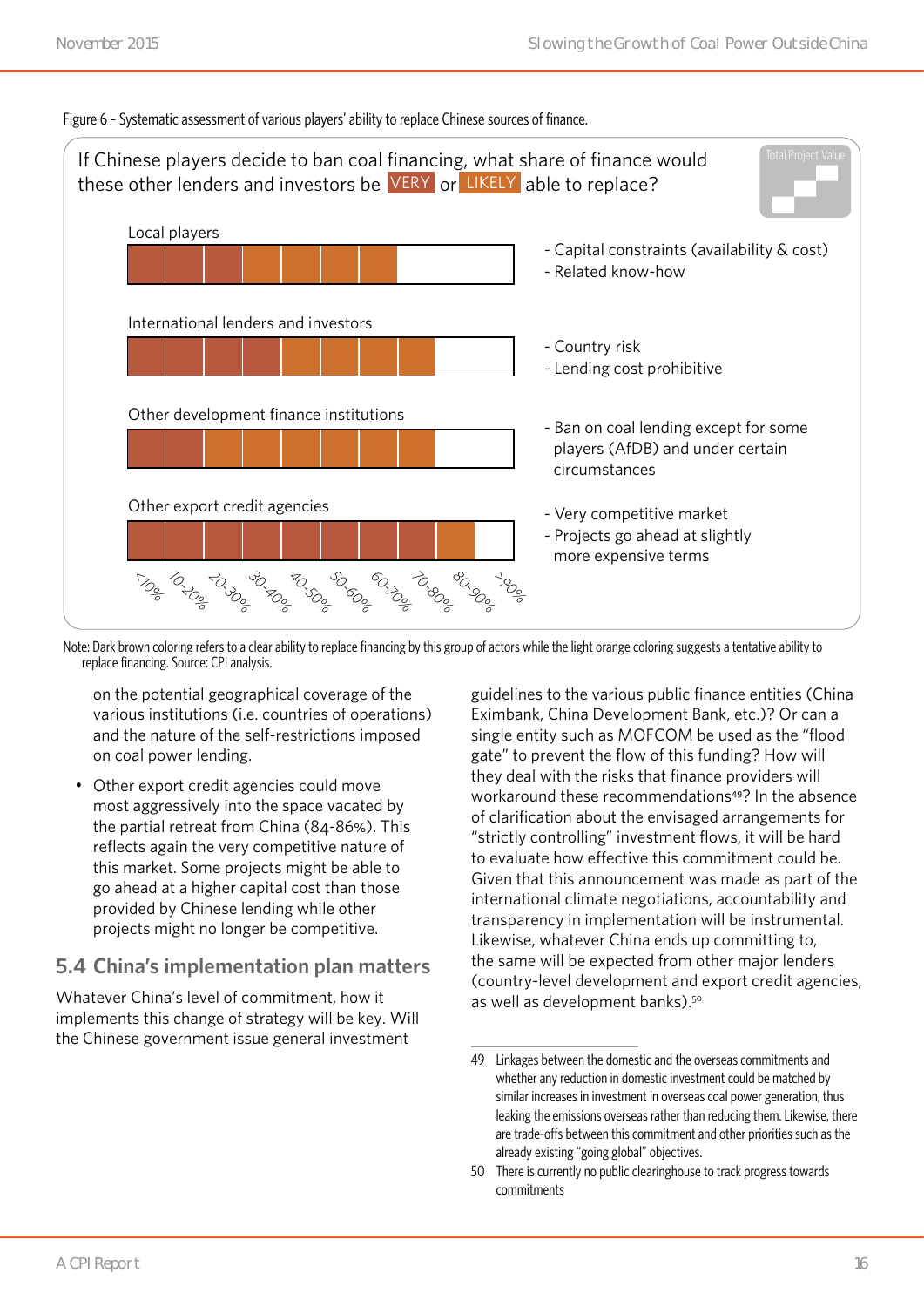# **6. Conclusion and next steps**

By sourcing and analyzing new data on China's coal financing, we have identified China's role in international coal power generation deployment. International lenders and investors are slowly filling the void left by the retreat of developed countries' development banks and export credit agencies' from coal power lending. Over the last decade, China has become a significant, serious and increasingly motivated provider of finance for coal power projects, driven by domestic economic and foreign policy objectives. Reducing financing for this sector will impact China in different ways in the coming years, with domestic pressure to improve air quality and shrinking deployment targets for coal power plants being weighed against the Chinese government's desire to keep its national energy companies in strong financial shape.

It is too early to decipher the true significance of China's announcement at the White House in September 2015 that it would phase out financing of "projects

with high pollution and carbon emissions". How this commitment is implemented and the impact it will have will ultimately depend on the outcome of the negotiations, including pledges made by China and more importantly by other countries. We estimate that a potential USD 18 billion worth of coal power financing could be taken away from the international coal market if China is ambitious in cutting finance for this sector. To prevent construction of further polluting coal plants, however, it will be important for the international community as well as for China and other public finance providers to ensure that no other major player moves in to offer the finance that China is no longer providing. In addition, there are alternative sources of finance for coal, as evidenced by an increasingly number of projects financed by local players in Turkey or Eastern Europe, which will not be affected by changes in the international financing. Domestic policies thus will continue to play an important role in restricting the growth of coal power.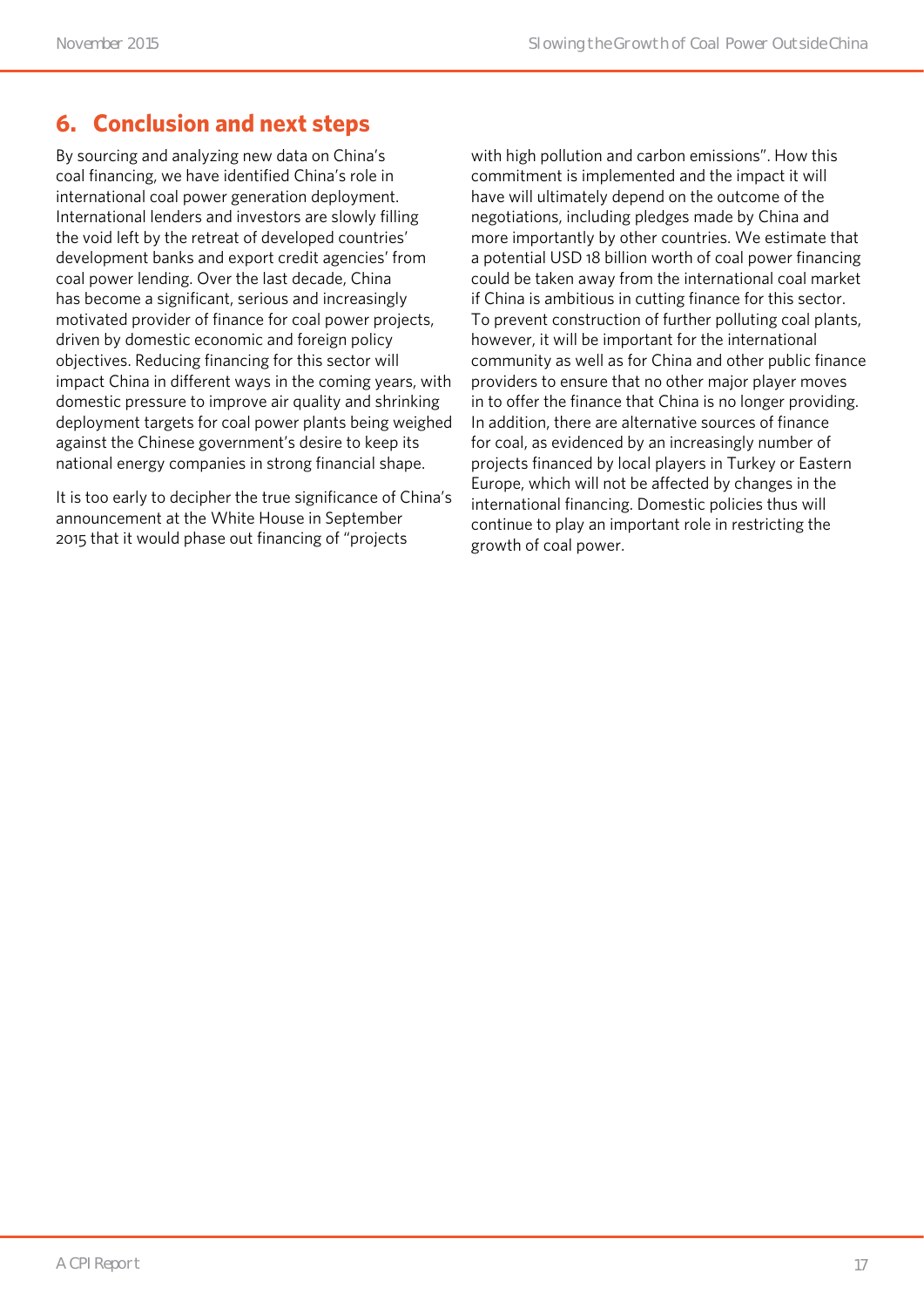| <b>Appendix 1.</b>          | Project List                                          |                        |                         |                                                               |                                                                                                                                                                                 |                                                                                                                         |                                                                                                               |
|-----------------------------|-------------------------------------------------------|------------------------|-------------------------|---------------------------------------------------------------|---------------------------------------------------------------------------------------------------------------------------------------------------------------------------------|-------------------------------------------------------------------------------------------------------------------------|---------------------------------------------------------------------------------------------------------------|
| GEO                         | <b>NAME</b>                                           | STATUS                 | TOTAL<br>VALUE<br>(\$M) | CHINA, EXCL.<br>GUARANTEES<br><b>CONFIRMED</b><br><b>FROM</b> | <b>EQUITY</b>                                                                                                                                                                   | DEBT                                                                                                                    | <b>GUARANTEES</b>                                                                                             |
| <b>BOTSWANA</b><br>(AFRICA) | MORUPULE B (600 MW)                                   | (Operation)<br>2009    | \$1,662m                | \$825m                                                        | Botswana Power Corp.<br>(4498m)                                                                                                                                                 | China Commercial [ICBC]<br>$(3825m) + DF$ [IBRD]<br>$( $136m) + DFI [AfDB]$<br>(4203m)                                  | Botswana] (\$825m) + DFI<br>Policy [Sinosure] (\$553m)<br>Domestic [Government of<br>[IBRD] $(5243m) +$ China |
| (AFRICA)<br><b>GHANA</b>    | GHANA COAL (700 MW)                                   | (Planning)<br>2016     | \$1,500m                | \$188m                                                        | between Shenzhen (60%) and Unknown (\$1125m)<br>the Development Fund (40%)<br>Volta River Authority (VRA)<br>$( $188m) +$ Sunon Asogli<br>Power, the joint venture<br>( \$188m) |                                                                                                                         |                                                                                                               |
| (AFRICA)<br><b>MALAWI</b>   | STATION - PHASE I (300<br>KAMWAMBA POWER<br>MW)       | (Construction)<br>2013 | \$667m                  | \$467m                                                        | Unknown - domestic<br>(5200m)                                                                                                                                                   | China Policy [Exlm] (\$467m)                                                                                            |                                                                                                               |
| MOROCCO<br>(AFRICA)         | JERADA - EXTENSION (318<br>MW)                        | (Financed)<br>2017     | \$570m                  | \$300m                                                        | Office National de l'Electricité   China Policy [Exlm] (\$300m)<br>(ONE) (\$143m)                                                                                               | + Unknown (\$128m)                                                                                                      |                                                                                                               |
| (AFRICA)<br><b>NIGERIA</b>  | EZINMO POWER STATION<br>(1000 MW)                     | (Planning)<br>2018     | \$2,100m                | \$263m                                                        | Pacific Energy (\$263m) + HTG Unknown (\$1575m)<br>( \$263m)                                                                                                                    |                                                                                                                         |                                                                                                               |
| <b>TANZANIA</b><br>(AFRICA) | MCHUCHUMA POWER<br>STATION (300 MW)                   | (Permitted)<br>2019    | \$650m                  | \$130m                                                        | Corporation (\$33m) + Sichuan   Unknown (\$488m)<br>National Development<br>Hongda (\$130m)                                                                                     |                                                                                                                         |                                                                                                               |
| (AFRICA)<br>ZAMBIA          | MAAMBA MINE POWER<br>STATION (300 MW)                 | (Financed)<br>2016     | \$830m                  | \$365m                                                        | $( $156m) + Z$ ambian govern-<br>Nava Bharat Ventures<br>ment (\$84m)                                                                                                           | [AfDB] $( $150m) + DF$ [Other<br>[Undisclosed] $($ \$365m $)$ + DFI<br>enders (incl. DBSA)] (\$75m)<br>China Commercial | China Policy [Sinosure]<br>$(3365m) + DFI [AfDB]$<br>(475m)                                                   |
| <b>ZIMBABWE</b><br>(AFRICA) | HWANGE THERMAL POWER<br>STATION EXTENSION (600<br>WM) | (Financed)<br>2018     | \$1,500m                | \$1,170m                                                      | Zimbabwe Power Company<br>$($ \$330m)                                                                                                                                           | China Policy [Exlm] (\$1170m)                                                                                           |                                                                                                               |
| <b>ZIMBABWE</b><br>(AFRICA) | GWAYI MINE - PHASE I (600<br>MW)                      | (Permitted)<br>2017    | \$1,000m                | \$875m                                                        | $( $125m) +$ Shandong Taishan<br>Old Stone Investments<br>Sunlight (\$125m)                                                                                                     | Development Bank] (\$375m)<br>+ China Commercial [ICBC]<br>China Policy [Exlm & China<br>$($ \$375m)                    | China Policy [Sinosure]<br>(1375m)                                                                            |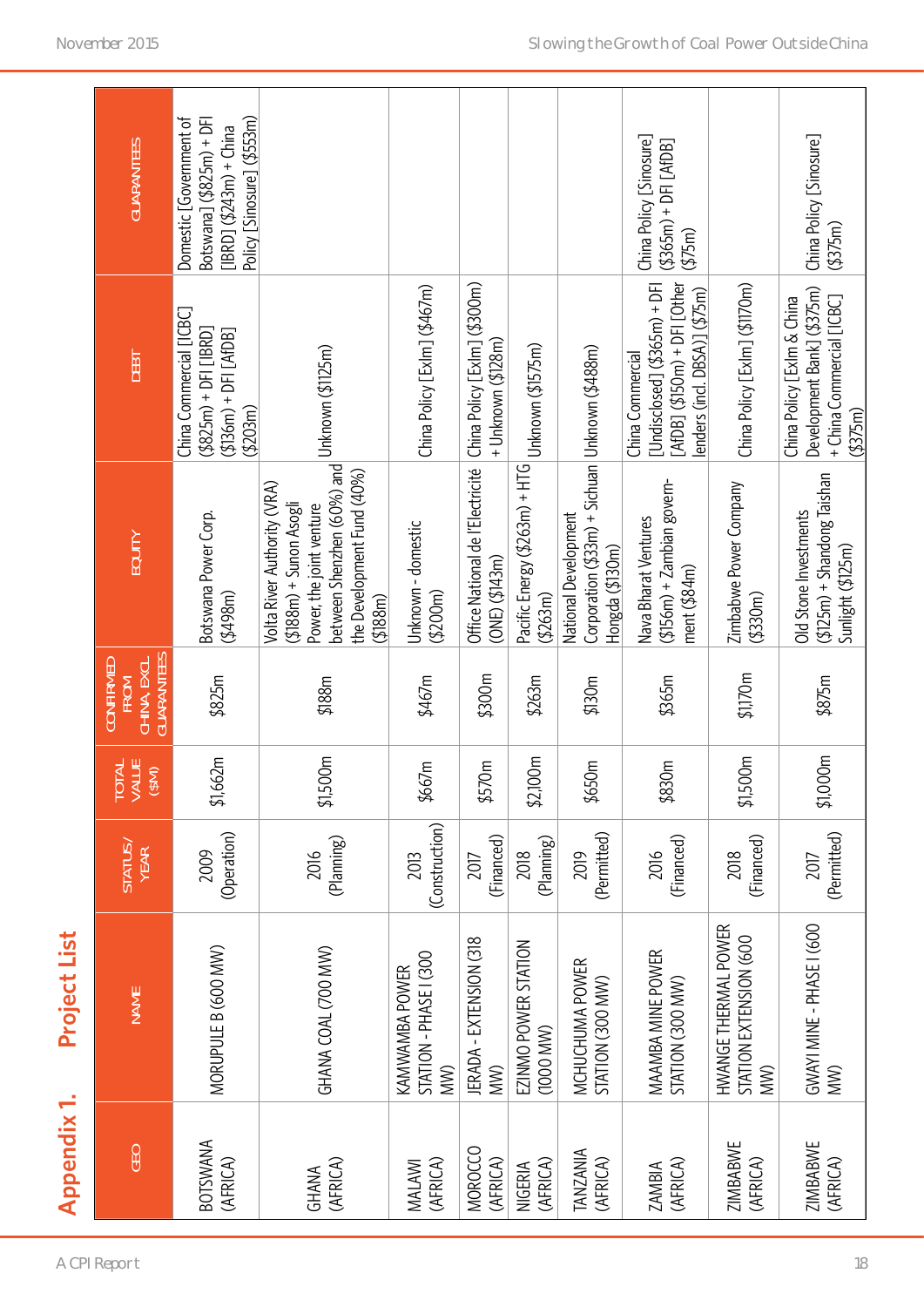|                               | <b>NAME</b>                                          | STATUS /<br>YEAR       | <b>TOTAL</b><br>VALUE<br>(M <sub>6</sub> ) | <b>GUARANTEES</b><br>CHINA, EXCL.<br><b>CONFIRMED</b><br><b>FROM</b> | EQUITY                                                                                           | DEBT                                                                                                        | <b>GUARANTEES</b> |
|-------------------------------|------------------------------------------------------|------------------------|--------------------------------------------|----------------------------------------------------------------------|--------------------------------------------------------------------------------------------------|-------------------------------------------------------------------------------------------------------------|-------------------|
| EKIBASTUZ-2 POWER             | STATION - UNIT 3 (500 MW)                            | (Financed)<br>2018     | \$700m                                     | \$200m                                                               | Inter RAO UES (\$300m)                                                                           | China Policy [CDB] (\$200m)<br>+ DFI [Vnesheconombank]<br>(5200m)                                           |                   |
| BISHKEK CHP POWER<br>(300 MW) | STATION RECONSTRUCTION                               | (Financed)<br>2017     | \$551m                                     | \$386m                                                               | Ministry of Industry, Energy<br>and Fuel Resources (\$0m)                                        | China Policy [Exlm] (\$386m)                                                                                |                   |
| (100 M/W)                     | DUSHANBE POWER STATION                               | (Construction)<br>2016 | \$349m                                     | \$262m                                                               | Unknown - domestic (\$87m)                                                                       | China Policy [Exlm] (\$262m)                                                                                |                   |
| (370 MW)                      | USSURIYSK POWER STATION                              | (Financed?)<br>2018    | \$850m                                     | \$638m                                                               | Company (RusHydro) (\$213m) (\$638m)<br>Far Eastern Generating                                   | China Policy [Undisclosed]                                                                                  |                   |
|                               | ERKOVETSKAYA POWER<br>STATION (8000 MW)              | (Announced)<br>2019    | \$15,000m                                  | \$13,088m                                                            | $($1838m) + Huaneng Group?$<br>Inter RAO (\$1913m) + State<br>Grid Corporation of China<br>(50m) | China [Undisclosed]<br>( \$11250m)                                                                          |                   |
| ANGREN CHP                    | MODERNIZATION (150 MW)                               | (Operation)<br>2014    | \$214m                                     | \$114m                                                               | Uzbekenergo (\$47m)                                                                              | China Policy [Exlm] (\$114m) +<br>DFI [Fund for Reconstruction<br>and Development of<br>Uzbekistan] (\$53m) |                   |
|                               | STANARI THERMAL POWER<br>PLANT (300 MW)              | (Construction)<br>2016 | \$520m                                     | \$416m                                                               | EFT Rudnik i Termoelektrana<br>Stanari d.o.o. (ETF Group -<br>UK) (\$104m)                       | China Policy [CDB] (\$416m)                                                                                 |                   |
| (600 MW)                      | UGLJEVIK 3 POWER STATION                             | (Permitted)<br>2016    | \$1,150m                                   | \$863m                                                               | Comsar Energy (\$288m)                                                                           | China Policy [CDB] (\$863m)                                                                                 |                   |
| 8) (300 MW)                   | (KAKANJ B / KAKANJ UNIT<br>KAKANJ EXTENSION          | (Permitted)<br>2022    | \$560m                                     | \$420m                                                               | JP Elektroprivreda BiH d.d<br>(140m)                                                             | China Policy [CDB] (\$420m)                                                                                 |                   |
|                               | TUZLA EXTENSION (TUZLA B<br>/ TUZLA UNIT 7) (450 MW) | (Planning)<br>2019     | \$903m                                     | \$768m                                                               | JP Elektroprivreda BiH d.d<br>( \$136m)                                                          | China Policy [Exlm] (\$768m)                                                                                |                   |
| (350 MW)                      | MAOCE POWER STATION                                  | (Announced)<br>2020?   | \$728m                                     | \$546m                                                               | Unknown - domestic (\$182m)                                                                      | China Policy [Undisclosed]<br>( \$546m)                                                                     |                   |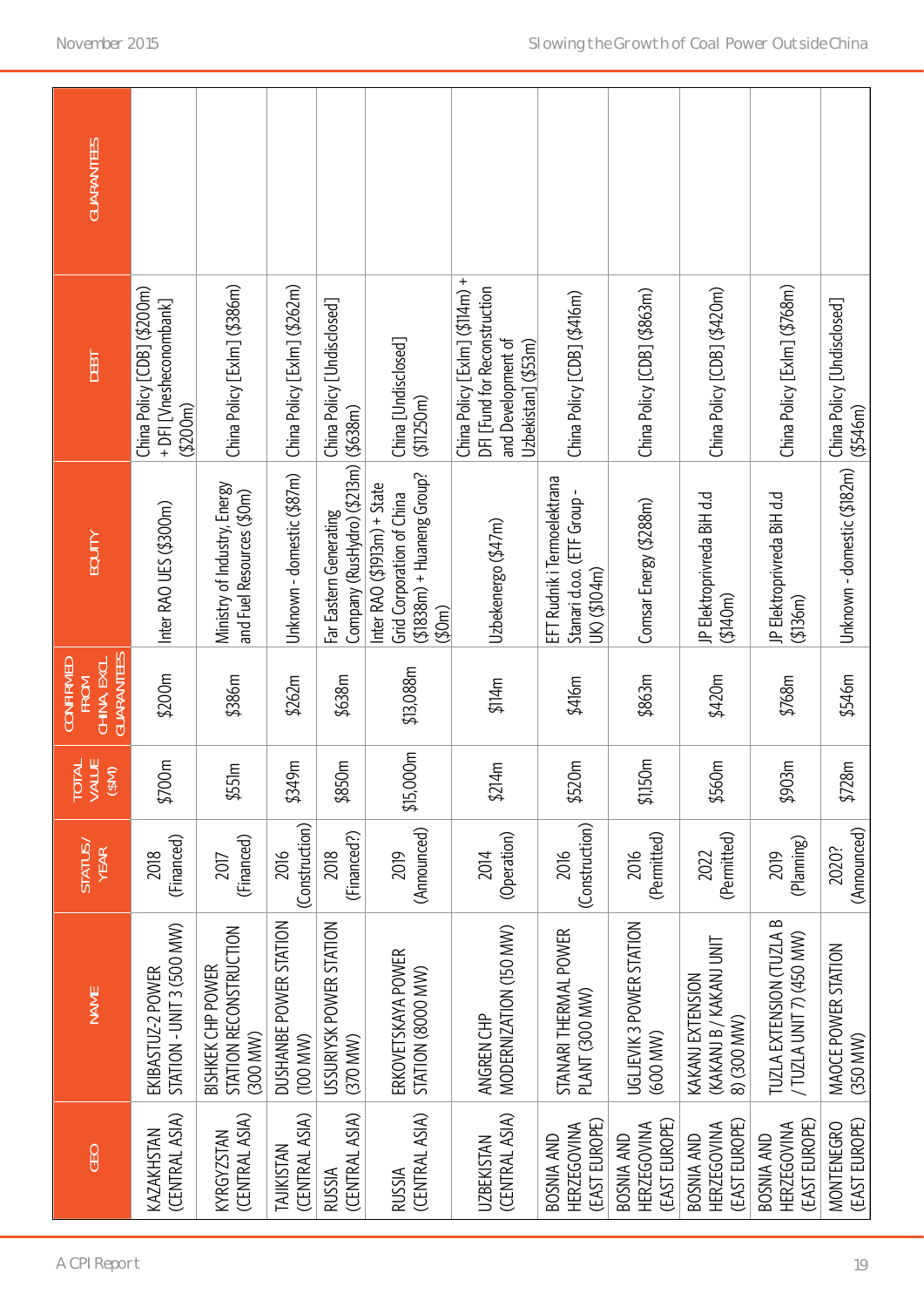| <b>GUARANTEES</b>                                             |                                           |                                                             |                                                                                                             | Domestic [Government of<br>Serbia] (\$293m)                        | Domestic [Government of<br>Serbia] (\$332m)           |                                                                                                                                |                                      |                                                                          |                                   |                                                                                                            |
|---------------------------------------------------------------|-------------------------------------------|-------------------------------------------------------------|-------------------------------------------------------------------------------------------------------------|--------------------------------------------------------------------|-------------------------------------------------------|--------------------------------------------------------------------------------------------------------------------------------|--------------------------------------|--------------------------------------------------------------------------|-----------------------------------|------------------------------------------------------------------------------------------------------------|
| DEBT                                                          | China Policy [Undisclosed]<br>(285m)      | Unknown (\$975m)                                            | Unknown (\$566m)                                                                                            | China Policy [Exlm] (\$293m)                                       | China Policy [Exlm] (\$332m)                          | Unknown (\$2025m)                                                                                                              | China Policy [Exlm] (\$711m)         | + International [BNP Paribas]<br>China Policy [CDB] (\$356m)<br>( \$75m) | Unknown (\$60m)                   | Unknown (\$1330m)                                                                                          |
| EQUITY                                                        | Unknown - domestic (\$95m)                | Huadian Engineering (\$163m)<br>CE Oltenia (\$163m) + China | $(394m)$ + China Power Energy<br>Nuclear Activities (RAAN)<br>Romanian Authority for<br>$Co$ Ltd $($ \$94m) | Elektroprivreda Srbije (EPS)<br>(42m)                              | Elektroprivreda Srbije (EPS)<br>( \$59 <sub>m</sub> ) | Holdings (\$225m) + Shenzhen<br>$(EPS)$ $($225m) + China$<br>Environmental Energy<br>Elektroprivreda Srbije<br>Energy (\$225m) | $EPS( $63m) + Edison( $63m)$         | Eletrobras (\$0m)                                                        | Unknown (\$20m)                   | Development Board (BPDB)<br>Kong Limited (\$285m)<br>China Huadian Hong<br>+ Bangladesh Power<br>( \$285m) |
| CHINA, EXCL.<br>GUARANTEES<br><b>CONFIRMED</b><br><b>FROM</b> | \$285m                                    | \$163m                                                      | \$94m                                                                                                       | \$293m                                                             | \$332m                                                | \$450m                                                                                                                         | \$711m                               | \$356m                                                                   |                                   | \$285m                                                                                                     |
| TOTAL<br>VALUE<br>(\$M)                                       | \$380m                                    | \$1,300m                                                    | \$754m                                                                                                      | \$335m                                                             | \$390m                                                | \$2,700m                                                                                                                       | \$837m                               | \$614m                                                                   | \$80m                             | \$1,900m                                                                                                   |
| STATUS/<br>YEAR                                               | development)<br>(Pre-permit<br>2020?      | development)<br>2019 (Pre-<br>permit                        | (Construction)<br>2018                                                                                      | development)<br>2019 (Pre-<br>permit                               | development)<br>(Pre-permit<br>2020?                  | (Planning)<br>2020?                                                                                                            | development)<br>(Pre-permit<br>2020? | (Operation)<br>2010                                                      | (Operation)<br>2006               | (Announced)<br>2018?                                                                                       |
| <b>NAME</b>                                                   | PLIEVLJA POWER STATION<br>UNIT 2 (220 MW) | ROVINARI POWER STATION<br>EXTENSION (500 MW)                | HALANGA POWER STATION<br>EXTENSION (290 MW)                                                                 | REPLACEMENT (300 MW)<br>TPP KOSTOLAC BI &<br><b>B2 POWER PLANT</b> | TPP KOSTOLAC B3 POWER<br>PLANT (350 MW)               | TPP NIKOLA TESLA POWER<br>PLANT (744 MW)                                                                                       | KOLUBARA B POWER<br>STATION (750 MW) | CANDIOTA-C (EXTENSION)<br>(350 MW)                                       | UCHIGCC (90 MW)                   | STATION (AKA CHITTAGONG<br><b>MAHESHKHALI POWER</b><br>COAL-2) (1320 MW)                                   |
| GEO                                                           | (EAST EUROPE)<br>MONTENEGRO               | ROMANIA (EAST<br>EUROPE)                                    | ROMANIA (EAST<br>EUROPE)                                                                                    | SERBIA (EAST<br>EUROPE)                                            | SERBIA (EAST<br>EUROPE)                               | SERBIA (EAST<br>EUROPE)                                                                                                        | SERBIA (EAST<br>EUROPE)              | BRAZIL (SOUTH<br>AMERICA)                                                | (SOUTH ASIA)<br><b>BANGLADESH</b> | (SOUTH ASIA)<br><b>BANGLADESH</b>                                                                          |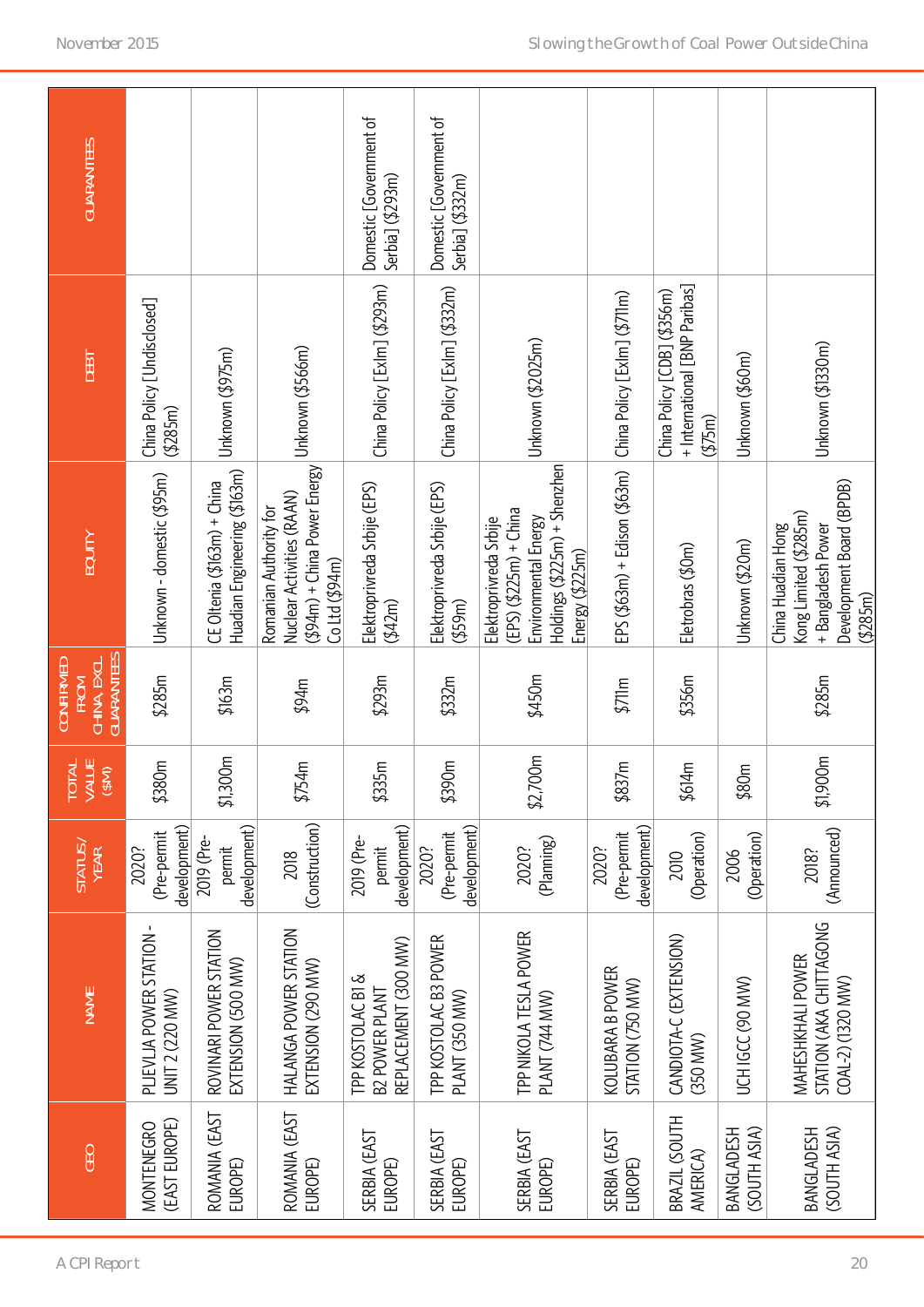| <b>GUARANTEES</b>                                             |                                                            |                                                        |                                                                                                                                                                     |                                                                                 |                                                   |                                        |                                                                                                |                                                                             |                                          |                                                                                                                            |
|---------------------------------------------------------------|------------------------------------------------------------|--------------------------------------------------------|---------------------------------------------------------------------------------------------------------------------------------------------------------------------|---------------------------------------------------------------------------------|---------------------------------------------------|----------------------------------------|------------------------------------------------------------------------------------------------|-----------------------------------------------------------------------------|------------------------------------------|----------------------------------------------------------------------------------------------------------------------------|
| DEBT                                                          | China Policy [Exlm] (\$188m)                               | Unknown (\$252m)                                       | Unknown (\$1400m)                                                                                                                                                   | Unknown (\$1260m)                                                               | Unknown (\$2900m)                                 | Unknown (\$2246m)                      | China Commercial [ICBC]<br>$(1000m) + Unknown$<br>(31496m)                                     | China Policy [CDB] (\$300m)<br>[Undisclosed] (\$700m)<br>+ China Commercial | Unknown (\$1235m)                        | China Various [CDB, Exim, and<br>International [Standard char-<br>tered and others] (\$2115m)<br>Bank of China] (\$825m) + |
| <b>EQUITY</b>                                                 | Development Board (BPDB)<br>Bangladesh Power<br>( \$33m)   | Development Board (BPDB)<br>Bangladesh Power<br>(108m) | (\$300m) + North-West Power<br>Generation Company (a sub-<br>Machinery Import & Export<br>sidiary of BPDB) (\$300m)<br>CMC -- China National<br>(Group) Corporation | Development Board (BPDB)<br>+ Bangladesh Power<br>SEPCO III (\$270m)<br>(1270m) | Akaltara Power (\$646m) +<br>IFCI Ltd (\$54m)     | Bharat Aluminum Company<br>(4963m)     | $( $535m) + H$ uaneng Group<br>& Financial Services Ltd<br>Infrastructure Leasing<br>( \$535m) | Lanco Infratech (\$176m)                                                    | Talwandi Sabo Power Limited<br>(4529m)   | Reliance Power (\$1260m)                                                                                                   |
| CHINA, EXCL.<br>GUARANTEES<br><b>CONFIRMED</b><br><b>FROM</b> | \$188m                                                     |                                                        | \$300m                                                                                                                                                              | \$270m                                                                          |                                                   |                                        | \$1,535m                                                                                       | \$1,000m                                                                    |                                          | \$825m                                                                                                                     |
| 로픽<br><b>EDIRE</b><br>DIRECT                                  | \$221m                                                     | \$360m                                                 | \$2,000m                                                                                                                                                            | \$1,800m                                                                        | \$3,600m                                          | \$3,209m                               | \$3,565m                                                                                       | \$1,176m                                                                    | \$1,765m                                 | \$4,200m                                                                                                                   |
| STATUS/<br>YEAR                                               | (Operation)<br>2006                                        | development)<br>2016 (Pre-<br>permit                   | (Planning)<br>2018?                                                                                                                                                 | (Planning)<br>2018?                                                             | 2013-2016 (?)                                     | 2013-2016 (?)                          | development)<br>2017 (Pre-<br>permit                                                           | (Construction)<br>2018?                                                     | (Construction)<br>2015                   | (Operation)<br>2011-2015                                                                                                   |
| <b>NAME</b>                                                   | BARAPUKURIA COAL POWER<br>PLANT - PHASE I & II (250<br>MW) | BARAPUKURIA COAL POWER<br>PLANT - PHASE III (250 MW)   | KALAPARA POWER STATION<br>(1320 MW)                                                                                                                                 | STATION (S ALAM) (1320<br>CHITTAGONG POWER<br>MW)                               | AKALTARA ULTRA MEGA<br>POWER PROJECT (3600<br>MW) | BALCO KORBA POWER<br>STATION (3600 MW) | STATION (AKA NANA LAYJA<br>POWER PROJECT) (4000<br>MOTA LAYJA POWER<br>MW)                     | POWER STATION (1320 MW)<br>VIDARBHA THERMAL                                 | TALWANDI SABO POWER<br>PROJECT (1980 MW) | SASAN ULTRA MEGA POWER<br>PROJECT (3960 MW)                                                                                |
| GEO                                                           | BANGLADESH<br>(SOUTH ASIA)                                 | (SOUTH ASIA)<br><b>BANGLADESH</b>                      | <b>BANGLADESH</b><br>(SOUTH ASIA)                                                                                                                                   | (SOUTH ASIA)<br><b>BANGLADESH</b>                                               | INDIA (SOUTH<br>ASIA)                             | INDIA (SOUTH<br>ASIA)                  | INDIA (SOUTH<br>ASIA)                                                                          | INDIA (SOUTH<br>ASIA)                                                       | INDIA (SOUTH<br>ASIA)                    | INDIA (SOUTH<br>ASIA)                                                                                                      |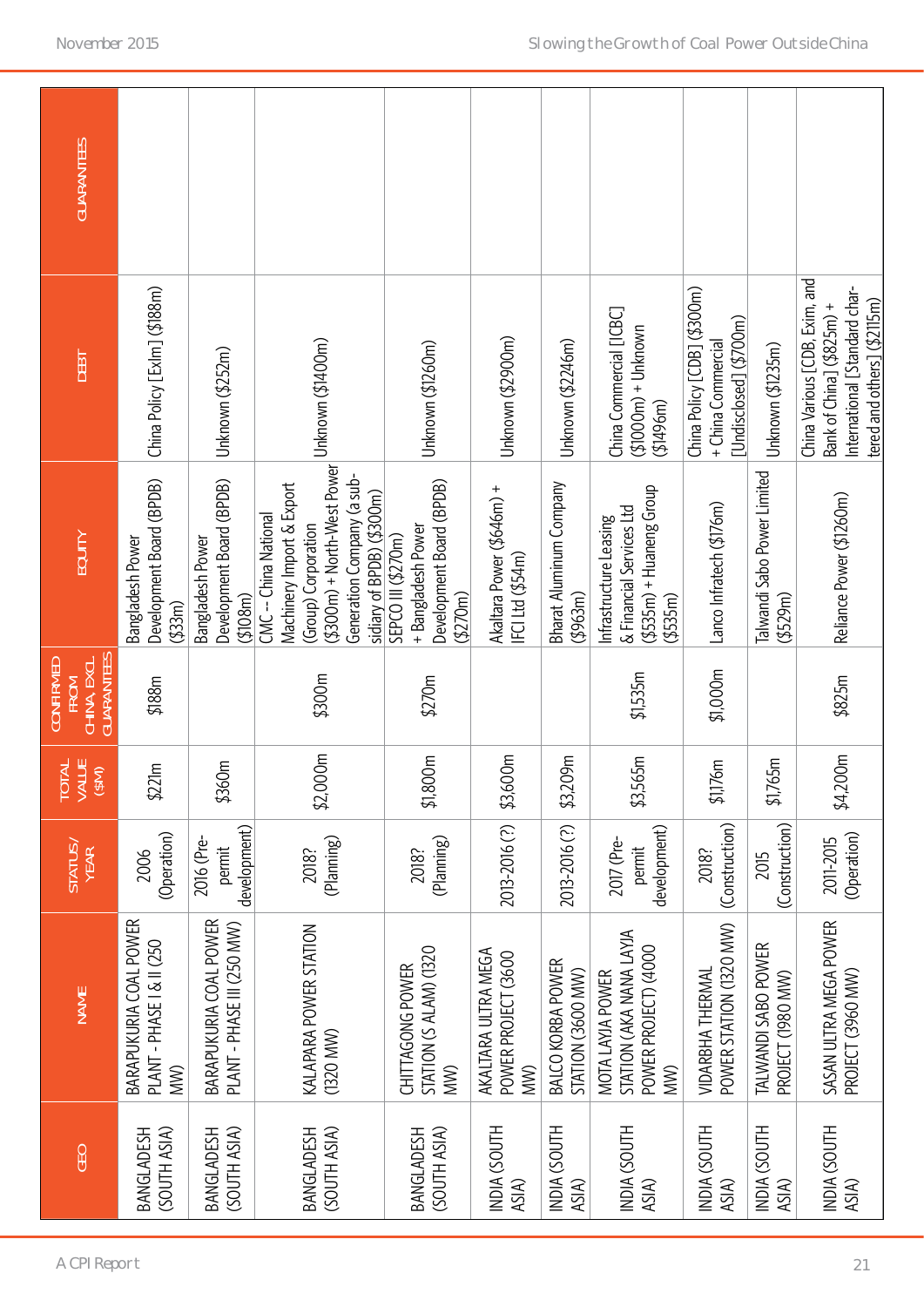| <b>GEO</b>                   | <b>NAME</b>                                                      | STATUS/<br>YEAR                                        | <b>TOTAL</b><br>VALUE<br>(M <sub>3</sub> ) | GUARANTEES<br><b>CONFIRMED</b><br>CHINA, EXCL<br>FROM | EQUITY                                        | DEBT                                                                                                                                                                                          | <b>GUARANTEES</b>                  |
|------------------------------|------------------------------------------------------------------|--------------------------------------------------------|--------------------------------------------|-------------------------------------------------------|-----------------------------------------------|-----------------------------------------------------------------------------------------------------------------------------------------------------------------------------------------------|------------------------------------|
| INDIA (SOUTH<br>ASIA)        | <b>JHAJJAR POWER PLANT-</b><br>PHASE I (1320 MW)                 | 2010 (finaing<br>agreement)<br>(Operation)<br>/2011    | \$1,300m                                   | \$115m                                                | CLP India (\$292m)                            | China Policy [CDB] (\$58m) +<br>+ International [The Bank of<br>China Policy [Exlm] (\$58m)<br>Tokyo-Mitsubishi, UFJ Ltd.,<br>HSBC, Standard Chartered<br>Bank, and other lenders]<br>(4893m) |                                    |
| INDIA (SOUTH<br>ASIA)        | TIRODA THERMAL POWER<br>PLANT (660 MW)                           | (Operation)<br>2014                                    | \$565m                                     | \$320m                                                | Adani Power (\$85m)                           | China Policy [CDB] (\$160m)<br>+ China Commercial [ICBC]<br>[Standard Chartered Bank]<br>$( $160m) + Intematical$<br>(3160m)                                                                  |                                    |
| INDIA (SOUTH<br>ASIA)        | <b>BHOGNIPUR POWER</b><br>STATION (1320 MW)                      | (Permitted)<br>2010 (MOL<br>financing)<br>/2018?       | \$1,176m                                   | \$1,000m                                              | Lanco Infratech (\$176m)                      | China Policy [CDB] (\$300m)<br>[Undisclosed] (\$700m)<br>+ China Commercial                                                                                                                   |                                    |
| INDIA (SOUTH<br>ASIA)        | THERMAL POWER PROJECT<br>LANCO AMARKANTAK<br>$(1320$ MW)         | (Construction)<br>2016?                                | \$1,176m                                   | \$1,000m                                              | Lanco Infratech (\$176m)                      | China Policy [CDB] (\$300m)<br>[Undisclosed] (\$700m)<br>+ China Commercial                                                                                                                   |                                    |
| INDIA (SOUTH<br>ASIA)        | (6156.14973262032 MW)<br>POWER PROJECTS<br><b>OTHER RELIANCE</b> | (Announced)<br>2020                                    | \$6,156m                                   | \$2,616m                                              | Reliance Power (\$923m)                       | China Various [CDB, Exim, and<br>Bank of China] (\$2616m) +<br>Unknown (\$2616m)                                                                                                              |                                    |
| INDIA (SOUTH<br>ASIA)        | CUDDALORE SRM POWER<br>STATION (1980 MW)                         | 2010 (LOI EPC<br>& financing)<br>(Permitted)<br>/2018? | \$1,400m                                   | \$1,190m                                              | SRM Energy (\$210m)                           | China Commercial [ICBC]<br>(\$1190m)                                                                                                                                                          | China Policy [Sinosure]<br>(1190m) |
| <b>NDIA (SOUTH</b><br>ASIA)  | POWER PROJECT (UNIT 1 &<br>MAHAN SUPER THERMAL<br>2) (1200 MW)   | (Construction)<br>2013                                 | \$1,182m                                   |                                                       | Essar Energy (\$355m)                         | Unknown (\$827m)                                                                                                                                                                              |                                    |
| <b>INDIA (SOUTH</b><br>ASIA) | VS LIGNITE PLANT (135 MW)                                        | (Operation)<br>2010                                    | \$133m                                     |                                                       | KSK Energy Ventures (\$40m)   Unknown (\$93m) |                                                                                                                                                                                               |                                    |
| <b>NDIA (SOUTH</b><br>ASIA)  | POWER PROJECT (AKA<br>AMRAVATI THERMAL<br>JINDAL) (1350 MW)      | 2008 (X)                                               | \$1,330m                                   |                                                       | RattanIndia Power Ltd.<br>( \$399m)           | Unknown (\$931m)                                                                                                                                                                              |                                    |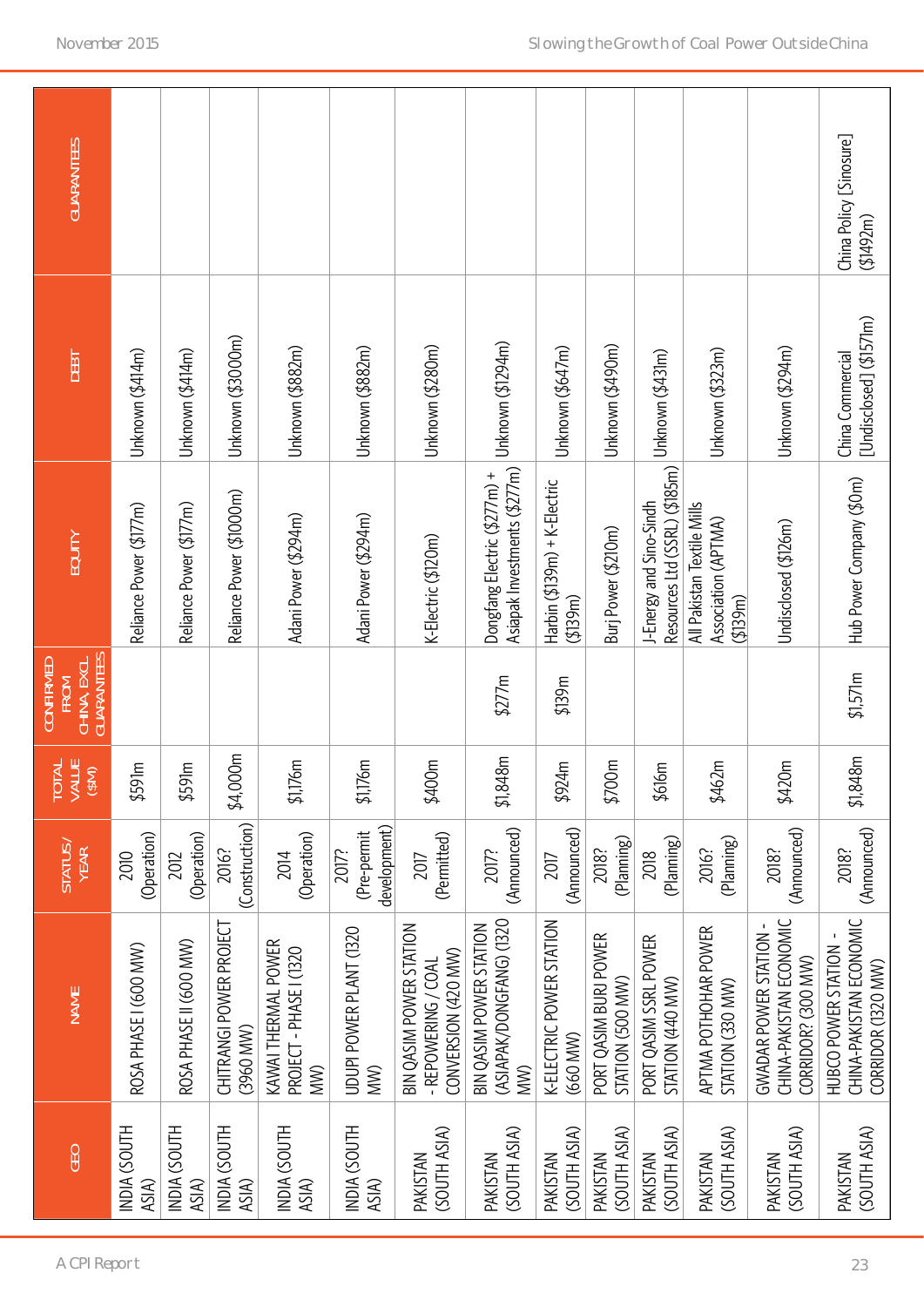| <b>GUARANTEES</b>                                      | China Policy [Sinosure]<br>( \$1229m)                                         |                                                                                              |                                                                                                             |                                                                |                                                                               |                                                                               | China Policy [Sinosure]<br>(1050m)                                               |                                               |                                                                            |
|--------------------------------------------------------|-------------------------------------------------------------------------------|----------------------------------------------------------------------------------------------|-------------------------------------------------------------------------------------------------------------|----------------------------------------------------------------|-------------------------------------------------------------------------------|-------------------------------------------------------------------------------|----------------------------------------------------------------------------------|-----------------------------------------------|----------------------------------------------------------------------------|
| <b>DEBT</b>                                            | China Commercial [ICBC]<br>(1294m)                                            | Unknown (\$539m)                                                                             | Unknown (\$539m)                                                                                            | Unknown (\$1365m)                                              | Unknown (\$294m)                                                              | China Policy [CDB] (\$1105m)                                                  | [Undisclosed] (\$1105m)<br>China Commercial                                      | China Commercial [ICBC]<br>$($ \$265m)        | China Commercial [ICBC]<br>(1050m)                                         |
| <b>EQUITY</b>                                          | China Power International<br>(CP1) ( \$554m)                                  | Al-Mirgab Capital of Qatar<br>Power China (\$118m) +<br>(113m)                               | Al-Mirgab Capital of Qatar<br>Power China (\$118m) +<br>(113m)                                              | Power China (\$298m) + Al<br>Malaki Group (\$287m)             | CMEC (\$126m)                                                                 | Thar Power Company<br>(THARCO) (\$195m)                                       | $S F C O ( $20m) + 0$ racle<br>Coalfields Plc (\$176m)                           | Shandong Ruyi Technology<br>Group $(\$$ 113m) | Huaneng Shandong Electricity<br>$(225m)$ + Shandong Ruyi<br>Group (\$225m) |
| GUARANTEES<br>CHINA, EXCL.<br><b>CONFIRMED</b><br>FROM | \$1,848m                                                                      | \$118m                                                                                       | \$118m                                                                                                      | \$298m                                                         | \$126m                                                                        | \$1,105m                                                                      | \$1,125m                                                                         | \$378m                                        | \$1,500m                                                                   |
| 岂<br>₹                                                 | \$1,848m                                                                      | \$770m                                                                                       | \$770m                                                                                                      | \$1,950m                                                       | \$420m                                                                        | \$1,300m                                                                      | \$1,300m                                                                         | \$378m                                        | \$1,500m                                                                   |
| STATUS                                                 | (Announced)<br>2018?                                                          | (Construction)<br>2017                                                                       | (Announced)<br>2019?                                                                                        | (Permitted)<br>2019                                            | (Announced)<br>2019?                                                          | (Announced)<br>2018                                                           | development)<br>(Pre-permit<br>2018?                                             | (Construction)<br>2016?                       | (Announced)<br>2018?                                                       |
| <b>NAME</b>                                            | ECONOMIC CORRIDOR (1320<br>STATION - CHINA-PAKISTAN<br>THAR SSRL POWER<br>WW) | STATION - PHASE I - CHINA-<br>PORT QASIM EPC POWER<br>CORRIDOR (660 MW)<br>PAKISTAN ECONOMIC | -A-<br>UHIU - I - PHASE II - ZOIL<br>UHIN<br>PORT QASIM EPC POWER<br>CORRIDOR (660 MW)<br>PAKISTAN ECONOMIC | KARACHI POWER STATION<br>KARACHI) (1320 MW)<br>(AKA PORT QASIM | ECONOMIC CORRIDOR (300<br>STATION - CHINA-PAKISTAN<br>SALT RANGE POWER<br>WW) | ECONOMIC CORRIDOR (660<br>STATION - CHINA-PAKISTAN<br>THAR ENGRO POWER<br>WW) | ECONOMIC CORRIDOR (600<br>STATION - CHINA-PAKISTAN<br>THAR BLOCK VI POWER<br>MW) | POWER STATION (270 MW)<br>FAISALABAD FIEDMC   | CHINA-PAKISTAN ECONOMIC<br>SAHIWAL POWER STATION<br>CORRIDOR (1320 MW)     |
| GEO                                                    | (SOUTH ASIA)<br>PAKISTAN                                                      | (SOUTH ASIA)<br>PAKISTAN                                                                     | (SOUTH ASIA)<br>PAKISTAN                                                                                    | (SOUTH ASIA)<br>PAKISTAN                                       | (SOUTH ASIA)<br>PAKISTAN                                                      | (SOUTH ASIA)<br>PAKISTAN                                                      | (SOUTH ASIA)<br>PAKISTAN                                                         | (SOUTH ASIA)<br>PAKISTAN                      | (SOUTH ASIA)<br>PAKISTAN                                                   |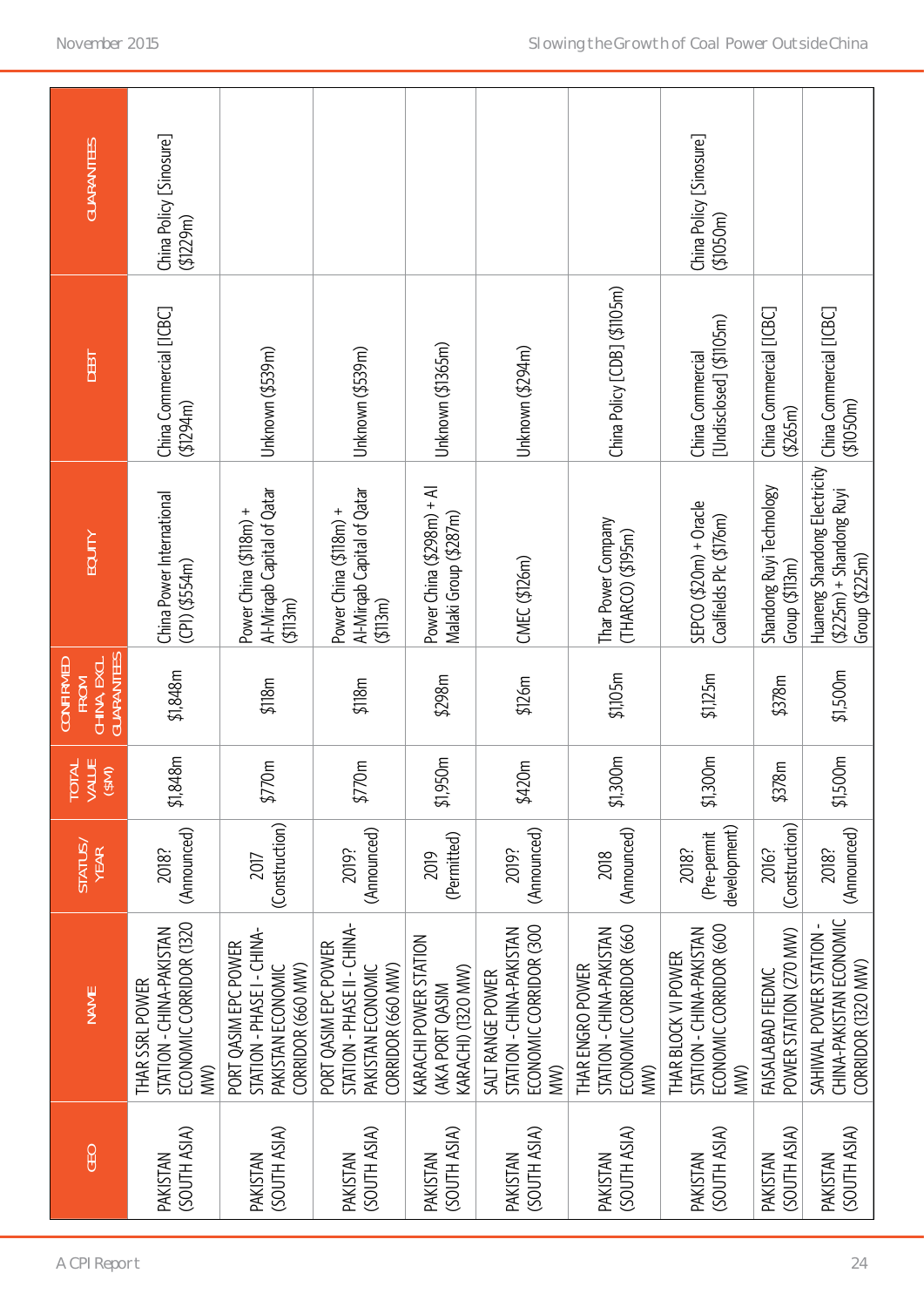| GEO                                            | <b>NAME</b>                                                           | STATUS /<br>YEAR       | TOTAL<br>VALUE<br>(SM) | CHINA, EXCL.<br>GUARANTEES<br><b>CONFIRMED</b><br><b>FROM</b> | EQUITY                                                                                                                                    | DEBT                                                                                 | <b>GUARANTEES</b> |
|------------------------------------------------|-----------------------------------------------------------------------|------------------------|------------------------|---------------------------------------------------------------|-------------------------------------------------------------------------------------------------------------------------------------------|--------------------------------------------------------------------------------------|-------------------|
| (SOUTH ASIA)<br>SRI LANKA                      | NOROCHCHOLAI 1) (300<br>PLANT PHASE I (AKA<br>LAKVIJAYA POWER<br>WW)  | (Operation)<br>2012    | \$535m                 | \$455m                                                        | Ceylon Electricity Board<br>( \$80m)                                                                                                      | China Policy [Exlm] (\$455m)                                                         |                   |
| (SOUTH ASIA)<br>SRI LANKA                      | NOROCHCHOLAI 2) (300<br>PLANT PHASE II (AKA<br>LAKVIJAYA POWER<br>MW) | (Operation)<br>2014    | \$1,048m               | $$89$ lm                                                      | Ceylon Electricity Board<br>( \$157m)                                                                                                     | China Policy [Exlm] (\$891m)                                                         |                   |
| <b>(SOUTHEAST</b><br>MYANMAR<br>ASIA)          | HTANTABIN POWER STATION<br>(270 MW)                                   | (Announced)<br>2017?   | \$378m                 | \$38m                                                         | ment (\$38m) + Htoo Trading<br>$(338m)$ + Myanmar govern-<br>Hydropower Co. of China<br>Huaneng Lancangjiang<br>Co. ( \$38 <sub>m</sub> ) | Unknown (\$265m)                                                                     |                   |
| <b>(SOUTHEAST</b><br>MYANMAR<br>ASIA)          | TIGYIT POWER PLANT (120<br>MW)                                        | (Operation)<br>2005    | \$168m                 |                                                               | Eden Group (\$50m)                                                                                                                        | Unknown (\$118m)                                                                     |                   |
| <b>(SOUTHEAST</b><br>CAMBODIA<br>ASIA)         | SIHANOUKVILLE CID POWER<br>STATION - UNIT 1-3 (405<br>MW)             | (Construction)<br>2015 | \$543m                 | \$81m                                                         | Investment Development<br>Group (CIIDG) $($ \$81m) +<br>Cambodia International<br>Huadian (\$81m)                                         | Unknown (\$380m)                                                                     |                   |
| <b>(SOUTHEAST</b><br>CAMBODIA<br>ASIA)         | SIHANOUKVILLE CID POWER<br>STATION - UNIT 4-7 (540<br>MW)             | (Permitted)<br>2018?   | \$724m                 | \$109m                                                        | Investment Development<br>Group (CIIDG) (\$109m) +<br>Cambodia International<br>Huadian (\$109m)                                          | Unknown (\$507m)                                                                     |                   |
| <b>(SOUTHEAST</b><br>CAMBODIA<br>ASIA)         | SIHANOUKVILLE CEL (100<br>MW)                                         | (Operation)<br>2013    | \$170m                 | \$35m                                                         | Leader Universal Holdings<br>Investment Development<br>Group (CIIDG) $($ \$15m) +<br>Cambodia International<br>Berhad (\$15m)             | $( $105m) + China Commercial$<br>Domestic [Undisclosed]<br>[Bank of China] (\$35m)   |                   |
| <b>(SOUTHEAST</b><br><b>INDONESIA</b><br>ASIA) | <b>BANJARSARI POWER</b><br>STATION (220 MW)                           | (Construction)<br>2015 | \$264m                 | \$190m                                                        | PT Bukit Asam, PLN, and<br>MAXpower Group (joint<br>venture) (\$0m)                                                                       | $China]$ (\$190m) + Unknown<br>China Commercial [Bank of<br>$($ \$8m)                |                   |
| <b>(SOUTHEAST</b><br><b>INDONESIA</b><br>ASIA) | TELUK SIRIH POWER<br>STATION (224 MW)                                 | (Operation)<br>2014    | \$269m                 | \$94m                                                         |                                                                                                                                           | Daerah (ASBANDA)] (\$94m)<br>China Policy [CDB] (\$94m)<br>+ Domestic [Asosiasi Bank |                   |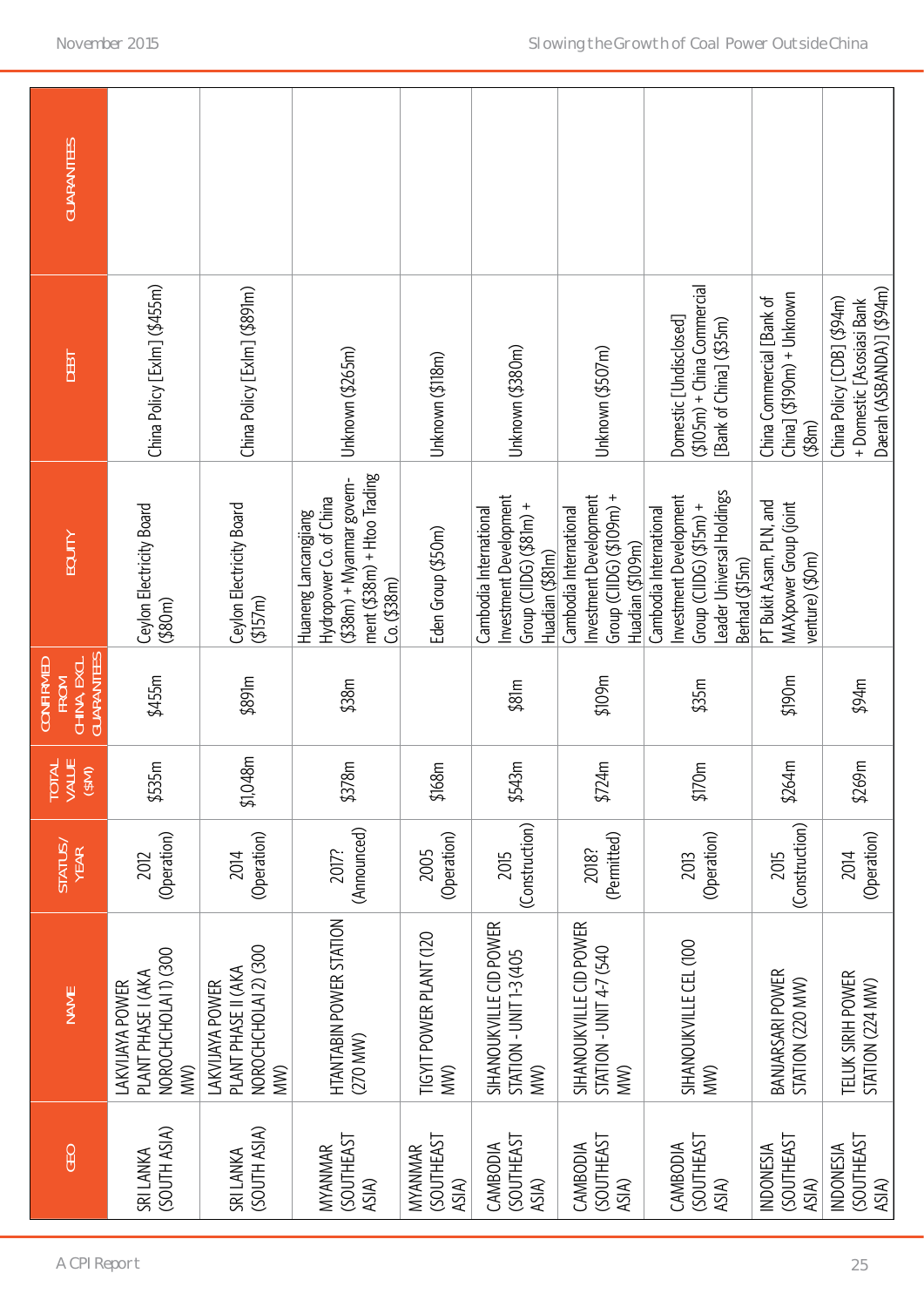| GEO                                            | <b>NAME</b>                                                                                | STATUS/<br>YEAR                      | TOTAL<br>VALUE<br>(\$M) | CHINA, EXCL.<br>GUARANTEES<br><b>CONFIRMED</b><br><b>FROM</b> | EQUITY                              | DEBT                                                        | <b>GUARANTEES</b> |
|------------------------------------------------|--------------------------------------------------------------------------------------------|--------------------------------------|-------------------------|---------------------------------------------------------------|-------------------------------------|-------------------------------------------------------------|-------------------|
| <b>SOUTHEAST</b><br><b>INDONESIA</b><br>ASIA)  | PUNAGAYA POWER STATION<br>- PHASE I (250 MW)                                               | (Operation)<br>2011                  | \$250m                  | \$88m                                                         | Bosowa Group (\$75m)                | (\$88m) + Unknown (\$88m)<br>China Policy [Undisclosed]     |                   |
| <b>(SOUTHEAST</b><br><b>INDONESIA</b><br>ASIA) | PUNAGAYA POWER STATION<br>- PHASE II (250 MW)                                              | (Construction)<br>2017               | \$300m                  | \$105m                                                        | Bosowa Group (\$90m)                | $( $105m) + Unknown ( $105m)$<br>China Policy [Undisclosed] |                   |
| <b>(SOUTHEAST</b><br><b>INDONESIA</b><br>ASIA) | PANGKALAN SUSU POWER<br>STATION - UNIT 3&4 (400<br>MW)                                     | development)<br>2017 (Pre-<br>permit | \$480m                  |                                                               | PT PLN (\$144m)                     | Unknown (\$336m)                                            |                   |
| <b>SOUTHEAST</b><br><b>INDONESIA</b><br>ASIA)  | POWER STATION - UNIT 1&2<br>KALTIM TELUK BALIKPAPAN<br>(220 MW)                            | (Construction)<br>2015               | \$264m                  |                                                               | PT PLN (\$79m)                      | Unknown (\$185m)                                            |                   |
| <b>CSOUTHEAST</b><br><b>INDONESIA</b><br>ASIA) | (CENTRAL SULAWESI) (30<br>PALU POWER STATION<br>MW)                                        | (Operation)<br>2006                  | \$36m                   |                                                               | PT Pusaka Jaya Palu Power<br>(311m) | Unknown (\$25m)                                             |                   |
| (SOUTHEAST<br><b>INDONESIA</b><br>ASIA)        | STATION (AKA MEULABOH<br>POWER STATION, ACEH) -<br>NAGAN RAYA POWER<br>UNIT 1&2 (220 MW)   | (Operation)<br>2014                  | \$264m                  | \$124m                                                        | PT PLN (\$66m)                      | China Policy [Exlm] (\$124m)<br>+ Unknown (\$74m)           |                   |
| <b>SOUTHEAST</b><br><b>INDONESIA</b><br>ASIA)  | (SULSEL) POWER STATION)<br>(AKA SULAWESI SELATAN<br><b>BARRU POWER STATION</b><br>(100 MW) | (Operation)<br>2013                  | \$120m                  |                                                               | PT PLN (\$36m)                      | Unknown (\$84m)                                             |                   |
| <b>(SOUTHEAST</b><br><b>INDONESIA</b><br>ASIA) | AMURANG POWER STATION<br>(50 MW)                                                           | (Operation)<br>2012                  | \$50m                   |                                                               | PT PLN (\$13m)                      | Unknown (\$38m)                                             |                   |
| <b>(SOUTHEAST</b><br><b>INDONESIA</b><br>ASIA) | POWER STATION (120 MW)<br>KALTENG-1 PULANG PISAU                                           | (Construction)<br>2015               | \$120m                  |                                                               | PT PLN (\$30m)                      | Unknown (\$90m)                                             |                   |
| (SOUTHEAST<br><b>INDONESIA</b><br>ASIA)        | SUMSEL-7 POWER STATION<br>(300 MW)                                                         | development)<br>2015 (Pre-<br>permit | \$455m                  |                                                               | Madhucon Group (\$114m)             | Unknown (\$341m)                                            |                   |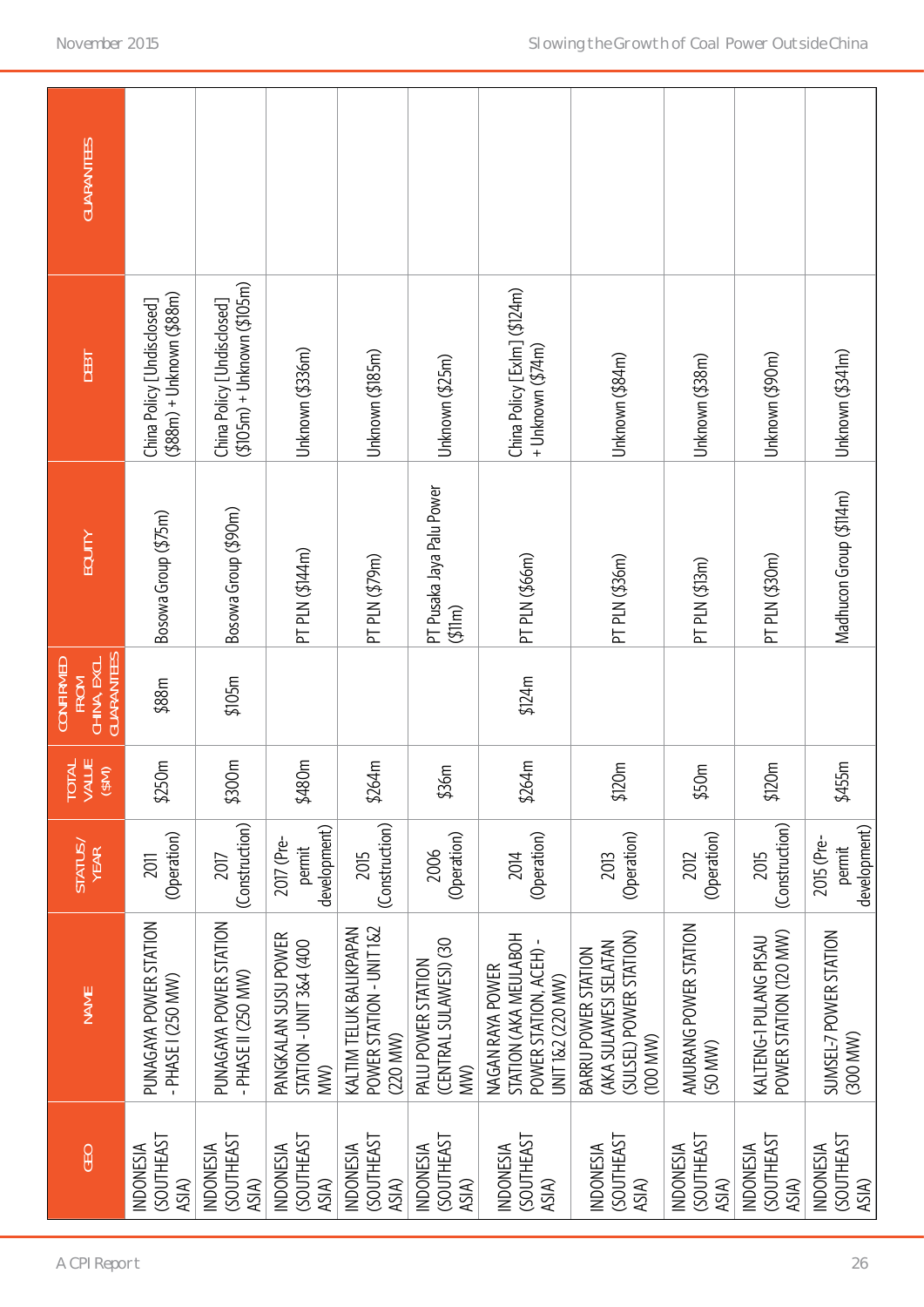| GEO                                            | <b>NAME</b>                                                                         | STATUS /<br>YEAR           | TOTAL<br>VALUE<br>(\$M) | CHINA, EXCL.<br>GUARANTEES<br><b>CONFIRMED</b><br><b>FROM</b> | <b>EQUITY</b>                                                                                              | DEBT                                                  | <b>GUARANTEES</b> |
|------------------------------------------------|-------------------------------------------------------------------------------------|----------------------------|-------------------------|---------------------------------------------------------------|------------------------------------------------------------------------------------------------------------|-------------------------------------------------------|-------------------|
| <b>(SOUTHEAST</b><br><b>INDONESIA</b><br>ASIA) | ADIPALA POWER STATION<br>(AKA BUNTON POWER<br>STATION) (660 MW)                     | (Operation)<br>2015        | \$792m                  | \$277m                                                        | PT PLN (\$238m)                                                                                            | China Policy [CDB] (\$277m) +<br>Unknown (\$277m)     |                   |
| <b>SOUTHEAST</b><br><b>INDONESIA</b><br>ASIA)  | <b>STATION (UNIT 1 &amp; 2) (600</b><br><b>CILACAP SUMBER POWER</b><br>WM)          | (Construction)<br>2006     | \$510m                  | \$408m                                                        | PT Sumber Segara Primadya<br>$(S2P)$ $($102m)$                                                             | China [Undisclosed] (\$408m) Domestic [BKPM] (\$200m) |                   |
| <b>(SOUTHEAST</b><br><b>INDONESIA</b><br>ASIA) | POWER STATION (UNIT 3<br>EXPANSION) (660 MW)<br><b>CILACAP SUMBER</b>               | (Construction)<br>2016     | \$792m                  | \$700m                                                        | PT Sumber Segara Primadya<br>(S2P)(\$92m)                                                                  | China Policy [CDB] (\$700m)                           |                   |
| <b>(SOUTHEAST</b><br><b>INDONESIA</b><br>ASIA) | SURALAYA - UNIT 8 (625<br>WW)                                                       | (Operation)<br>2011        | \$750m                  | \$308m                                                        | PT PLN (\$188m)                                                                                            | China Policy [Exlm] (\$308m)<br>+ Unknown (\$255m)    |                   |
| <b>(SOUTHEAST</b><br><b>INDONESIA</b><br>ASIA) | SUMSEL-5 POWER STATION<br>(AKA SUMATERA SELATAN-<br>5) (300 MW)                     | (Construction)<br>2015     | \$360m                  | \$318m                                                        | Sinar Mas Group (\$42m)                                                                                    | China Policy [CDB] (\$318m)                           |                   |
| <b>(SOUTHEAST</b><br><b>INDONESIA</b><br>ASIA) | BANGKO TENGAH (SS-8)<br>POWER STATION (AKA<br>SOUTH SUMATRA 8)<br>PHASE I (1240 MW) | (Permitted)<br>2019        | \$1,590m                | \$1,415m                                                      | (\$215m) + PT Bukit Asam Tbk   China Policy [Exlm] (\$1200m)<br>China Huadian Indonesia<br>(PTBA) (\$176m) |                                                       |                   |
| <b>(SOUTHEAST</b><br><b>INDONESIA</b><br>ASIA) | PELABUHAN RATU POWER<br>STATION (945 MW)                                            | (Operation)<br>2009        | \$1,134m                | \$481m                                                        | PT PLN (\$284m)                                                                                            | China Policy [Exlm] (\$481m)<br>+ Unknown (\$370m)    |                   |
| <b>(SOUTHEAST</b><br><b>INDONESIA</b><br>ASIA) | POWER STATION (AKA RIAU<br>TENAYAN - PLTU NAD) (220<br>PEKANBARU TENAYAN<br>WW)     | (Construction)<br>2015     | \$264m                  | \$124m                                                        | PT PLN (\$79m)                                                                                             | China Policy [Exlm] (\$124m)<br>+ Unknown (\$61m)     |                   |
| <b>(SOUTHEAST</b><br><b>INDONESIA</b><br>ASIA) | PARIT BARU POWER<br>STATION (100 MW)                                                | (Construction)<br>2016     | \$172m                  | \$146m                                                        | PT PLN (\$26m)                                                                                             | China Policy [Exlm] (\$146m)                          |                   |
| (SOUTHEAST<br><b>INDONESIA</b><br>ASIA)        | PACITAN POWER STATION<br>(630 MW)                                                   | (Operation)<br><b>2011</b> | \$756m                  | \$293m                                                        | PT PLN (\$463m)                                                                                            | China Policy [Exlm] (\$293m)                          |                   |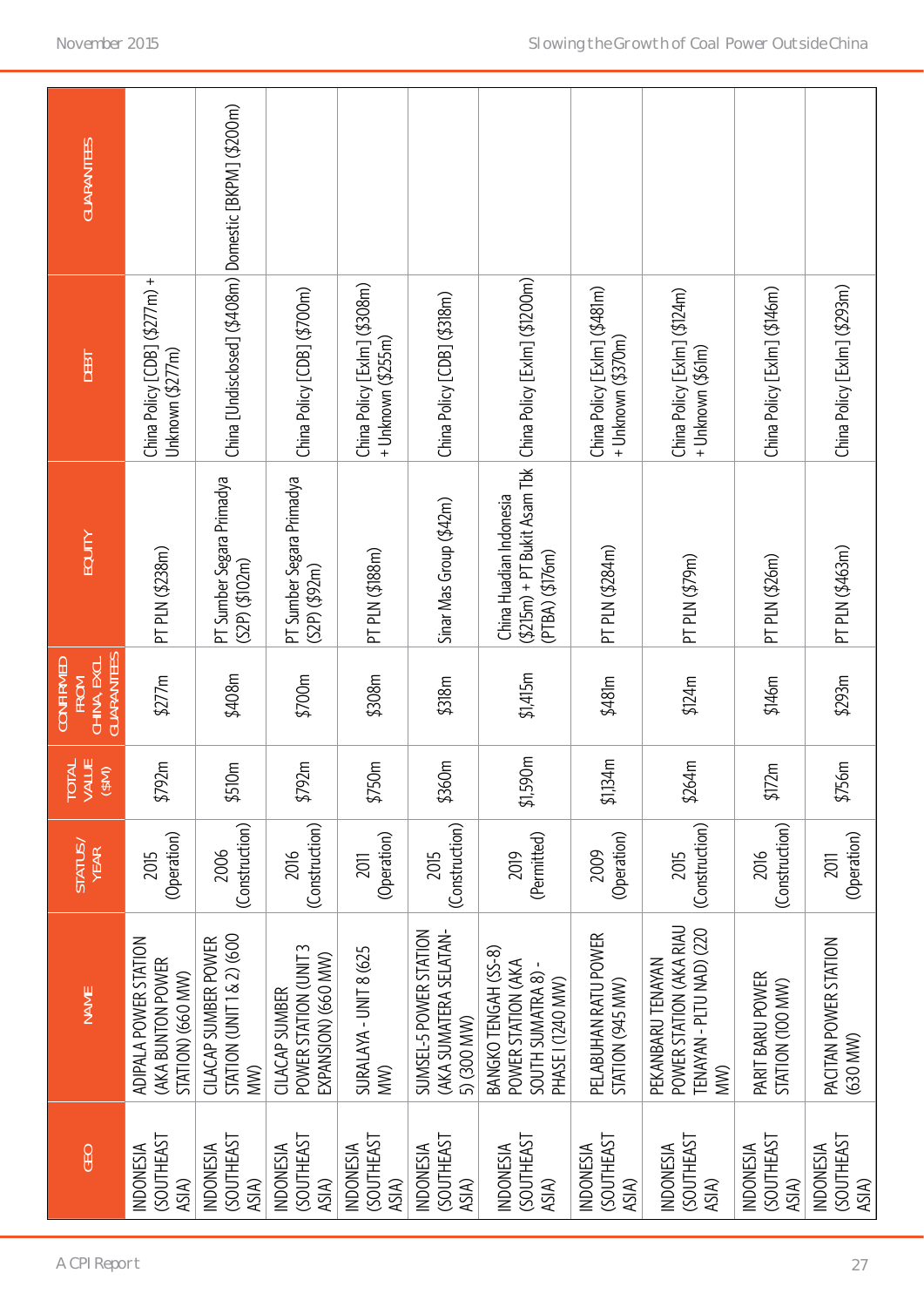| <b>GEO</b>                            | <b>NAME</b>                                                      | STATUS /<br>YEAR           | <b>TOTAL</b><br>VALUE<br>∈<br>త్ | CHINA, EXCL.<br>GUARANTEES<br><b>CONFIRMED</b><br><b>FROM</b> | EQUITY                 | DEBT                                                                                         | <b>GUARANTEES</b>                      |
|---------------------------------------|------------------------------------------------------------------|----------------------------|----------------------------------|---------------------------------------------------------------|------------------------|----------------------------------------------------------------------------------------------|----------------------------------------|
| <b>(SOUTHEAST</b><br><b>INDONESIA</b> | INDRAMAYU POWER<br>STATION (990 MW)                              | (Operation)<br>2011        | \$694m                           | \$118m                                                        | PT PLN (\$102m)        | Construction Bank] (\$118m)<br>+Domestic [Undisclosed]<br>China Commercial [China<br>(4474m) | China Policy [Sinosure]<br>( \$562m\$) |
| <b>(SOUTHEAST</b><br><b>INDONESIA</b> | TANJUNG AWAR-AWAR,<br>EAST JAVA (700 MW)                         | (Operation)<br>2013        | \$588m                           | \$372m                                                        | PT PLN (\$217m)        | China Commercial [Bank of<br>$ChinaJ ($ $$372m)$                                             | China Policy [Sinosure]<br>(\$353m)    |
| <b>(SOUTHEAST</b><br><b>INDONESIA</b> | REMBANG POWER STATION<br>(630 MW)                                | (Operation)<br>2011        | \$560m                           | \$131m                                                        | PT PLN (\$168m)        | China Policy [CDB] (\$131m) +<br>Unknown (\$261m)                                            |                                        |
| <b>SOUTHEAST</b><br><b>INDONESIA</b>  | TANJUNG KASAM POWER<br>STATION (130 MW)                          | (Operation)<br>2012        | \$156m                           | \$150m                                                        | PT PLN (\$6m)          | China Policy [Exlm] (\$150m)                                                                 | China Policy [Sinosure]<br>(43m)       |
| (SOUTHEAST<br><b>INDONESIA</b>        | CELUKAN BAWANG POWER<br>STATION (426 MW)                         | (Construction)<br>2015     | \$761m                           | \$761m                                                        | China Huadian (\$190m) | China Policy [CDB] (\$571m)                                                                  |                                        |
| <b>SOUTHEAST</b><br><b>INDONESIA</b>  | STATION - UNIT 8 (625 MW)<br>BANTEN SURALAYA POWER               | (Operation)<br><b>2011</b> | \$750m                           |                                                               | PT PLN (\$188m)        | Unknown (\$563m)                                                                             |                                        |
| <b>(SOUTHEAST</b><br><b>INDONESIA</b> | BANTEN LABUAN POWER<br>STATION (630 MW)                          | (Operation)<br>2010        | \$756m                           |                                                               | PT PLN (\$189m)        | Unknown (\$567m)                                                                             |                                        |
| <b>(SOUTHEAST</b><br><b>INDONESIA</b> | STATION (AKA TELUK NAGA)<br>BANTEN LONTAR POWER<br>(945 MW)      | (Operation)<br>2012        | \$805m                           | \$455m                                                        | PT PLN (\$201m)        | China Commercial [Bank of<br>$China]$ $($ \$455m)                                            | China Policy [Sinosure]<br>(432m)      |
| (SOUTHEAST<br><b>INDONESIA</b>        | PLN PAITON BARU POWER<br>STATION (AKA PAITON<br>UNIT-9) (660 MW) | (Operation)<br>2012        | \$792m                           | \$308m                                                        | PT PLN (\$198m)        | China Policy [Exlm] (\$308m)<br>+ Unknown (\$287m)                                           |                                        |
| <b>(SOUTHEAST</b><br><b>INDONESIA</b> | BALI (EARLIER UNITS) (600<br>PT PEMBANGKITAN JAWA-<br>MW)        | (Operation)<br>2005        | \$400m                           |                                                               | PT PLN (\$100m)        | Unknown (\$300m)                                                                             |                                        |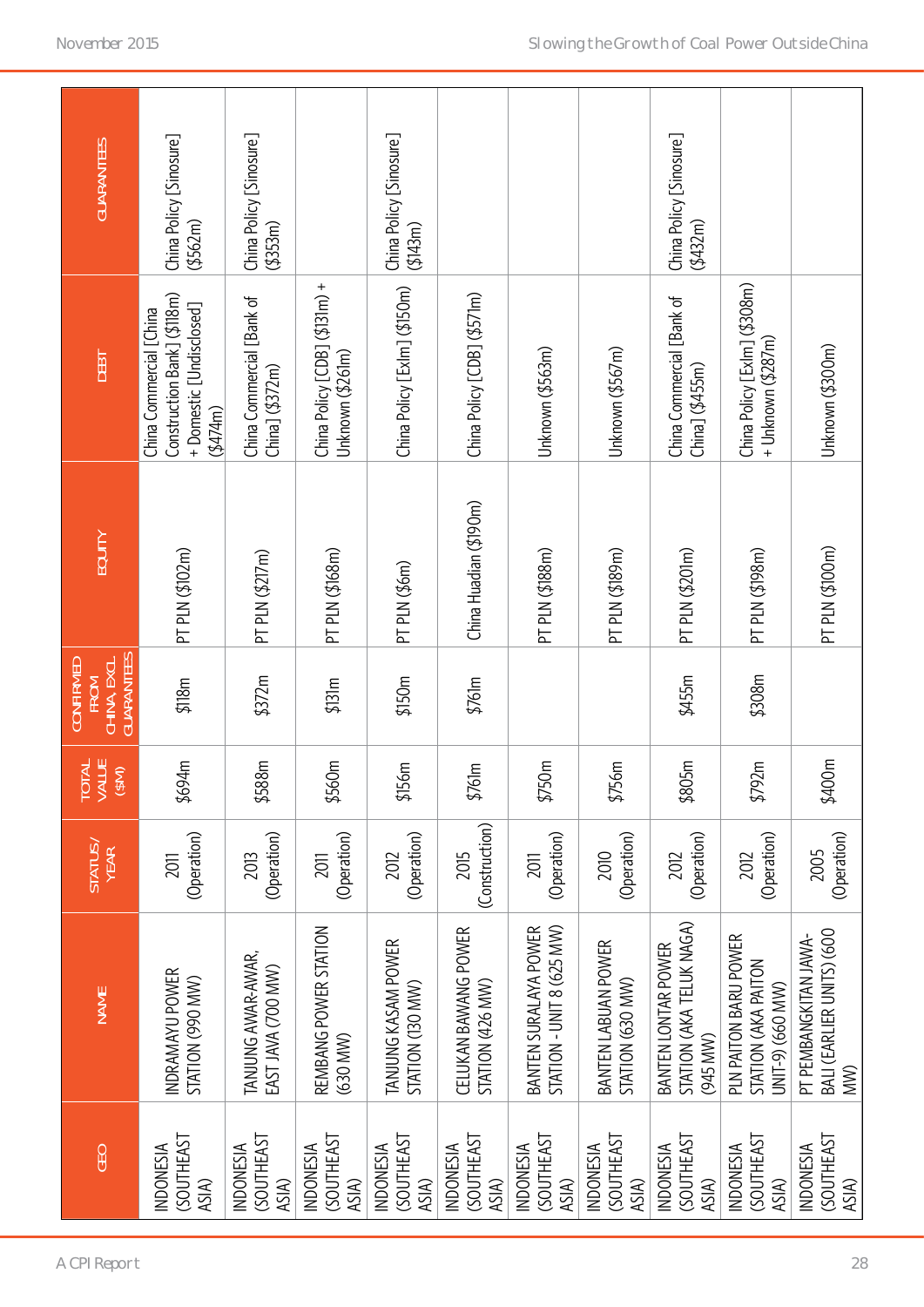| <b>GUARANTEES</b>                                                    |                                               |                                                             |                                                                    |                                         |                                            | China Policy [Sinosure]<br>(4468m)                                                                            |                                                                   |                                                                                |                                                                                  |                                                                                    |                                                                                             |
|----------------------------------------------------------------------|-----------------------------------------------|-------------------------------------------------------------|--------------------------------------------------------------------|-----------------------------------------|--------------------------------------------|---------------------------------------------------------------------------------------------------------------|-------------------------------------------------------------------|--------------------------------------------------------------------------------|----------------------------------------------------------------------------------|------------------------------------------------------------------------------------|---------------------------------------------------------------------------------------------|
| DEBT                                                                 | Unknown (\$375m)                              | Unknown (\$540m)                                            | Unknown (\$128m)                                                   | Unknown (\$750m)                        | Unknown (\$501m)                           | + Unknown (\$207m)                                                                                            | China Policy [Undisclosed]<br>$($ \$350m $)$ + Unknown<br>(4350m) | Unknown (\$262m)                                                               | Unknown (\$592m)                                                                 | Unknown (\$1365m)                                                                  | DFI [ADB] (\$1320m)                                                                         |
| <b>EQUITY</b>                                                        | Datang (\$125m)                               | Sarawak Energy (\$180m)                                     | Unidentified Chinese Partner<br>New Asia Group (\$21m) +<br>(521m) | Mogul Power (\$250m)                    | Filinvest (\$167m)                         | (Blackstone Group) (\$150m) + China Policy [CDB] (\$493m)<br>Ayala Corporation (\$150m)<br>Sithe Global Power | GNPower Kauswagan<br>( \$300m)                                    | Vinacomin $($ \$44m) + C m<br>Ph Thermal-power Joint-<br>Stock Company (\$43m) | $(5241m) +$ China Steel $(513m)$<br>Formosa Plastics Group                       | Formosa Plastics Group<br>$( $556m) + China$ Steel<br>(429m)                       | $($ \$110m $)$ + Vinacomin (\$110m)<br>China Southern Power Grid<br>$Company($110m) + CPIC$ |
| <b>GUARANTEES</b><br>CHINA, EXCL.<br><b>CONFIRMED</b><br><b>FROM</b> | \$125m                                        |                                                             | \$21m                                                              |                                         |                                            | \$493m                                                                                                        | \$350m                                                            |                                                                                | \$13m                                                                            | \$29m                                                                              | \$220m                                                                                      |
| TOTAL<br>VALUE<br>(\$M)                                              | \$500m                                        | \$720m                                                      | \$170m                                                             | \$1,000m                                | \$668m                                     | \$1,000m                                                                                                      | \$1,000m                                                          | \$349m                                                                         | \$845m                                                                           | \$1,950m                                                                           | \$1,650m                                                                                    |
| STATUS                                                               | (Announced)<br>2018?                          | (Construction)<br>2018                                      | (Construction)<br>2015                                             | (Permitted)<br>2016?                    | (Construction)<br>2016                     | 2010 (financ-<br>(Operation)<br>$ing$ $/2013$                                                                 | development)<br>2017 (Pre-<br>permit                              | (Operation)<br>2011                                                            | (Construction)<br>2015                                                           | (Announced)<br>2020                                                                | (Permitted)<br>2018                                                                         |
| <b>NAME</b>                                                          | MADURA PTBA POWER<br>STATION (400 MW)         | <b>BALINGIAN NEW POWER</b><br>STATION - PHASE I (600<br>MW) | TELMEN THERMAL POWER<br>PLANT (100 MW)                             | TEVSHIIN GOBI POWER<br>STATION (600 MW) | MISAMIS ORIENTAL POWER<br>STATION (405 MW) | MARIVELES POWER PLANT-<br>PHASE I (600 MW)                                                                    | POWER STATION (552 MW)<br>LANAO KAUSWAGAN                         | MISAMIS ORIENTAL POWER<br>STATION (540 MW)                                     | PLASTICS STEEL COMPLEX<br>POWER STATION - PHASE I<br>HA TINH FORMOSA<br>(650 MW) | POWER STATION - PHASE II<br>PLASTICS STEEL COMPLEX<br>HA TINH FORMOSA<br>(1500 MW) | VINH TAN POWER STATION -<br>V NH TÂN-1 (1200 MW)                                            |
| GEO                                                                  | <b>SOUTHEAST</b><br><b>INDONESIA</b><br>ASIA) | <b>CSOUTHEAST</b><br>MALAYSIA<br>ASIA)                      | (SOUTH ASIA)<br>MONGOLIA                                           | (SOUTH ASIA)<br>MONGOLIA                | <b>(SOUTHEAST</b><br>PHILIPPINES<br>ASIA)  | <b>CSOUTHEAST</b><br>PHILIPPINES<br>ASIA)                                                                     | <b>(SOUTHEAST</b><br>PHILIPPINES<br>ASIA)                         | <b>(SOUTHEAST</b><br>PHILIPPINES<br>ASIA)                                      | <b>(SOUTHEAST</b><br>VIETNAM<br>ASIA)                                            | <b>(SOUTHEAST</b><br>VIETNAM<br>ASIA)                                              | <b>(SOUTHEAST</b><br>VIETNAM<br>ASIA)                                                       |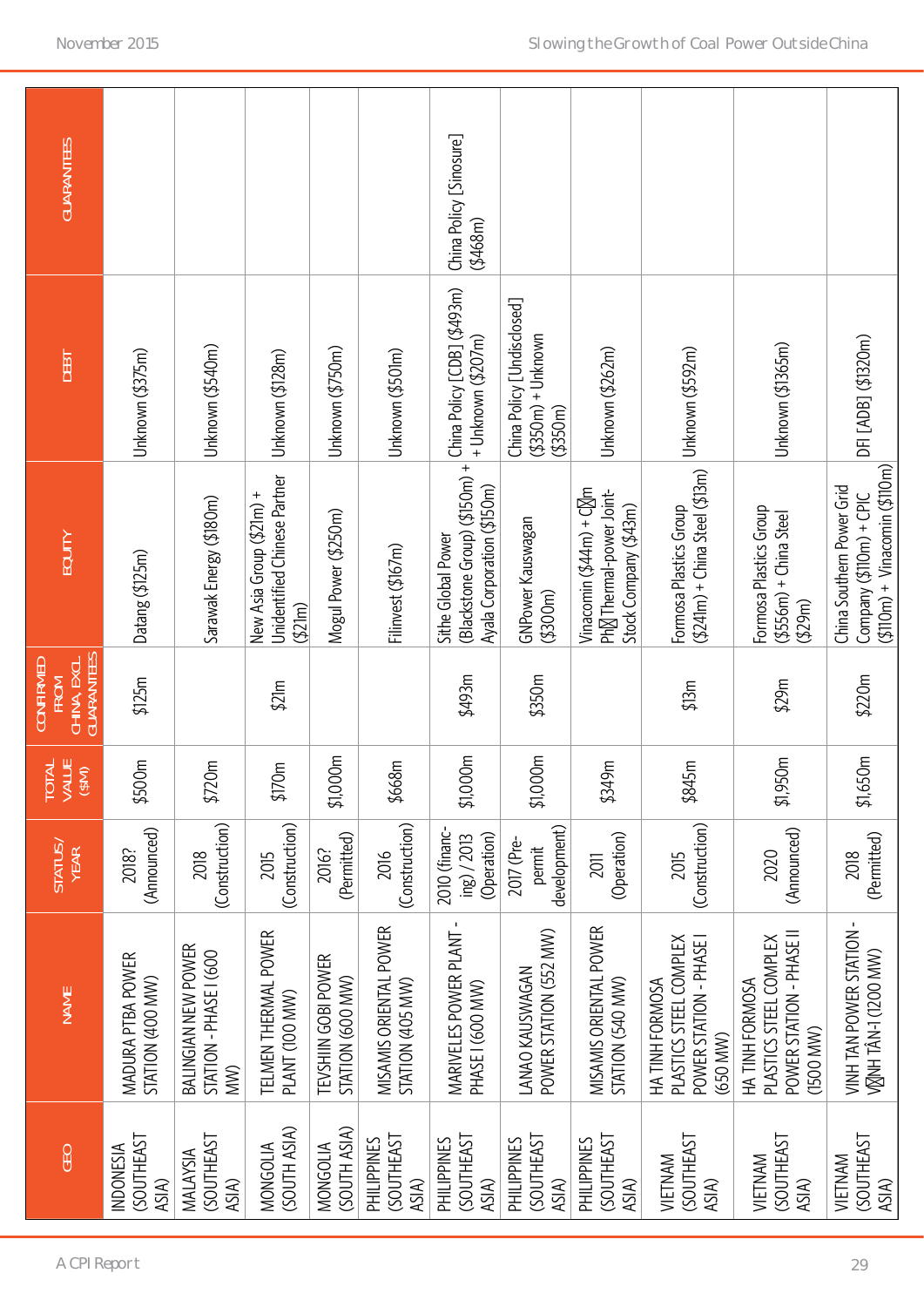| GEO | <b>NAME</b>                                                                   | STATUS                              | TOTAL<br>VALUE<br>(\$M) | CHINA, EXCL.<br>GUARANTEES<br><b>CONFIRMED</b><br><b>FROM</b> | EQUITY                                                                           | <b>DEBT</b>                                                                                                                                                                                               | <b>GUARANTEES</b>                    |
|-----|-------------------------------------------------------------------------------|-------------------------------------|-------------------------|---------------------------------------------------------------|----------------------------------------------------------------------------------|-----------------------------------------------------------------------------------------------------------------------------------------------------------------------------------------------------------|--------------------------------------|
|     | VINH TAN POWER STATION<br>V NH TÂN-2 (1245 MW)                                | (Operation)<br>2014                 | \$1,300m                | \$300m                                                        | Electricity of Vietnam<br>(4195m)                                                | China Policy [Exlm] (\$300m)<br>+ DFI [Vietnam Development<br>Bank] (\$805m)                                                                                                                              |                                      |
|     | VINH TAN POWER STATION<br>V NH TÂN-3 (1980 MW)                                | (Permitted)<br>2018                 | \$1,100m                | \$73m                                                         | Electricity of Vietnam (\$73m)<br>$CLP$ Group $(573m)$ +<br>Mitsubishi (\$73m) + | Unknown (\$880m)                                                                                                                                                                                          |                                      |
|     | UÔNG BÍ-2 EXPANSION UNIT<br><b>UONG BI POWER STATION -</b><br>8 (330 MW)      | (Operation)<br>2011                 | \$211m                  | \$179m                                                        | Electricity of Vietnam (\$32m)                                                   | China Policy [Exlm] (\$179m)                                                                                                                                                                              |                                      |
|     | VUNG ANG POWER STATION<br>PHASE I (1200 MW)                                   | (Construction)<br>2015              | \$1,200m                | \$673m                                                        | PetroVietnam (\$200m)                                                            | for International Cooperation,<br>China Policy [CDB] (\$673m)<br>Tokyo-Mitsubishi UFJ, HSBC,<br>+ International [Japan Bank<br>Sumitomo Mitsui, Bank of<br>Credit Suisse and Intesa<br>SanPaolo] (\$327m) |                                      |
|     | VUNG ANG POWER STATION<br>PHASE II (1200 MW)                                  | (Permitted)<br>2018                 | \$1,200m                | \$120m                                                        | $CLP$ Group $( $120m) +$<br>Mitsubishi (\$120m)                                  | Unknown (\$960m)                                                                                                                                                                                          |                                      |
|     | GENERATION COMPLEX<br>DUYEN HAI POWER<br>PHASE I (1245 MW)                    | (Construction)<br>2015              | \$1,600m                | \$504m                                                        | Vietnam Electricity Group<br>(4592m)                                             | China Policy [Exlm] (\$504m)<br>+ International [Banks from<br>France] (\$504m)                                                                                                                           | China Policy [Sinosure]<br>(4479m)   |
|     | GENERATION COMPLEX<br>PHASE II (1200 MW)<br>DUYEN HAI POWER                   | development)<br>(Pre-permit<br>2020 | \$1,542m                |                                                               | MMC Corporation Berhad<br>( \$386m)                                              | Unknown (\$1157m)                                                                                                                                                                                         |                                      |
|     | PHASE III (UNIT 1 & 2) (1200<br>GENERATION COMPLEX-<br>DUYEN HAI POWER<br>WW) | (Construction)<br>2016              | \$1,500m                | \$1,000m                                                      | Vietnam Electricity Group<br>( \$500m)                                           | Commercial [ICBC] (\$333m)<br>China Policy [CDB] (\$333m)<br>+ China Commercial [Bank<br>of $China$ ] $( $333m) + China$                                                                                  | China Policy [Sinosure]<br>( \$633m) |
|     | POWER STATION - PHASE<br>HAI PHONG THERMAL<br>(300 MW)                        | (Operation)<br>2011                 | \$600m                  | \$210m                                                        | Vinacomin $(592m) + C$ m<br>Ph Thermal-power Joint-<br>Stock Company (\$88m)     | China Policy [Exlm] (\$210m)<br>+ DFI [JBIC] (\$210m)                                                                                                                                                     |                                      |
|     | POWER STATION - PHASE II<br>HAI PHONG THERMAL<br>(300 MW)                     | (Operation)<br>2014                 | \$600m                  | \$210m                                                        | Vinacomin $(592m) + C$ m<br>Ph Thermal-power Joint-<br>Stock Company (\$88m)     | China Policy [Exlm] (\$210m)<br>+ DFI [JBIC] (\$210m)                                                                                                                                                     |                                      |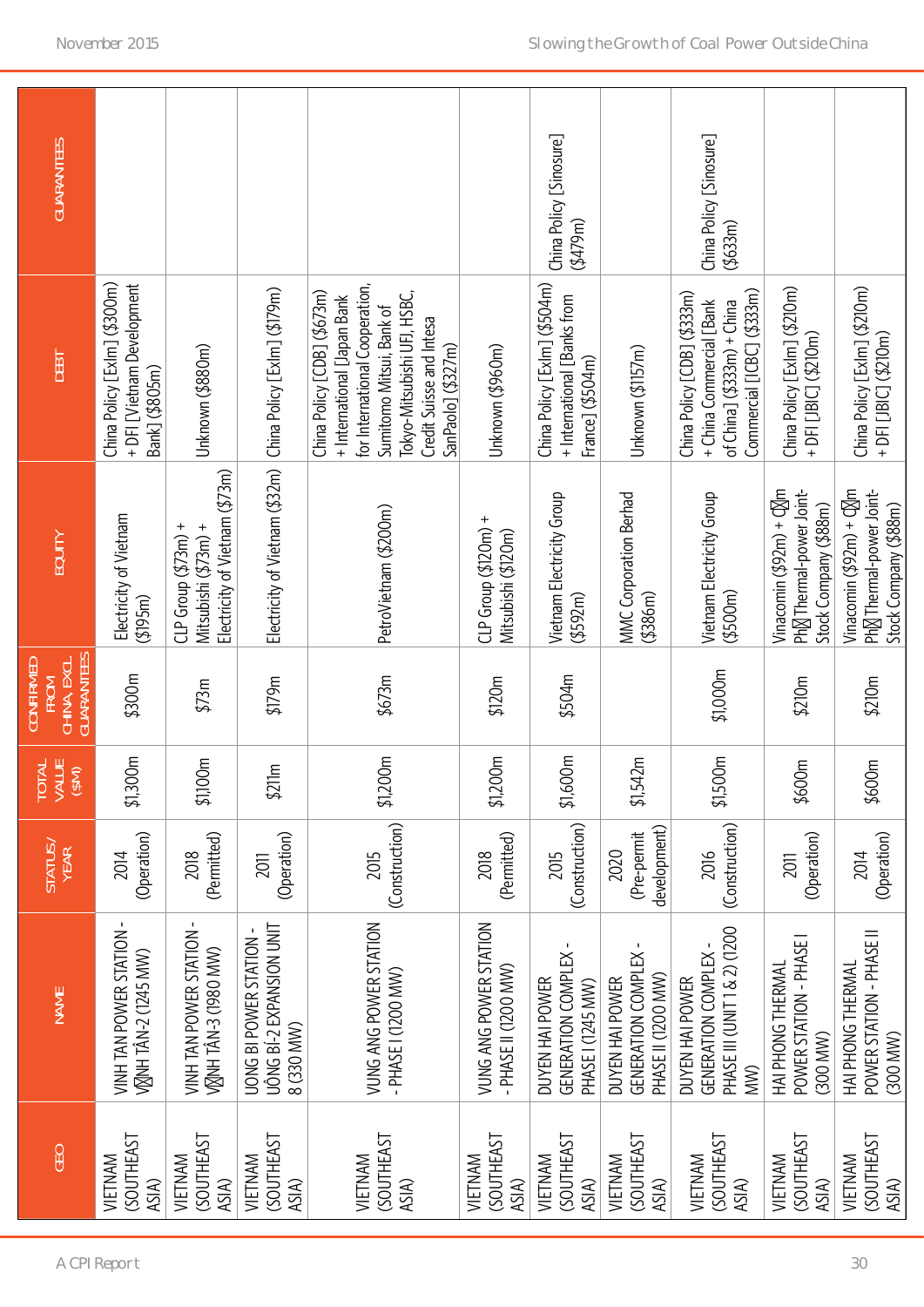| GEO                                   | <b>NAME</b>                                                                                                    | STATUS/<br>YEAR                      | <b>TOTAL</b><br>VALUE<br>(M <sub>3</sub> ) | CHINA, EXCL.<br>GUARANTEES<br><b>CONFIRMED</b><br>FROM | <b>EQUITY</b>                                                                                                         | DEBT                                                                                        | <b>GUARANTEES</b>                                                              |
|---------------------------------------|----------------------------------------------------------------------------------------------------------------|--------------------------------------|--------------------------------------------|--------------------------------------------------------|-----------------------------------------------------------------------------------------------------------------------|---------------------------------------------------------------------------------------------|--------------------------------------------------------------------------------|
| <b>(SOUTHEAST</b><br>VIETNAM<br>ASIA) | MAO KHE POWER STATION<br>(440 MW)                                                                              | (Operation)<br><b>2011</b>           | \$557m                                     | \$275m                                                 | Vinacomin (\$111m)                                                                                                    | International [BNP Paribas]<br>China Commercial [Bank<br>of China] $($ $$275m)$ +<br>(171m) | $( $26$ Im $)$ + Domestic [MOF<br>China Policy [Sinosure]<br>Vietnam] (\$171m) |
| <b>(SOUTHEAST</b><br>VIETNAM<br>ASIA) | <b>STATION - DOITATIS</b><br>QUANG NINH POWER<br>(600 MW)                                                      | (Operation)<br>2010                  | \$600m                                     | \$510m                                                 | Joint Stock Company (\$90m)<br>Quang Ninh Thermal Power                                                               | China Policy [Exlm] (\$510m)                                                                |                                                                                |
| <b>(SOUTHEAST</b><br>VIETNAM<br>ASIA) | THANG LONG POWER<br>STATION (600 MW)                                                                           | (Construction)<br>2018               | \$645m                                     |                                                        | Hanoi Export-Import<br>Company (\$161m)                                                                               | Unknown (\$484m)                                                                            |                                                                                |
| <b>(SOUTHEAST</b><br>VIETNAM<br>ASIA) | NG-2<br>MONG DUONG POWER<br>STATION - MÔNG D<br>$(1120$ MW)                                                    | (Construction)<br>2015               | \$1,950m                                   | \$105m                                                 | CIC (\$105m) + AES (\$28Im) +  Unknown [but not Chinese]<br>POSCO (\$165m)                                            | (1400m)                                                                                     |                                                                                |
| IRAN (WESTERN<br>ASIA)                | TABAS POWER PLANT (650<br>MW)                                                                                  | (Construction)<br>2012               | \$1,000m                                   | \$850m                                                 | Iran Power Development<br>Company (\$150m)                                                                            | China Policy [Exlm] (\$850m)                                                                |                                                                                |
| (WESTERN ASIA)<br>TURKEY              | STATION (AKA YUMURTALIK<br>EMBA HUNUTLU POWER<br>EMBA POWER STATION)<br>(1320 MW)                              | development)<br>(Pre-permit<br>2020? | \$1,727m                                   | \$275m                                                 | $(259m) + AVIC$ International<br>Equipment $Co.$ $($15m) + 4$<br>Turkish partners (\$244m)<br>Shanghai Electric Power | Unknown (\$1209m)                                                                           |                                                                                |
| (WESTERN ASIA)<br>TURKEY              | WESTERN BLACK SEA / BAT<br>AMASRA BARTIN POWER<br><aradeniz) (1320="" mw)<br="">STATION (AKA HEMA)</aradeniz)> | development)<br>2017 (Pre-<br>permit | \$1,000m                                   | \$150m                                                 | AVIC International Equipment   Unknown (\$700m)<br>Hattat Holding (\$150m) +<br>Co. (\$150m)                          |                                                                                             |                                                                                |
| (WESTERN ASIA)<br>TURKEY              | BEKIRLI BIGA POWER<br>STATION (405 MW)                                                                         | (Operation)<br>2009                  | \$506m                                     | \$430m                                                 | ICDA5(\$76m)                                                                                                          | China Policy [Undisclosed]<br>(430m)                                                        |                                                                                |
| (WESTERN ASIA)<br>TURKEY              | STATION (AKA ISKENDERUN<br>ATLAS) - UNIT 1 & 2 (1250<br>ATLAS ENERJI POWER<br>MW)                              | (Operation)<br>2015                  | \$1,136m                                   |                                                        | Diler Holding (\$170m)                                                                                                | Unknown [Domestic or<br>Chinese] (\$966m)                                                   |                                                                                |
| (WESTERN ASIA)<br>TURKEY              | TEYO TUFANBEYLI POWER<br>STATION (700 MW)                                                                      | (Permitted)<br>2020?                 | \$1,200m                                   | \$150m                                                 | A.5 (\$150m) + Weiqu Energy<br>Investments (Chinese invest-<br>Teyo Yatırım ve Dış Ticaret<br>ment firm) (\$150m)     | Unknown (\$900m)                                                                            |                                                                                |